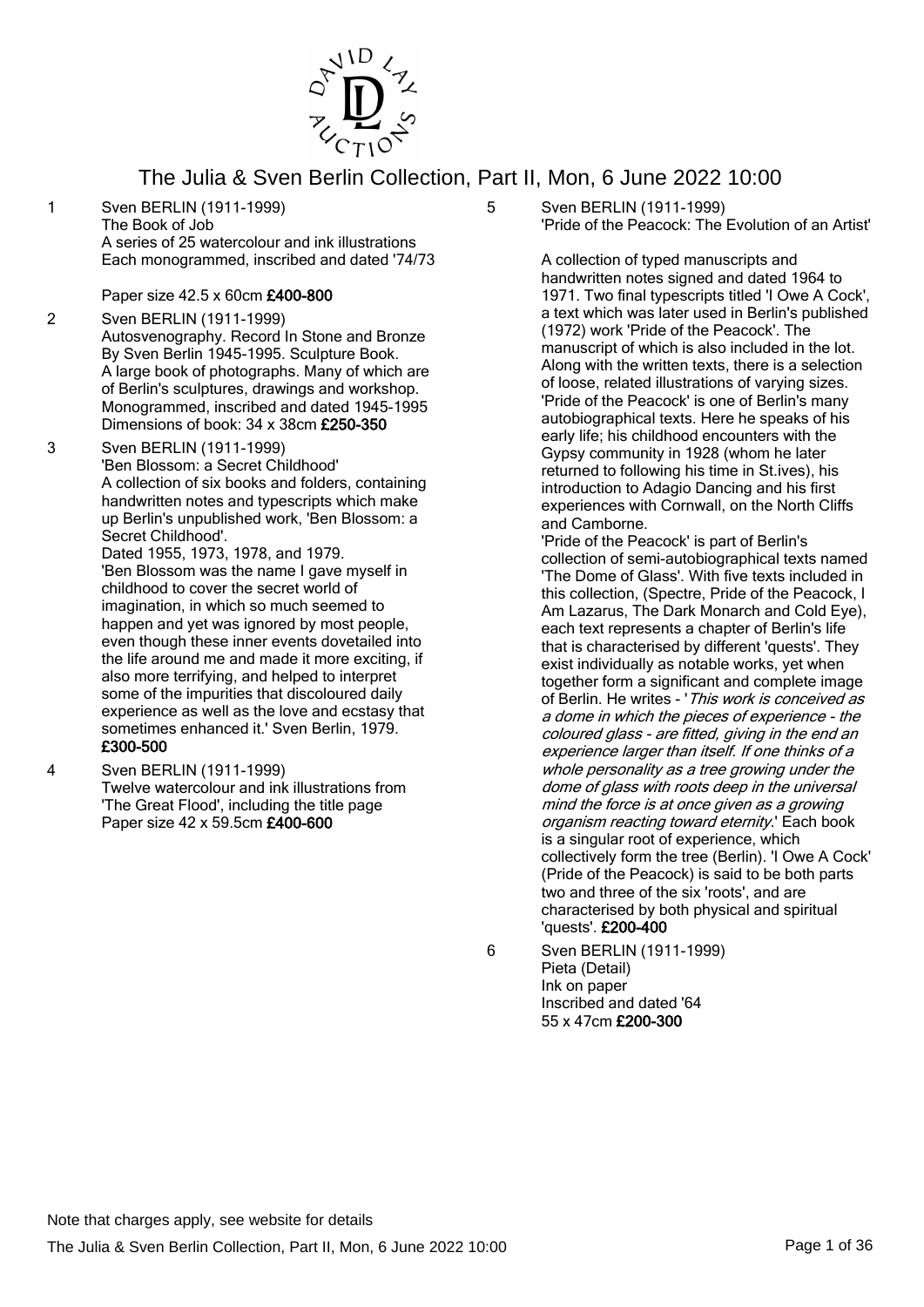

7 Denis MITCHELL (1912-1993)

Nanjivey (Christmas Card) Linocut

Inscribed to Sven & Julie from Denis & Jane, with postscript note reading '*I remember going* to The Castle lunchtime before going back to work and you said I will send you back pissed but you gave spirits instead of beer and I went back nearly sober if you had given me beer the Old Crow (Barbara Hepworth) would have had a shock'

#### 16 x 10.6cm £150-250

- 8 Sven BERLIN (1911-1999) Adagio dance photographs and postcards A collection of numerous photographs of Berlin and his first wife Helga circa 1930s, during their time as Adagio dancers. The lot also includes two postcards designed by Berlin. £100-200
- 9 Sven BERLIN (1911-1999) A collection of three poetry books. A lot containing three of Berlin's poetry books, typed with handwritten notes. One, titled 'The Walking Door. Revolving Poems By Sven Berlin' is unsigned, but is dated 1964-'69 and includes one of Berlin's more acclaimed poems, 'What Time Is Orange?'. The second book, titled 'The Creation, A Poem On The Emergance of Man', is signed and dated 1972. The final book, 'Poems 1975-'79', also signed by Berlin, takes influence from many of his unpublished manuscript titles such as 'Beautygrove' and 'Tiger After Dark'. Folder size: 29 x 24cm £200-300
- 10 Sven BERLIN (1911-1999) 'The Magic Girdle - Vol 1: Syzygy - A Book of Love' A handwritten and illustrated portfolio of poems, prose and illustrations Signed and dated 1989 Size of portfolio 35 x 38cm £150-250
- 11 Sven BERLIN (1911-1999) Studies of the artist's children, 5 works Janet, signed and dated Aug 1955 Jasper, signed dated Jan 1955 and 1957 and various other studies Pencil, pen & ink, wash, 35x23cm - 59x40cm Together with a charcoal portrait of Sven by his son Paul Berlin dated Nov 59, a drawing by Jasper and a pencil study inscribed 'for Juanita from Ric' signed: Richards Sept 57. Also one other child's pencil portrait from Penzance School of Art, circa 1950s. £100-200
- 12 Sven BERLIN (1911-1999) Self portrait Pencil Signed & dated Oct 1963 59x39cm £100-200
- 13 Sven BERLIN (1911-1999) Correspondence between Berlin, Dickie Slade and Anthony Slade. The lot also includes two exhibition catalogues dated April 1934 and 1937, and a small etching by Anthony Slade. £100-200
- 14 Hubert DALWOOD (1924-1976) Untitled **Etching** Initialed and dated '49 Inscribed 'No.3' to verso Plate size 10.7 x 15.7cm 'In an interview with the artist Yan Kel FEATHER, for the Western Morning News, the interviewer was told about the art scene of c1947 in St Ives: 'everyone was scraping a living, before reputations were made, when the critic David LEWIS was working as a shortorder cook in a cafe on the waterfront, sculptor Hubert Dalwood was making toast at Tregenna Castle and Terry FROST was waiting on tables in St. Christopher's. "Cornwall Artist Index £150 -250
- 15 Sven BERLIN (1911-1999) Untitled (Self-portrait) Ink on paper Signed and dated '76 59x42cm £80-100
- 16 Sven BERLIN (1911-1999) Pike Ink on paper Signed and dated Nov 1957 29x79cm £80-100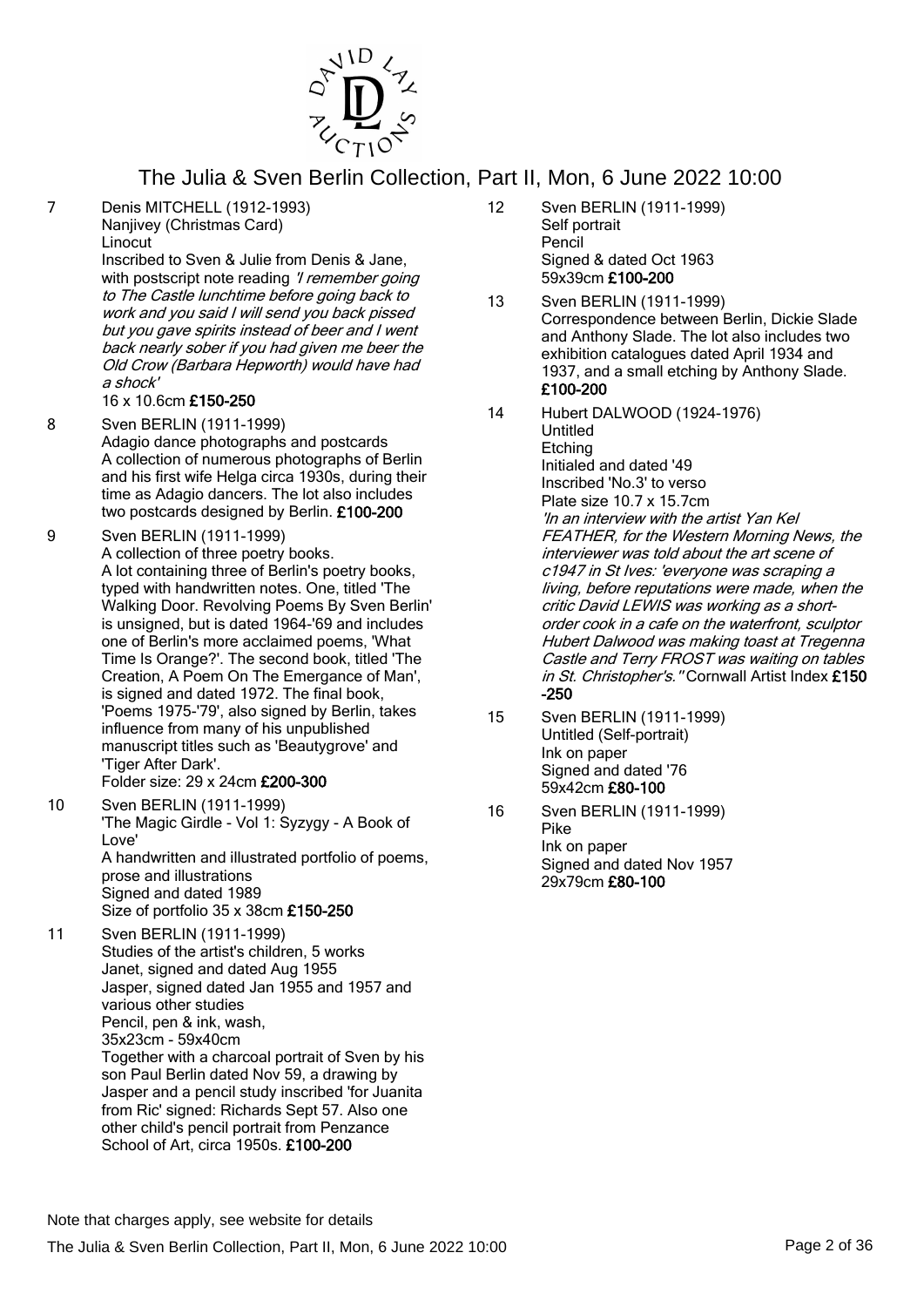

17 SVEN BERLIN (1911-1999) 'Disturbance in the West'

Manuscript (complete)

Photocopy of typed manuscript with hand written annotations contained within a ringbound folder, 206 pages.

Note: Disturbance in the West, 1985. Originally commissioned by Tambimutu (publisher of The Dark Monarch) the project collapsed when his finances failed. This is an account of Cornwall and the Scillies between 1945 and 1985, based upon notebooks kept in 1945. Portions used in Virgo in Exile, Coat of Many Colours and The Distance is Starlight. Set in the same period as The Dark Monarch. The artist John Wells spoke the words of the title to Sven Berlin, anticipating the St Ives artists split into traditional and modernist factions. £200-300

- 18 Sven BERLIN (1911-1999) Cornish Landscape Four early pencil sketches One monogrammed and dated '45 21.5 x 29.5cm £50-100
- 19 Sven BERLIN (1911-1999) Untitled (Fox and Peacock) Oil on board **Signed** 61 x 91cm £200-300
- 20 Sven BERLIN (1911-1999) Untitled (Julia) Oil on board Signed and dated '72 91 x 61cm £200-400
- 21 Sven BERLIN (1911-1999) Pub Interior Two ink and pen drawings One signed and dated '68 Each 49 x 57cm £50-100
- 22 Sven BERLIN (1911-1999) A selection of sketches of Julia Ink and charcoal on paper 60x43cm £80-100
- 23 Sven BERLIN (1911-1999) Studies of people 21 x works Some signed, two annotated 'George' and 'Stuart' dated '41, most later 27.5x24cm - 56 x 51cm £80-150
- 24 Sven BERLIN (1911-1999) A collection of poetry folders A lot of three poetry folders. The first folder is titled, 'The Forest King. A Poem Of Death', inscribed and dated 1999, contains a combination of typed and handwritten poetry. The second folder also inscribed by Berlin, is titled 'Warrior Songs: With Drawings', dated 1995. The folder contains both original and copies of illustrations alongside typed poetry.The third folder titled 'Only Gabo's Tartar Eye: A Tribute' is signed and dated 1993. This folder contains the original typescript of the poem, and the handwritten manuscript. £100- 150
- 25 Sven BERLIN (1911-1999) A large selection of loose drawings Ink and charcoal on paper Largest drawing 60x49cm £80-100
- 26 Julia BERLIN (1942-2021) A collection of photographs of Sven and Julia Berlin. £60-80
- 27 Sven BERLIN (1911-1999) A collection of loose drawings of animals and people. Some of which are signed. £80-100
- 28 The Dark Monarch: Magic & Modernity in British Art

Tate St Ives softcover exhibition catalogue. Published in 2009 by Tate Publishing, on the occasion of the 2010 exhibition 'The Dark Monarch: Magic & Modernity in British Art'. £40- 80

29 Sven BERLIN (1911-1999) Mangwa Volume No.10 - 'Voice of the Eye 10 - 1st MS Notes Genesis '80 and Creatures' A portfolio of loosely bound drawings and poetry

Size of portfolio 35 x 24cm

'Mangwa is a Japanese word meaning rough working drawings. It was used by the colour print artist Hokusai as title for a book of his drawings collected together in 14 volumes by his students to preserve them. These were the drawings he threw off continuously during his life of over ninety years: working drawings from a man who was always working.......' Sven Berlin, 1975. £200-400

30 Sven BERLIN (1911-1999) A collection of early drawings and ephemera. The majority of which are studies of sculptural work and animal sketches. £30-50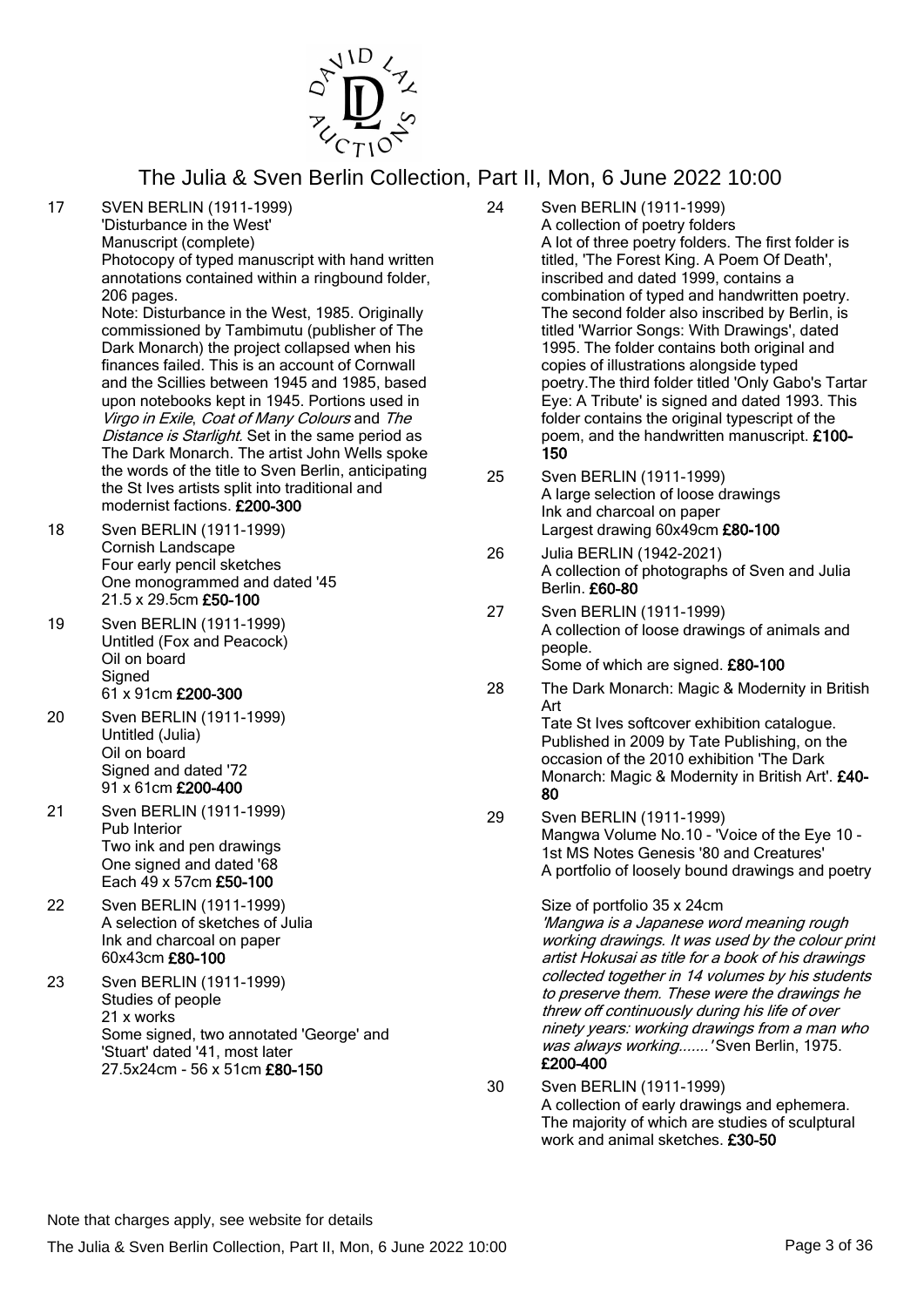

31 Sven BERLIN (1911-1999)

A large collection of exhibition-related photography and text. The lot comprises a collection of photographs from an exhibition of Berlin's within the 1970s and numerous handwritten and typed lists of works, both created by and collected by the artist. £80-100

32 Sven BERLIN (1911-1999) 'Tiger In My Hand' Two folders relating to Berlin's unpublished

poem 'Tiger In My Hand'. The first is titled, 'Tiger In My Hand. Poems From A Sculptor. Sven Berlin' contains a copy of the typescript and a number of illustrations. The second folder is also titled, 'Tiger In My Hand. Poems From A Sculptor', and contains typed poetry displayed alongside a number of unsigned illustrations. £100-150

- 33 Sven BERLIN (1911-1999) 'The Distance Is Starlight' A lot consisting of multiple texts relating to Berlin's 1981 unpublished novel 'The Distance Is Starlight: A Study in Genius and Personality'. One of two folders is titled 'Starlight 79-82', this is a typescript of the novel and includes multiple handwritten annotations. The second folder is titled 'The Distance Is Starlight', and also contains typescript material. Alongside the folders are numerous loose pages of handwritten and typed text, all relating to the unpublished novel. £100-150
- 34 Sven BERLIN (1911-1999) Girl and Dove **Watercolour** Signed and dated '86 76x55cm £50-100
- 35 Julia BERLIN (1942-2021) A large collection of Julia Berlin's childhood photographs and school reports. £60-80
- 36 Sven BERLIN (1911-1999) Animal, fish and insect drawings, The smaller detailed works circa 1930s, others crca 1960s. 31.5 x20cm - 59x79cm £100-150
- 37 Sven BERLIN (1911-1999) Twelve pencil and wash illustrations for 'Animals in Splendour and Decline' by E L Grant Watson Each signed, inscribed and dated '66 Together with various pieces of related ephemera £300-500
- 38 'Penderleath' and Anthony Benjamin letters A folder containing numerous correspondences and documents relating to the time spent by Berlin and his second wife Juanita living at Penderleath, close to the town of St Ives. The folder includes numerous letters to the Berlin's in relation to the sale of their home. The lot also includes letters from fellow artists Stella and Anthony Benjamin discussing their purchase of Little Penderleath, some dated 1956. Some of which were written during Anthony Benjamin's time at Wormwood Scrubs Prison London. "Dear Sven, I had a visit from Stella this week, and she told me you were worried about the cottage deal and thought that I was messing you about, 'this is not so'. Unfortunately due to my present circumstances, I have had to leave the matter in Mr Collier's hands. I have written to him asking him to close the deal immediately if possible. I did ask him to hold on until the insurance business had been settled but finding this ok. I have told him to go ahead. on the day before I went to court, I assigned a document which I firmly believe was a contract between you and myself. I can only suppose that Mr Collier has held it up. I am truly sorry for any inconveniences this has caused you, but I think you will understand how difficult it is especially as my letters are restricted. I think I might be moved from this prison to another so I should be glad if you would answer me immediately. Naturally, I am worried about the business being very much in the dark. I promise you my word is good Sven please don't let me down! Yours sincerely, Anthony Brown" (Anthony Benjamin). £80-100
- 39 Sven BERLIN (1911-1999) Various Greyhound studies on paper, twelve works in total. One signed and dated '67 The largest drawing measures 49 x 57cm Sven owned many greyhounds and other dogs over his lifetime, Julia had a particular fondness for Italian Greyhounds. £100-200
- 40 Sven BERLIN (1911-1999) Untitled (Dog chasing a hare) Ink on paper Signed and dated '79 30x79cm £60-80
- 41 Sven BERLIN (1911-1999) Untitled (Man on Horseback, 'Tarrant Launceston') Oil on board Signed and dated '90 61 x 91cm £200-300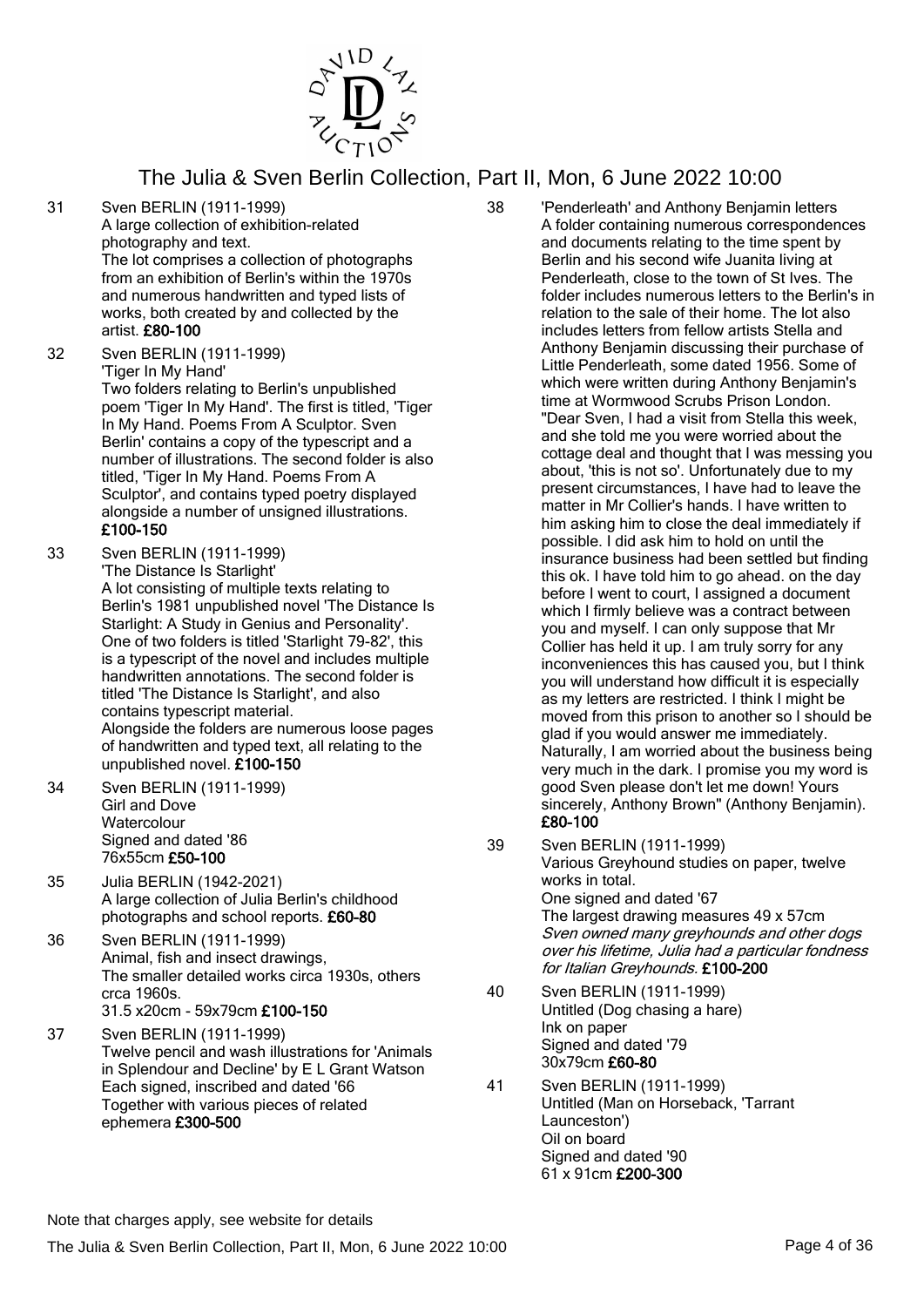

- 42 Julia BERLIN (1942-2021) A collection of loose drawings Mixed media Some are signed £100-200
- 43 Sven BERLIN (1911-1999) Ten watercolour and ink illustrations from 'The Great Flood - Movement No.2 - Disturbance of Animals' Paper size 42 x 59.5cm £200-400
- 44 Sven BERLIN (1911-1999) 'Face Of Gold Creation. The Turning Tree. TS. 1970-72' A folder concerning Berlin's unpublished texts 'Face Of Gold Creation' and 'The Turning Tree'. Inside the folder, there are also copies of Berlin's 'The Black Stone Poems'. £80-100
- 45 Sven BERLIN (1911-1999) Untitled (Dog chasing a hare) Ink on paper Signed and dated '79 30x79cm £60-80
- 46 Sven BERLIN (1911-1999) Untitled (Dog Chasing Hare) Ink on paper 80x37cm £60-80
- 47 Sven BERLIN (1911-1999) Horse Pissing Green Svenotype (monotype) Signed three times and sealed with his red monogram, inscribed and dated '90 40.5x56cm £400-600
- 48 Sven BERLIN (1911-1999) Watercolours 1970- 1980 An album of approximately 33 works Many signed and dated The album 32x43cm £300-400
- 49 Sven BERLIN (1911-1999) A collection of four drawings. Ink and wash Two are inscribed 79x57cm and 40x50cm £60-80
- 50 Sven BERLIN (1911-1999) A collection of works in a folder titled 'Drawings & Photos For Virgo In Exile By Sven Berlin'. A large portfolio containing numerous loose drawings, including some early works, of varying sizes, along with one watercolour, signed and dated 1986. Subjects include portraiture, animals and landscapes - at least one of which is illustrated in Berlin's book 'Virgo In Exile', later published in 1996. Size of portfolio 44 x 31cm. £200-400
- 51 Sven BERLIN (1911-1999) Early drawings, multiple subjects Pencil, pen & ink, watercolour 23 works, circa 1930s one work signed and dated 1959 10x15cm - 30x40cm £100-200
- 52 Sven BERLIN (1911-1999) 'Shave Green' A lot comprises two folders relating to Berlin's time spent with the Gypsy community. The first, titled 'Shave Green Roundabout' contains the poem 'The City of Shave Green' and a copy of handwritten text titled 'Notes on The Poem', dated 1995. The second folder, titled 'Parno Len Smith. Romanichal. Shave Green', contains numerous letters between Berlin and Len Smith of the Gypsy community. Also included in the lot, are a number of photos of Gypsy Wagons and correspondences with an Andrew Church whom Berlin inspired built a Wagon of his own. £50-80
- 54 Sven BERLIN (1911-1999) Large stone relief of an angel.

Inscribed and dated '64 W 131 x H 47 x D 9cm £200-300

55 Sven BERLIN (1911-1999) Untitled (Dog and Goose) Ink on paper 40x60cm £60-80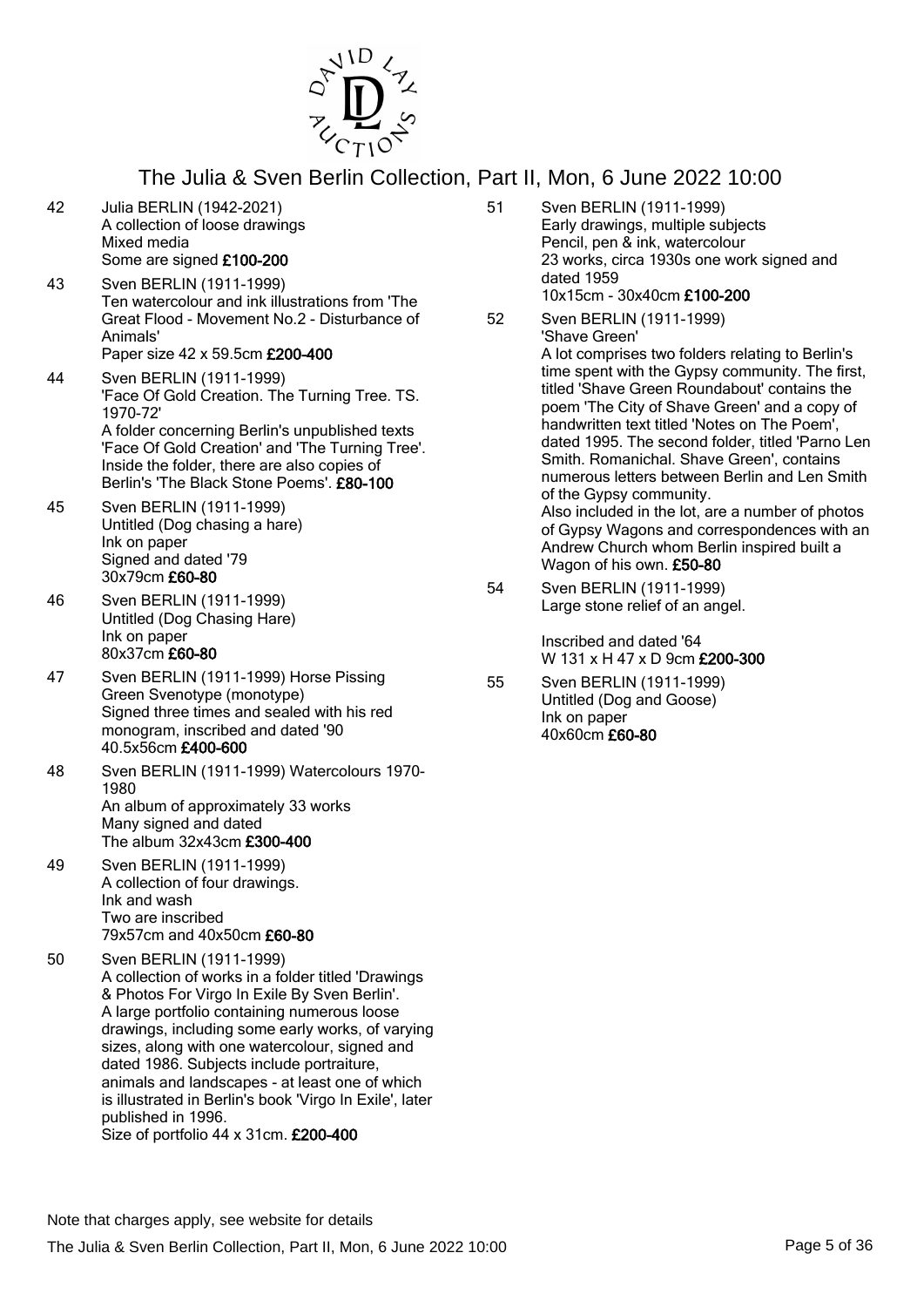

56 Sven BERLIN (1911-1999)

'Coat of Many Colours'

The lot is made up of three folders and two envelopes all relating to Berlin's 1994 published novel, 'The Coat of Many Colours'. The first in the lot is a red folder titled 'Coat of Many Colours. An Autosvenography. Corrected text' which is a typescript containing a large number of handwritten annotations, the second folder of text is also a typescript and is titled 'Original Typescript Coat of Many Colours'. This text in particular begins with the chapter 'Disturbance in The West' and also includes a large number of handwritten annotations. The final folder titled, 'Coat Of Many Colours (Letters), contains multiple letters regarding the novel. The first envelope in the lot is titled 'The Coat of Many Colours. Pix 1-40.' and the second 'Coat Of Many Colours. Pix 75-119'. Both of which contain numerous photos that later appear in the published book.

'Coat of Many Colours' is the first of Berlin's 'autosvenography' series. The main body of the book discusses Berlin's time in post-war St. Ives, where he became part of the creative community of painters, poets and sculptors. The book covers the period until 1953 when Berlin leaves St. Ives with his horsedrawn wagon. After this point is where Berlin's second autosvenography, 'Virgo In Exile', then begins.

# £200-400

57 Sven BERLIN (1911-1999) 'Rain Maker'

A typescript of unpublished semiautobiographical text. 'Rain Maker' makes reference to Berlin's time in St. Ives, his studio named 'The Tower', and many of the artists he knew during that period such as Augustus John, Guido Morris and Naum Gabo. £100-150

58 Sven BERLIN (1911-1999) 'Albatross'. Text relating to the sculpture and photos. A folder containing numerous copies of a piece of handwritten text titled 'Notes On Carving The Albatross' and a smaller folder containing a

number of photos where Berlin is carving the sculpture. Signed and dated 1991. £50-80

59 Sven BERLIN (1911-1999) A selection of sketches of Julia Ink and charcoal on paper Signed and dated '67 Largest drawing 62x49cm £80-100

- 60 Sven BERLIN (1911-1999) Street People 1984 1989, A Summer Festival. A large book containing a series of pencil and ink illustrations. Some of which are signed and dated. Dimensions of book: 34 x 38cm £200-400
- 61 NO LOT
- 62 Sven BERLIN (1911-1999) A box of miscellaneous artworks. £50-80
- 63 Sven BERLIN (1911-1999) Volume Two of The Autosvenography Series - 'Virgo In Exile'. A collection of texts which make up Berlin's 'Virgo In Exile' published in 1996. The collection consists of a folder of loose notes, a handwritten manuscript signed and dated 1992, and a carbon copy of the typed manuscript which is also signed by Berlin. Along with an unbound first edition of the published book. £200-400
- 64 Two books featuring Berlin's poetry. One titled, 'Nineties Poetry. Number Two. Autumn 1994', and another titled 'Nineties Poetry. Number Three. Winter 1994-95' The books include Berlin's poems 'The Painting Jacket', 'The Murder Cart' and 'The Fox'. £20-40
- 65 Sven BERLIN (1911-1999) 'The Merciless Moon. Signs of Eternity in Man and Nature Discovered by Sven Berlin While Drawing With Images and Words.' A book containing numerous ink drawings alongside handwritten text. Signed and dated 1998-99. £200-400
- 66 Julia BERLIN (1942-2021) A collection of handwritten text. The lot comprises loose handwritten correspondence and poetry by Julia Berlin. The majority of which are signed, one is dated 1972 and another 2002. £60-80
- 67 Sven BERLIN (1911-1999) Ink drawing of Berlin's monogram 39 x 29cm £80-100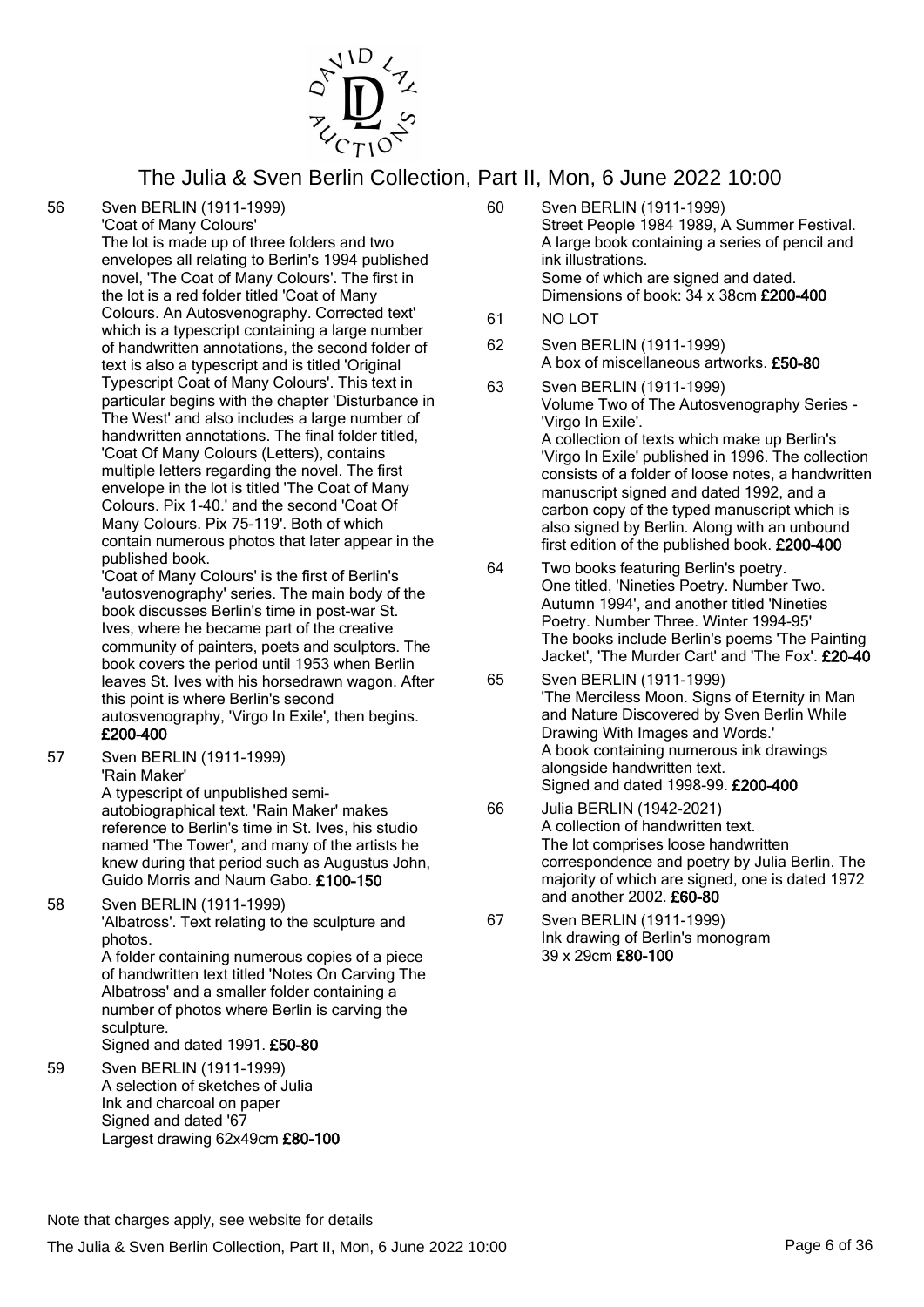

- 68 Sven BERLIN (1911-1999) A collection of seven poetry folders Folders dated: 1990 - 1999 Included in the lot - 'A Letter To Frank Turk In Eternity' dated 1996. 'Poems In Progress', much of which are handwritten (this folder is signed and dated 1999, with one poem dated '94. 'Poems M.S 93', 'Poems '90 - '91 MSG' & 'Poems '93' and 'Poems '98, '99', which contains the handwritten first draft of 'The Sculptor's Poem'. Also included in the lot is a photocopy of Berlin's unpublished 1995 typed text, 'A Street of Parrots. Poems & Drawings By Sven Berlin 1995'. £80-120 69 Sven BERLIN (1911-1999) Chameleon
- Pencil drawing Signed and dated '51 23x34cm £30-50
- 70 Sven BERLIN (1911-1999) 'FLOOD drawings for reference' Various drawings in pencil, pen & ink Reference for an unpublished work 'The Great Flood' 8 x sheets Some signed and dated 34.5x22.5cm - 60x42cm £50-80
- 71 Sven BERLIN (1911-1999) A large carved frame H202 x W141cm £10-20
- 72 Sven BERLIN (1911-1999) Alfred Wallis: Primitive 2nd edition of Berlin's book which explores the life and work of artist and mariner Alfred Wallis. Published in 1992 by Redcliffe Press Ltd. Signed and dated '92 by Berlin on the inside page £20-40
- 73 Sven BERLIN (1911-1999) Cabaret Dancers Pencil drawing circa 1930s 10 x 15cm This drawing is a study for a later painting exhibited as part of Berlin's first solo exhibition held at the Camborne Community Centre in 1939. The sketch was probably an earlier study from his time on the road as an Adagio dancer. £40-80
- 74 The Hippodrome Brighton poster. Featuring Sven and Helga Berlin. 74 x 51cm £60-80
- 75 Adrian RYAN (1920-1998) Devon Scene **Watercolour** Inscribed and dated '93 20 x 28cm The piece displays Ryan's studio print to verso, along with correspondence to Berlin after the artist's death. £80-120 76 Sven BERLIN (1911-1999) A collection of anniversary drawings from Sven Berlin to Julia Berlin. £80-100 77 Sven BERLIN (1911-1999) Mask Mixed media 25.5 x 31cm £40-80 78 Sven BERLIN (1911-1999) A selection of animal drawings Ink and charcoal on paper **Signed** The largest drawing 54x74cm £80-100
- 79 Sven BERLIN (1911-1999) Self portrait with butterfly brooch Inscribed 'Nov 72' Pen & ink 57x49cm £80-150
- 80 Sven BERLIN (1911-1999) John Paddy Browne A collection of poetry and correspondences with the poet John Paddy Browne. The lot also includes a folder with a typescript of John Paddy Browne's published book 'Sven Berlin. Letters to a Friend. 1963-1988'. £60-80
- 81 SVEN BERLIN (1911-1999) The Distance is Starlight, A Constellation Manuscript, carbon copy of typed manuscript Note: The Distance is Starlight, A Constellation or The Personality of Genius 1981 (unpublished) portraits of famous figures, among them Augustus John, Bryan Wynter, Robert Graves, Vaughan Williams, W.S.Graham, Barbara Hepworth and Bernard Leach. Portions used in Disturbance in the West and Coat of Many Colours. £200-400
- 82 SVEN BERLIN (1911-1999) A box of lively correspondance between Berlin and Toni Carver of The St Ives Printing and Publishing Company and The St Ives Times & Echo. Also multiple copies of the Times & Echo which feature articles about, or written by Berlin. £40-60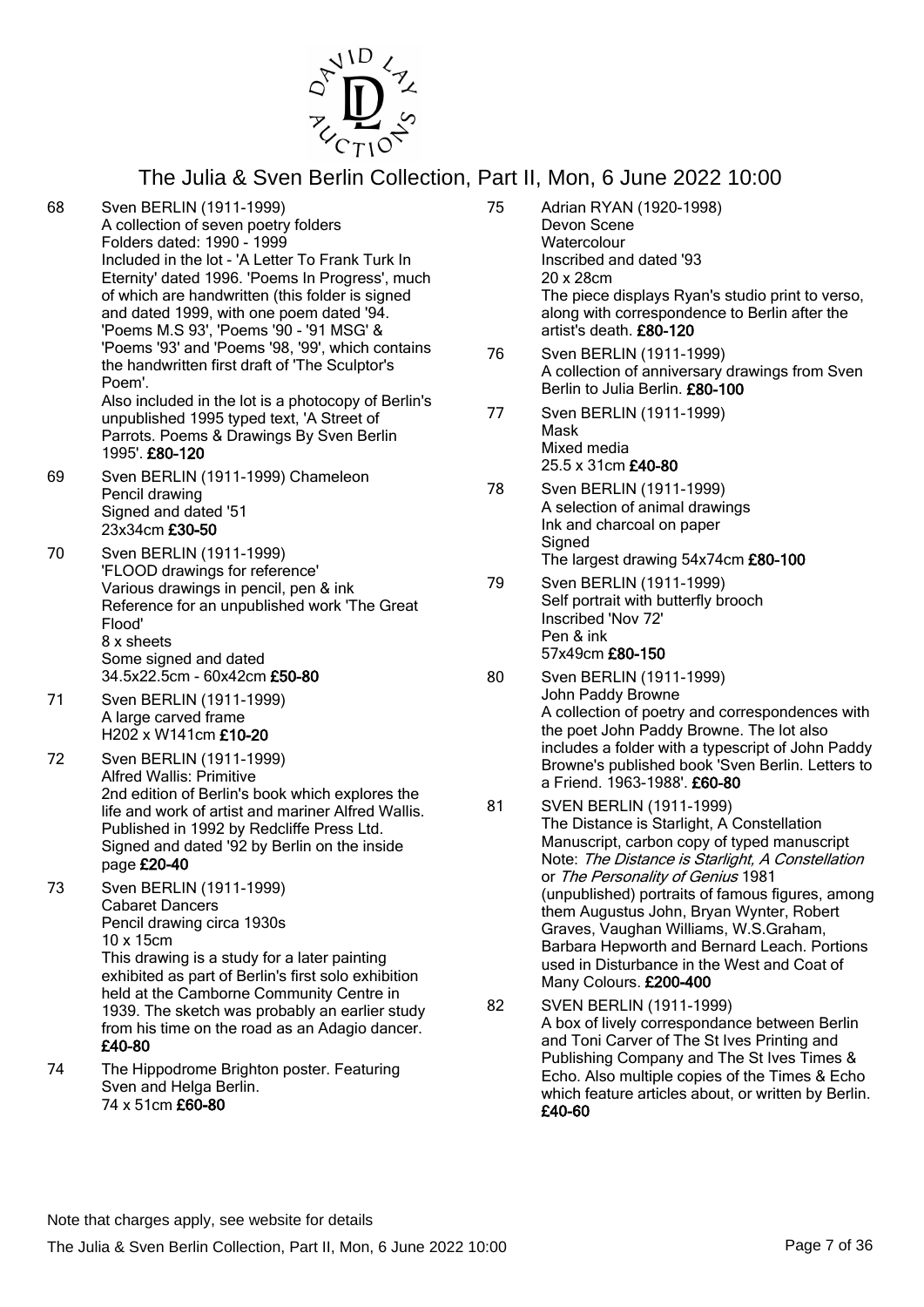

- 83 Sven BERLIN (1911-1999) Two folders of poetry and script The first of the two folders, 'A Clutch Of Songs Possible For Music', signed and dated 1978, contains numerous loose pages of typed poetry with handwritten annotations. The second folder is titled, 'The Creation. A Poem For Voices And Chorus. Sven Berlin', and contains a typed script which is inscribed and dated 1972. This text also contains handwritten annotations. £80-120
- 84 Sven BERLIN (1911-1999) Two folders. One titled, 'Stokes', contains a tribute to Adrian Stokes written by Berlin. The second, titled 'Ryan' contains a tribute to Adrian Ryan written by Berlin. £50-80
- 85 Sven BERLIN (1911-1999) A few early drawings, circa 1930s/1942/1950, eleven pieces. £30-50
- 86 Sven BERLIN (1911-1999) Self Portrait Signed and dated '76 Ink drawing 58x40cm £200-400
- 87 Sven BERLIN (1911-1999) A selection of loose drawings Ink and charcoal on paper Largest drawing 59x41cm £80-100
- 88 Sven BERLIN (1911-1999) Construction & Spiral Two pencil drawings Each signed, inscribed and dated '88 30 x 21cm £40-80
- 89 Sven's briefcase, 13 CDs of his poetry "The Walking Door" and 28 copies of "Sven Berlin an Artist and his Work" published by Wimborne Bookshop 1981 £20-40
- 90 Sven BERLIN (1911-1999) Ten watercolour and ink illustrations from 'The Great Flood' Paper size 42 x 59.5cm £200-400
- 91 Sven BERLIN (1911-1999) A selection of loose portrait sketches Ink and charcoal on paper Some of which are signed and dated The largest drawing 59x45cm £80-100
- 92 Sven BERLIN (1911-1999) A collection of poetry typescripts with handwritten annotations. £80-100
- 93 A miscellaneous lot of correspondence folders addressed to Berlin. £60-80
- 94 Sven BERLIN (1911-1999) Cat in Moonlight Svenotype (monotype) Signed, inscribed and dated '90 36x48.5cm £100-150
- 95 Sven BERLIN (1911-1999) A large piece of white marble from Berlin studio. H 47 x W 36 x D 20cm £200-300
- 96 Sven BERLIN (1911-1999) Untitled (Helicopter) Oil on board Signed and dated '92 61 x 91cm £200-300
- 97 Sven BERLIN (1911-1999) Street scene Pen & ink circa 1980s 49x19cm Together with various other drawings & a watercolour, some signed Mostly 21x29cm £50-80
- 98 Sven BERLIN (1911-1999) A collection of photographs of Berlin's family life circa 1960. £80-100
- 99 Sven BERLIN (1911-1999) Study for the Little Mother, May 1963 (his daughter Janet) Together with a study of son Jasper and various other drawings, 10 works. Pencil, pen & ink 30x25cm - 59x40cm £100-200
- 100 Sven BERLIN (1911-1999) Early drawings, circa 1938 and earlier 16 x works, pencil on paper Musicians, dancers, acrobat, comedian, insects 15x10cm £50-100
- 101 Sven BERLIN (1911-1999) 'White Giant: A Chronicle of Love.' A lot of three folders comprising of written works which form Berlin's 1967 unpublished novel 'White Giant'. The lot includes a typescript with handwritten annotations and a hand-drawn map all bound in a folder titled 'The White Giant. Sven Berlin'. Dated 1967-77. A Handwritten manuscript titled, 'Out of The Giant's Thigh. A Chronicle of Love by Sven Berlin'. Signed and dated 1967. Along with the two written works, there is a portfolio folder which is also titled 'The Giant's

Thigh. A Chronicle of Love' and is also signed and dated 1967. Also with the portfolio is a small notebook titled 'Giant: Notes'. £200-300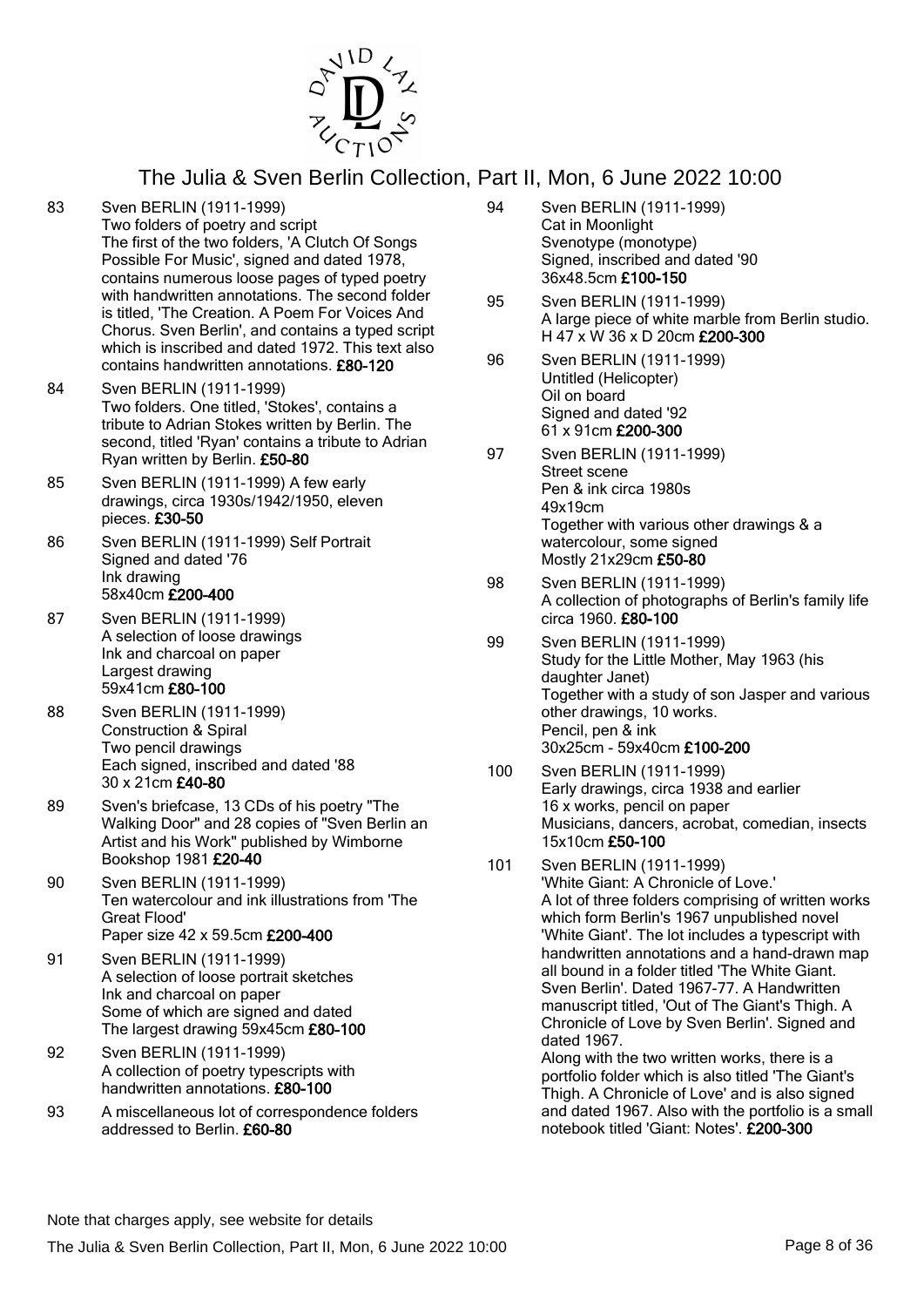

- 102 Two letters and a postcard from Hyman Segal to Sven and Julia Berlin. A passage from one letter reads 'Your visit (to St Ives) somehow coincided with another little 'Disturbance in the West'. Apparently, Maurice Sumray who lives at the old St Christophers, attacked Leon Suddaby, and Anthony Frost punched Peter Davies on the day!' together with a Newlyn Orion Exhibition Catalogue for the 1975 exhibition of works from John wells, Alex Mackenzie and George Dannatt. £30-50
- 103 Two Sven Berlin publications by Sonia Aarons. One titled, 'Sven Berlin: Out of the Shadows', published by Millersford Press in 2012, and another titled 'Sven Berlin: A Centenary Celebration', published by St, Barbe Museum & Art Gallery in 2011. £40-60
- 104 Sven BERLIN (1911-1999) Studies of the artist's children, 7 works Janet, signed and dated Aug 1955 Jasper, signed dated Oct 1965 and various other studies Pencil, pen & ink, ball point pen 38x25cm - 58x39cm £100-200
- 105 Sven BERLIN (1911-1999) Mangwa Volume No.2 - 'Voice of the Eye - Drawings 2 - Creation' A portfolio book of loosely bound drawings 'Mangwa is a Japanese word meaning rough working drawings. It was used by the colour print artist Hokusai as title for a book of his drawings collected together in 14 volumes by his students to preserve them. These were the drawings he threw off continuously during his life of over ninety years: working drawings from a man who was always working....... 'Sven Berlin, 1975. £100-200
- 106 Sven BERLIN (1911-1999) King and Queen with a Hawk (Two Drawings) Ink on paper Signed and dated '68 Largest 57x50cm £80-100
- 107 Sven BERLIN (1911-1999) Pheasants & Curlews Ink and pen Signed and inscribed 40 x 59cm Together with five other pheasant studies, two signed £100-200

108 Sven BERLIN (1911-1999)

Two wave studies (one including a seabird in flight) Ink on paper 57 x 49cm (2) £50-100

109 Sven BERLIN (1911-1999)

'Zo'omorphs. Animal Forms Collected In The Daily Life of A Working Artist. As They Came And Went. By Sven Berlin 1999'. A collection of works of varying sizes, mostly signed and dated, compiled within a ring-binder folder. The earliest piece is dated 1939 and the latest, 1999. The illustrations relate to a short text titled 'Vivarium', which is bound at the front of the folder. Size of folder: 29 x 25cm £150-250

- 110 Sven BERLIN (1911-1999) Drawings Mostly small scale preparatory studies for sculpture, circa 1950s, one dated '54, another '59. £50-100
- 111 Sven BERLIN (1911-1999) Study for a sculpture

Ink drawing 42x30cm £100-200

- 112 Sven BERLIN (1911-1999) 'The Black Stone Poems' A collection of early poetry books. Three folders, one titled 'Black Stone Poems 1970 - 1975', which contains a variety of typed poems with handwritten annotations, the second titled 'The Black Stone Poems '67', which contains a combination of handwritten and typed text. The final is the smaller of the three folders and is also titled 'Black Stone Poems', containing typed poetry with handwritten annotations. £100-120
- 113 Sven BERLIN (1911-1999) Untitled Oil on board Signed and dated '87 61 x 91cm £200-300
- 114 Julia BERLIN (1942-2021) Untitled (Three fish) Oil on board **Signed** 51x61cm £100-200
- 115 Sven BERLIN (1911-1999) Untitled (Figures with Umbrellas) Ink and charcoal on paper Largest drawing 60x42cm £60-80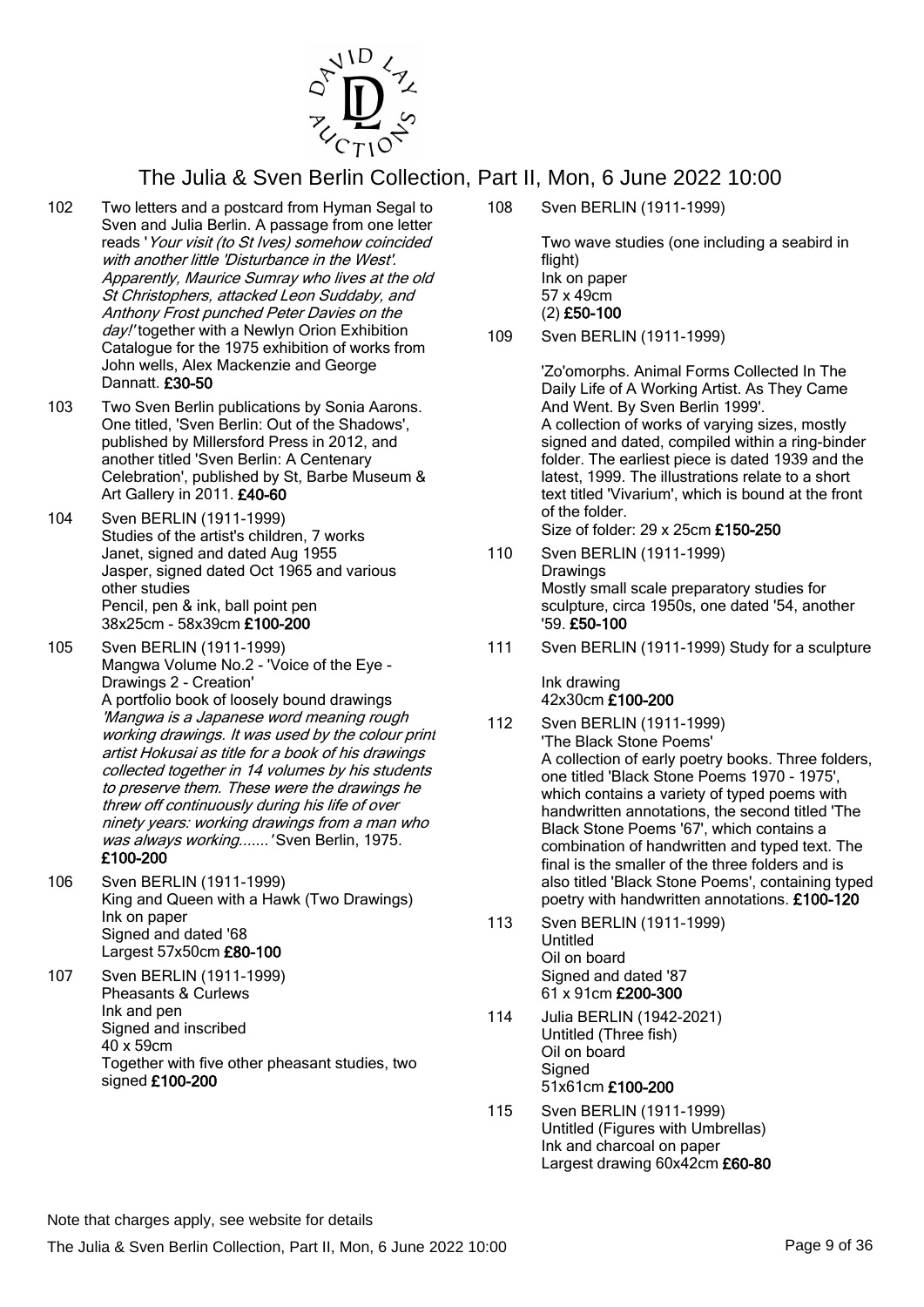

116 Sven BERLIN (1911-1999) 'NOAH'

A collection of texts and loose drawings. The lot is made up of five folders, all related to Berlin's 1966 unpublished novel. Included is the original handwritten manuscript titled 'The Drunkenness of Noah', signed and dated at the beginning '15 Feb 1965' and at the end, 'Finished 24 Jan 1966'. A second folder is titled 'The Drunkeness of Noah. Meditations In A Courtyard. Notes.' which contains loose notes regarding the 'Winter' chapter of the novel (the earliest notes date back to 1939), there is also an early pencil drawing included 'Boy with a Shell', dated '39. The third folder is titled 'NOAH. Miscellaneous Pages', and includes a number of pages taken from the '1st Typescript' with handwritten annotations. The last folder is titled 'NOAH t s'.

Also included in the lot is a collection of six loose drawings, also exploring the theme of 'NOAH'. One of which is signed by Berlin, all are undated.

'NOAH' is one of Berlin's unpublished novels. Some of the text was included in 'The Flight of The Dragonfly: A Set of Short Stories', another of Berlin's other unpublished texts in 1983. £150 -250

- 117 Sven BERLN (1911-1999) 'Faust Drawings' An album of apprroximately 60 pages of pen & ink drawings and handwritten text. Unpublished, 1996 33x28cm £50-100
- 118 Sven BERLIN (1911-1999) A selection of loose drawings of women with birds. Ink on paper Signed and dated '68 57x50cm £80-100
- 119 Sven BERLIN (1911-1999) A mixed lot of drawings and paintings £60-80
- 120 Sven BERLIN (1911-1999) Mangwa Volume No.13 - 'Voice of the Eye - Drawing In Pencil At Eye' A portfolio of loosely bound drawings Size of portfolio 35 x 24cm 'Mangwa is a Japanese word meaning rough working drawings. It was used by the colour print artist Hokusai as title for a book of his drawings collected together in 14 volumes by his students to preserve them. These were the drawings he threw off continuously during his life of over ninety years: working drawings from a man who was always working.......' Sven Berlin, 1975. £100-200
- 121 Sven BERLIN (1911-1999) 'Orpheus Smith: A Modern Myth' Two typescripts bound in folders relating to Berlin's 1988 unpublished novel 'Orpheus Smith: A Modern Myth'. One, titled 'Notebooks, Poems & Drawings of Orpheus Smith' and the second, 'Orpheus Smith. A Modern Myth By Sven Berlin'. Both contain handwritten annotations and photocopies of Berlin's drawings. £100-200
- 122 Sven BERLIN (1911-1999) Six large animal studies on paper Pencil, pen & ink 56x48cm - 68 x 58cm £50-100
- 123 Sven BERLIN (1911-1999) Loose poetry and handwritten text dating throughout the 1960s. A collection of handwritten and typed text, most of which is poetry and notes for other writing. £80-100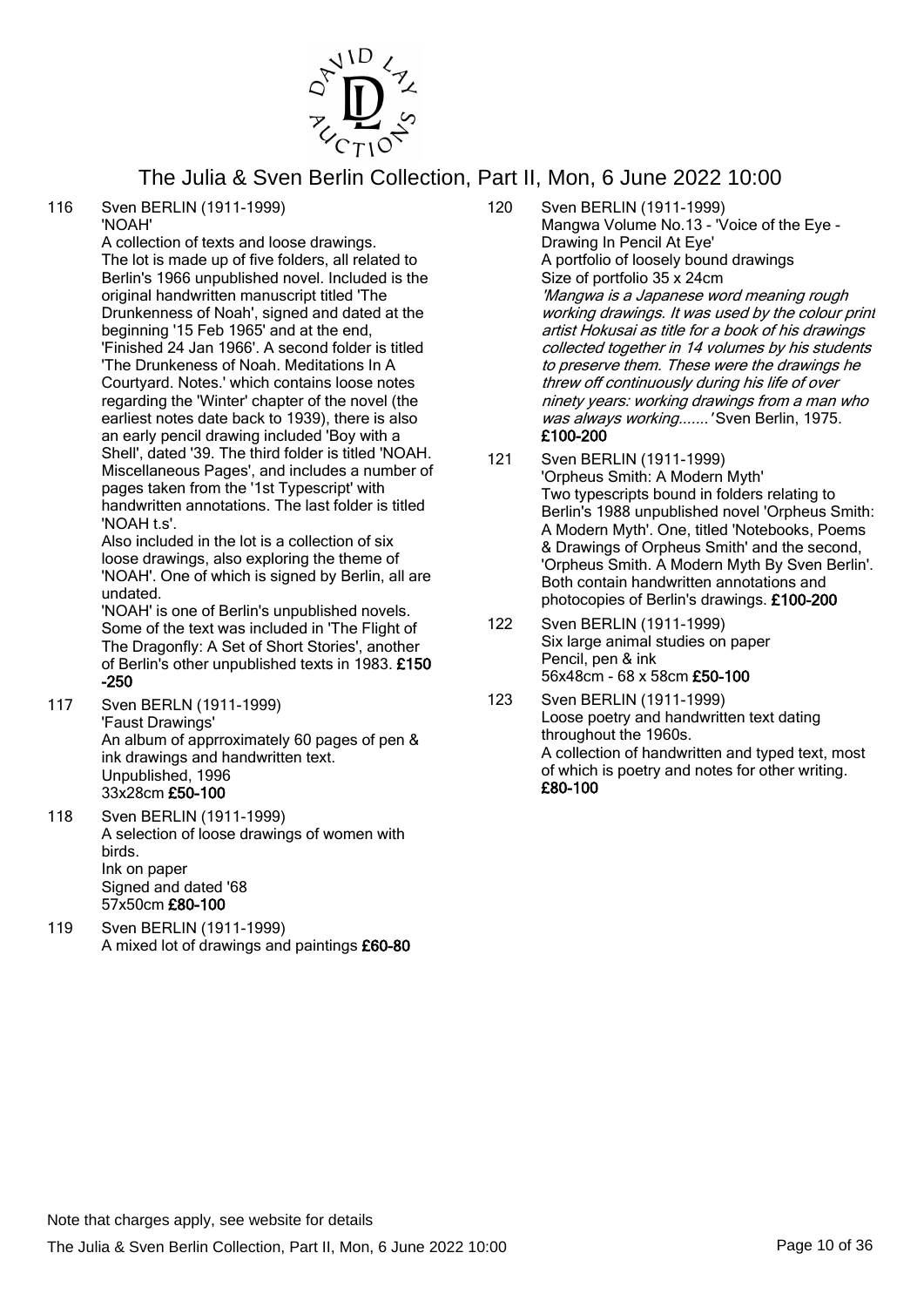

124 Sven BERLIN (1911-1999)

'The Dark Monarch' and 'The Disturbance In The West'

The lot consists of numerous pieces of handwritten and typed text. The first is a stapled piece of handwritten text titled 'Notes on The Dark Monarch', through this text Berlin discusses his reasons for writing 'The Dark Monarch' and his thoughts on the work after it was published. The second piece of text is titled 'The Man in Sackcloth', this is a piece of text where Berlin explores his first encounters with Cornwall, his thoughts on Alfred Wallis and the Abstract Movement. The folder titled, 'Disturbance in The West', contains numerous handwritten notes and lists relevant to the book. Also included within the lot are two covers of folders, one titled 'Dark Monarch 1st Typescript. Sven Berlin' and another titled 'Disturbance in The West. Original Manuscript Used in Part Two. 1943-1983', alongside an empty notebook with Berlin's monogram.

'The Disturbance In The West' (1945-1984), was an earlier novel of Berlin's and was unsuccessful in being published. The book explores Cornwall after the war. Much of the material which makes up the unpublished novel, was later used by Berlin to form 'The Dark Monarch', which speaks of similar themes, in Berlin's usual style of autobiographical fiction. 'The Dark Monarch' was originally published in 1962, and after being withdrawn just days after, the book was later republished in 2009 by Berlin's wife Julia, after his death. £150-250

125 Sven BERLIN (1911-1999) Adam & Eve Ink heightened with white 48.5x58cm Signed & dated 1966 Together with other large ink & pencil drawings, some signed and dated 68 & 79. 30 x works in total. £100-150

126 Julia BERLIN (1942-2021) A book titled 'Hunting Journal' and numerous hunt related pieces. A lot comprising multiple photographs, a book and a painting. All relating to Axe Vale Hunt where Julia's father was the Hunt Leader for many years. The journal contains numerous accounts between the hounds and foxes, locations and dates between 1926 and 1930. Also included in the lot is a naive oil of a hunt scene. £20-40

- 127 Sven BERLIN (1911-1999) Sleeping Man Oil on board Signed and dated '86 61 x 91cm £200-300
- 128 Sven BERLIN (1911-1999) Untitled Oil on board Signed and dated '87 61 x 91cm £200-300
- 129 Sven BERLIN (1911-1999) Untitled (Matador Drawings) Ink and charcoal on paper Largest drawing 59x42cm £80-100
- 130 Sven BERLIN (1911-1999) Mangwa Volume No.15 - 'Street People' A portfolio of loosely bound drawings Size of portfolio 35 x 24cm 'Mangwa is a Japanese word meaning rough working drawings. It was used by the colour print artist Hokusai as title for a book of his drawings collected together in 14 volumes by his students to preserve them. These were the drawings he threw off continuously during his life of over ninety years: working drawings from a man who was always working....... 'Sven Berlin, 1975. £100-200
- 131 SVEN BERLIN (1911-1999) 'Disturbance in the West' Manuscript (complete) Photocopy of typed manuscript with hand written annotations contained within a ringbound folder, 196 pages.

Note: Disturbance in the West, 1985. Originally commissioned by Tambimutu (publisher of The Dark Monarch) the project collapsed when his finances failed. This is an account of Cornwall and the Scillies between 1945 and 1985, based upon notebooks kept in 1945. Portions used in Virgo in Exile, Coat of Many Colours and The Distance is Starlight. Set in the same period as The Dark Monarch. The artist John Wells spoke the words of the title to Sven Berlin, anticipating the St Ives artists split into traditional and modernist factions. £200-300

132 Sven BERLIN (1911-1999) 'Ancient Mariner'.

The lot comprises two folders. One is titled, 'Ancient Mariner: Drawings by Sven Berlin', which contains copies of a booklet of poetry and drawings dated 1995. The second folder, titled, 'Letters on Mariner Drawings. Odyssey Press '95-'98', which contains letters of correspondence between Berlin and Odyssey Press. £80-100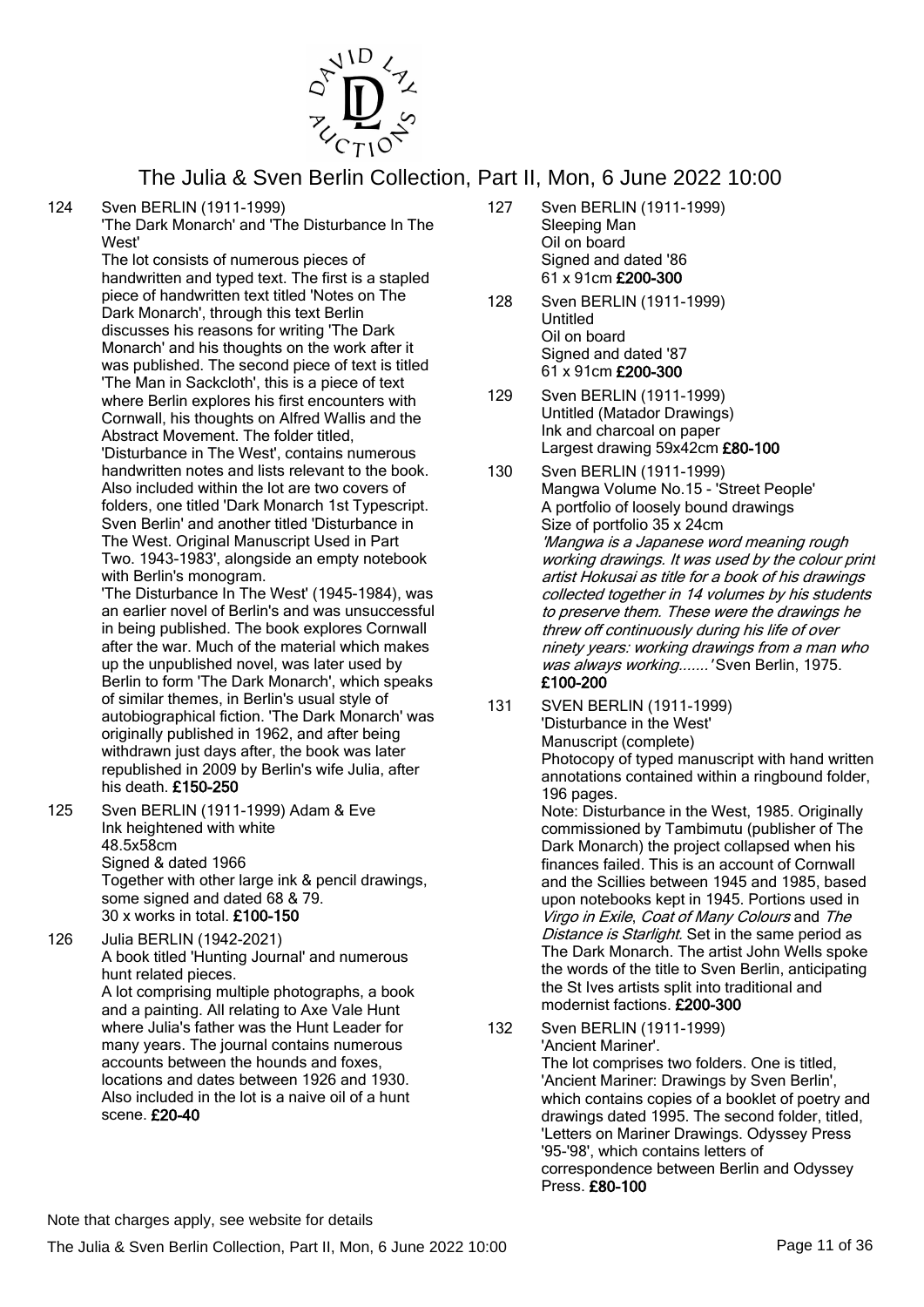

- 133 Sven BERLIN (1911-1999) 'Face of The Waters, Alfred Wallis. A Fantasia In Sound.' An unpublished, handwritten script with notes, loosely bound in a folder. 'Face of The Waters' is an unusual fictional text in which Berlin describes Wallis' time at sea through discourse. These are fictional conversations between Wallis and a 'Skipper'. The text appears to be
- 134 Sven BERLIN (1911-1999) Horse From The Sea Sculpture. Mixed media Signed and dated '77 42x60cm £60-80

unfinished. £50-80

- 135 Sven BERLIN (1911-1999) The Business Man **Watercolour** Initialled S and dated '38 20 x 15.5cm £50-100
- 136 Sven BERLIN (1911-1999) 'The Violet Man' Two folders relating to Berlin's 1979 unpublished novel 'The Violet Man'. One, an original typescript with handwritten annotations, signed and dated 1977-78. The other, titled 'The Violet Man. Original Manuscript Written 1974', is handwritten and signed by Berlin. Also included in the lot is a folder titled 'No Man is My Man', which contains a number of loose pages of handwritten text.
	- Size of folder: 32 x 25cm £100-200
- 137 Sven BERLIN (1911-1999) Untitled (Self-portrait) Pencil on paper 42x30cm £60-80
- 138 Sven BERLIN (1911-1999) A collection of war memorabilia. A lot comprising Berlin's Normandy war medal, correspondences with Normandy Veterans Association, and French coins. £60-80
- 139 Sven BERLIN (1911-1999) Untitled Ink on paper Signed and dated '60 39x68cm £60-80
- 140 Sven BERLIN (1911-1999) 'The Dome of Glass. Cold Eye' A folder of loose notes titled 'The Dome of Glass. Notes. Cold Eye'. Although unpublished, 'Cold Eye', is part of Berlin's collection of semi-autobiographical texts named 'The Dome of Glass'. With five texts included in this collection, (Spectre, Pride of the Peacock, I Am Lazarus, The Dark Monarch and Cold Eye), each text represents a chapter of Berlin's life that is characterised by different 'quests'. They exist individually as notable works, yet when together form a significant and complete image of Berlin. He writes - 'This work is conceived as a dome in which the pieces of experience - the coloured glass - are fitted, giving in the end an experience larger than itself. If one thinks of a whole personality as a tree growing under the dome of glass with roots deep in the universal mind the force is at once given as a growing organism reacting toward eternity.' Each book is a singular root of experience, which collectively form the tree (Berlin). 'Cold Eye' is said to be the final part of the six 'roots', and is characterised by the subtitle 'Creation & Love'. A note within the folder makes reference to Cornwall, and to 'Cuckoo', Berlin's pseudonym for the town of St. Ives in his novel 'The Dark Monarch', first published in 1962. £80-100
- 141 Sven BERLIN (1911-1999)

Eight oils on board Most signed All 61x91cm £200-400

- 142 Sven BERLIN (1911-1999) A folder of loose drawings. Signed and dated 1994-1996. £100-200
- 143 Sven BERLIN (1911-1999) 'Poems. MS' A folder titled 'Poems. MS', containing a large number of loose handwritten poetry. Most of which are inscribed and dated between 1985 and 1987. £80-100
- 144 Sven BERLIN (1911-1999) Spiders Monotype

26x40.5cm £100-200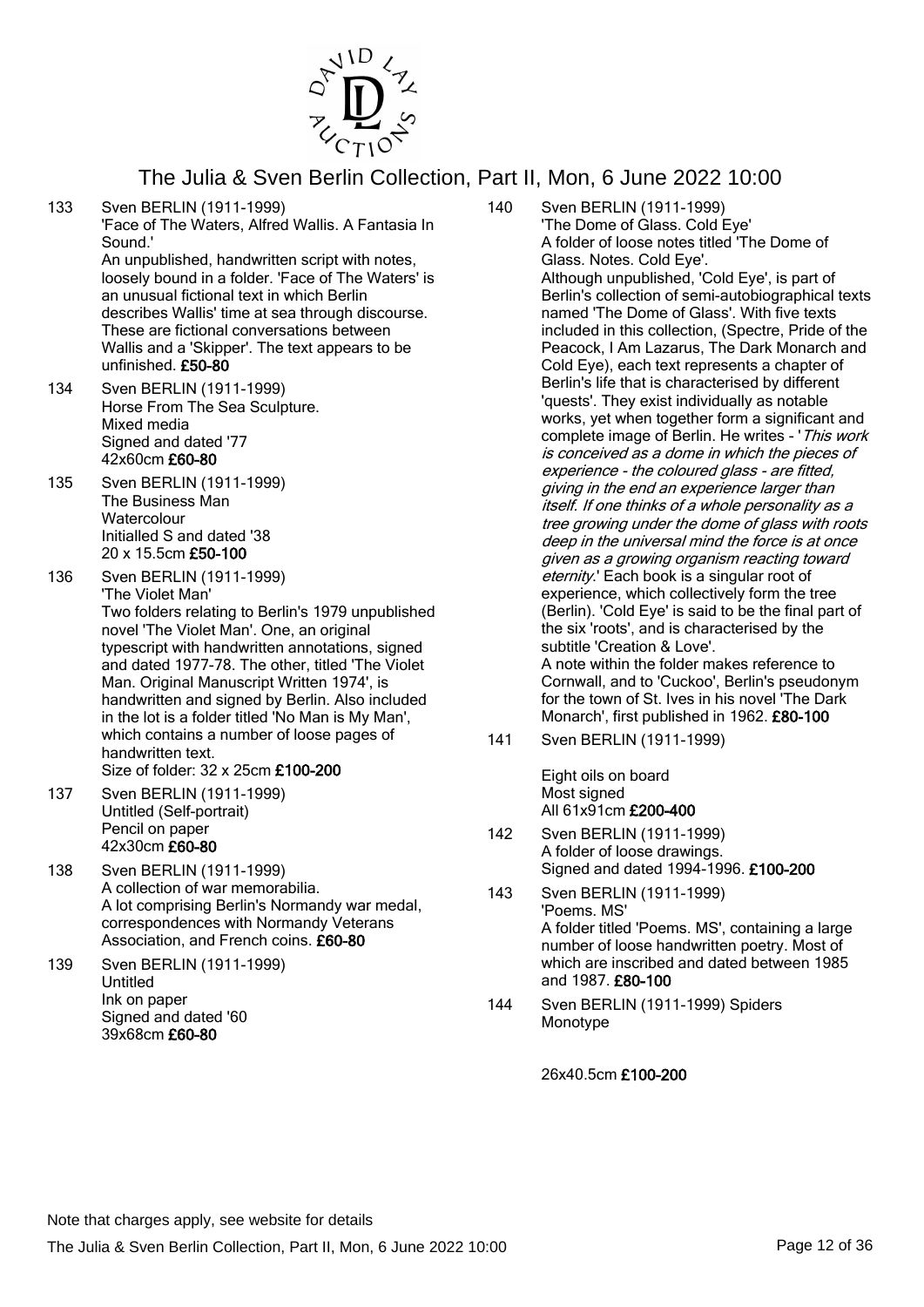

145 A telegram to 'Sven Berlin The Island St Ives Cornwall - Congratulations on broadcast - Arthur Caddick' indistinctly dated 1950(?).

> Note: This congratulatory message to Sven from Caddick illustrates the friendly nature of their earlier relationship and is particularly interesting as Caddick was the driving force behind the slew of libel suits brought against Sven after the publication of 'The Dark Monarch' in 1961. £20- 40

146 Sven BERLIN (1911-1999) 'The Face of Gold'. Two folders concerning Berlin's unpublished text 'The Face of Gold'. The first folder, titled 'The

Face of Gold. A Circular Poem on The Seasons (With Notes) Sven Berlin', contains typescript material with handwritten annotations. The second folder, titled 'The Face of Gold. Sven Berlin. A Circular Poem', contains a later typescript dated 1972, also with handwritten annotations. £80-100

- 147 Sven BERLIN (1911-1999) A folder titled 'Monotypes and Off Sets', containing a number of loose ink drawings. One signed and dated 1978. £80-100
- 148 Sven BERLIN (1911-1999) Ten watercolour and ink illustrations from 'The Great Flood' Paper size 42 x 59.5cm £200-400
- 149 Sir Terry FROST (1915-2003) A prospectus for the portfolio 'Eleven Poems by Frederico Garcia Lorca Illustrated with Eleven Etchings by Terry Frost' Opening to show 'The Moon Rising' Lithographic print and poem Signed, dated '89 and inscribed 'For Sven & Julie' 30 x 21cm £150-250

150 SVEN BERLIN (1911-1999) 'Disturbance in the West' 'An Experience in Time 1945-1985'

Unbound typed manuscript with hand written annotations in blue pen, pages numbered in red, 196 pages.

Together with correspondance between Berlin and various publishers regarding his book 'Disturbance in the West'

Written between December 1983 and October 1984.

Letters from: William Kaufman, Phillip Ziegler of Collins Publishers and David Burnett of Victor Gollancz Ltd, plus Sven's letters to, and his replies.

Note: Disturbance in the West, 1985. Originally commissioned by Tambimutu (publisher of The Dark Monarch) the project collapsed when his finances failed. This is an account of Cornwall and the Scillies between 1945 and 1985, based upon notebooks kept in 1945. Portions used in Virgo in Exile, Coat of Many Colours and The Distance is Starlight. Set in the same period as The Dark Monarch. The artist John Wells spoke the words of the title to Sven Berlin, anticipating the St Ives artists split into traditional and modernist factions. £300-400

- 151 Sven BERLIN (1911-1999) Untitled (Man on Horseback) Oil on board Signed and dated '88 61 x 91cm £200-300
- 152 Sven BERLIN (1911-1999) Girl with a Kite Ink on paper Signed and dated '68 57x49cm £80-100
- 153 Sven BERLIN (1911-1999) Untitled (Child with a Clock) Ink on paper Signed 40x29cm £60-80
- 154 Sven BERLIN (1911-1999) A folder containing correspondence between Berlin and Chelmsford Cathedral, Portsmouth Cathedral and The Priory Church Dorset. The letters are regarding the commission of a 'Madonna and Child' and 'PIETA' sculpture. Dated between 1968 and 1994. £80-100
- 155 Sven BERLIN (1911-1999) Whippet Ink drawing Signed and dated '67 40x50cm £100-150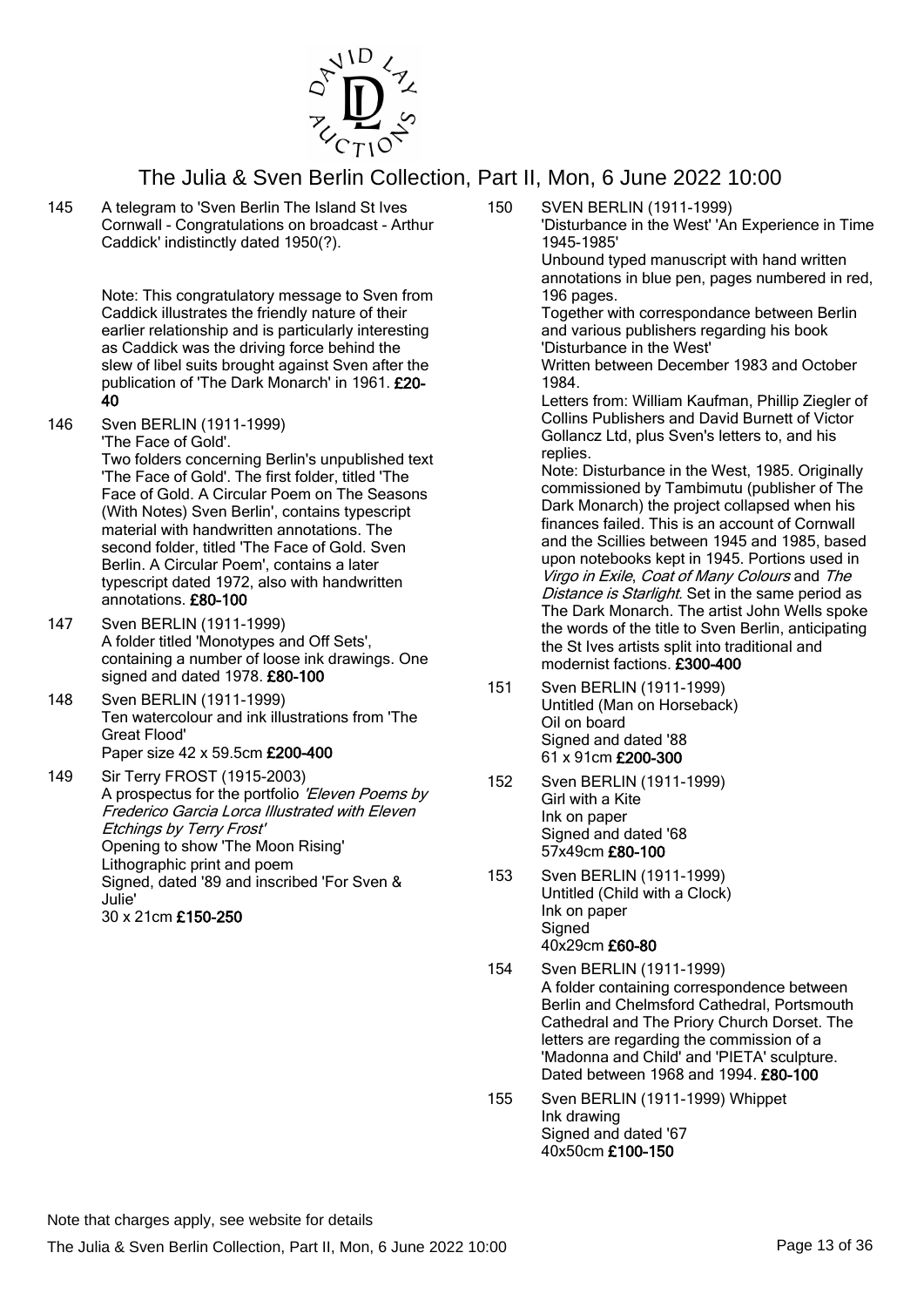

- 156 Sven BERLIN (1911-1999) Six small works. The lot includes an ink drawing of a Pekingese dog, signed and dated '95. Along with an ink drawing of Julia and four oil paintings. £100-200
- 157 Sven BERLIN (1911-1999)

'Fields of Fire' Two folders containing typescript and manuscript material. The first folder, titled 'Fields of Fire 1975-79.TS Spare Copies' contains numerous pages of poetry typescript. The second folder, titled 'Fields of Fire. Original MSS. 1975-78', and contains the original manuscript of the unpublished text. £100-200

- 158 Sven BERLIN (1911-1999) A handwritten book of poetry and other musings, including one page of drawing Signed and inscribed 'Poems Vol II' With dates from Jan '39 to Sept '40 20 x 16.5cm £100-200
- 159 Sven BERLIN (1911-1999) A folder titled 'Wallis 1st ED', dated 1949 with a small drawing of Berlin's Tower studio in St Ives. £60-80
- 160 Sven BERLIN (1911-1999) Six mixed media artworks of varying sizes. Signed and dated Largest in the lot 63 x 46cm £100-200
- 161 Sven & Julia Berlin Two framed photographs from their home Their wedding day & walking in the countryside near their home Framed size: 30x35cm £40-80
- 162 SVEN BERLIN (1911-1999) A very large quantity of correspondance between Sven & multiple writers on multiple and wide ranging subjects, contained within two large boxes. Covering many years worth of correspondance. Some of the corresponders include: John Paddy Browne (Friend & writer), Michael Tooby (Tate St Ives), Bryn Hammond (writer & academic), David Hughes (writer & husband of Mai Zetterling) John Irwin (V&A museum) Jonathon Coudrille (artist) John Hawkes (Newlyn Orion) Irving Grosse (Belgrave Gallery), various gallery directors, publishers, Royal Literary Fund, Society of Authors, etc etc. Also some family correspondance. £100-200
- 163 Sven BERLIN (1911-1999) Two untitled paintings Oil on board Signed and dated 1983 29 x 19cm £80-100
- 164 Sven BERLIN (1911-1999) A Windsor & Newton easel from Berlin's studio. H 73cm £50-80
- 165 Sven BERLIN (1911-1999) Julia in a Long Skirt Pencil on paper Signed and dated '65 76x39cm £60-80
- 166 Sven BERLIN (1911-1999) '24 Drawings In Pencil For Virgo De Luxe'. A small book containing a number of pencil drawings of animals. All of which are signed. £100-200
- 167 Sven BERLIN (1911-1999) Mangwa Volume No.23- 'Street People' A portfolio of loosely bound drawings Size of portfolio 32 x 25cm 'Mangwa is a Japanese word meaning rough working drawings. It was used by the colour print artist Hokusai as title for a book of his drawings collected together in 14 volumes by his students to preserve them. These were the drawings he threw off continuously during his life of over ninety years: working drawings from a man who was always working....... 'Sven Berlin, 1975. £100-200
- 168 Sven BERLIN (1911-1999) A selection of loose drawings Ink and charcoal on paper Largest drawing 60x43cm £60-80
- 169 A collection of Berkeley Galleries and Bladon Gallery exhibition catalogues and flyers dated 1951-1956. Showing both the work of Sven Berlin and of his second wife Juanita. £60-80
- 170 Sven BERLIN (1911-1999) A box containing a folder of text along with numerous loose artworks. Some of which are monoprints and drawings. £80-100
- 171 Sven BERLIN (1911-1999) A collection of drawings 57x49cm and smaller £50-100
- 172 A miscellaneous box of cards and postcards. Many of which are from Berlin to his wife Julia. Another notable piece in the lot is a painted board sent to Berlin by artist Jonathan Christie, the back of the board reads, 'For Sven - A drawing of porthmeor and the island done from Wallis' grave. Best wishes, Jonathan 12.9.94'. £40-60
- 173 Sven BERLIN (1911-1999) Untitled (Bird in a Tree) Oil on board Signed and dated '96 92 x 61cm £200-300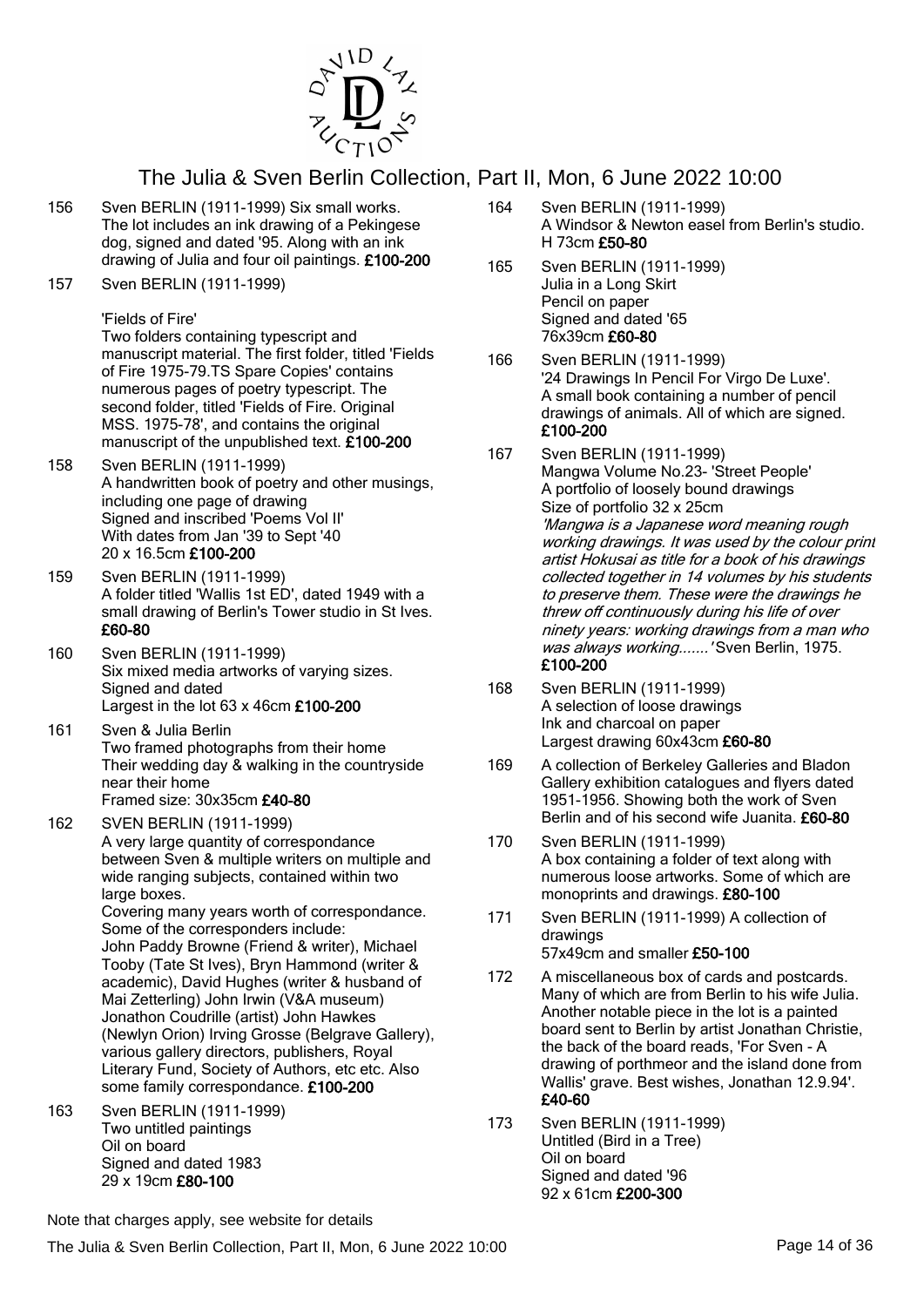

- 174 Sven BERLIN (1911-1999) A collection of animal drawings £80-100
- 175 Sven BERLIN (1911-1999) Windsor & Newton tabletop and painting chair from Berlin's studio Dimensions of Tabletop - W82 x H59cm Painting chair - H80 x D44cm £40-60
- 176 Sven BERLIN (1911-1999) A large collection of drawings, mostly for sculpture Many measure 59x78.5cm £100-150
- 177 Sven BERLIN (1911-1999) 'The Sacred River' A collection of texts which form Berlins 1975 unpublished novel ' The Sacred River'. The lot includes the 1st typescript, 'Spare Copy Final Typescript' dated July 1976, 'Author's Copy' dated May-July 1976, and a folder titled 'The Sacred River A Spring Sacrifice' including text a selection of pen and ink illustrations. 'Sacred River', a novel completed in 1975, was written during Berlin's time living in Dorset. The novel was intended to follow Berlin's novel 'Amergin: An Enigma of the Forest' later published in 1978, but the publisher let the option go, and the novel remained unpublished. 'The Sacred River' follows a similar theme to 'Amergin'; being isolated on an island, and exploring one's connection to the animals living there. The book focuses largely on Berlin's personal fondness for fishing. £100-200
- 178 Sven BERLIN (1911-1999) 'Timeless Man'

Two typescripts of Berlin's novel 'Timeless Man' published 2016. Both typescripts contain handwritten annotations and copies of Berlin's illustrations. One folder is titled 'Timeless Man. Sven Berlin.' and is signed and dated 1999 at the end of the text. The second folder is titled 'Sven Berlin Master Copy' and is also signed and dated 1999. To the back of this folder, there is a number of copied letters sent to and from Berlin, mentioning the publication of the novel. £100-200

- 179 A collection of early correspondence addressed to Berlin from a number of family members. Along with various other letters and a telegram. One of which is from Berlin's first wife Helga. Dated between 1942 and 1951 £60-80
- 180 Sven BERLIN (1911-1999) 'I Owe A Cock' Original typescript of Berlin's 1960 unpublished novel, 'I Owe A Cock', with handwritten annotations. £80-100
- 181 Sven BERLIN (1911-1999) Mangwa Volume No.17- 'Street People' A portfolio of loosely bound drawings Size of portfolio 35 x 24cm 'Mangwa is a Japanese word meaning rough working drawings. It was used by the colour print artist Hokusai as title for a book of his drawings collected together in 14 volumes by his students to preserve them. These were the drawings he threw off continuously during his life of over ninety years: working drawings from a man who was always working....... 'Sven Berlin, 1975. £100-200
- 182 Sven BERLIN (1911-1999) A selection of poetry manuscripts. The lot comprises three folders. The first, titled '1996-97. Poems of Inner & Outer Experience', which contains a large number of Berlin's unpublished poetry manuscript material. The majority of which display Berlin's monogram. The second folder, contains a number of handwritten poems dated 1991. The final folder, titled 'Rough Paper for MS Notes', contains a selection of handwritten unpublished poetry. £100-200
- 183 Sven BERLIN (1911-1999) The Coat of Many Colours: Autosvenography A 1st edition hardback copy of Berlin's autobiographical text 'The Coat of Many Colours', published by Redcliffe Press Ltd in 1994.

This is Berlin's personal copy. The inside page is signed and dated '94 along with a small loose drawing and two pages of notes. £80-120

- 184 Sven BERLIN (1911-1999) A collection of poetry. Four folders of poetry dated between 1960 - 1973. The first of the four folders titled 'POEMS.MS.1960-66' contains a large number of Berlin's early poetry. The second and third folders titled '61' and 'AZYGOUS Poems and Dyadic. TS. 65-66', contain a variety of loose poems both handwritten and typed. The fourth in the lot is titled 'Dreem Corner. A Poem For People and Voices' and consists of a handwritten script, with typed poetry. This folder is dated 1973. £100-200
- 185 Sven BERLIN (1911-1999) A large selection of loose drawings Ink and charcoal on paper 59x40cm £80-100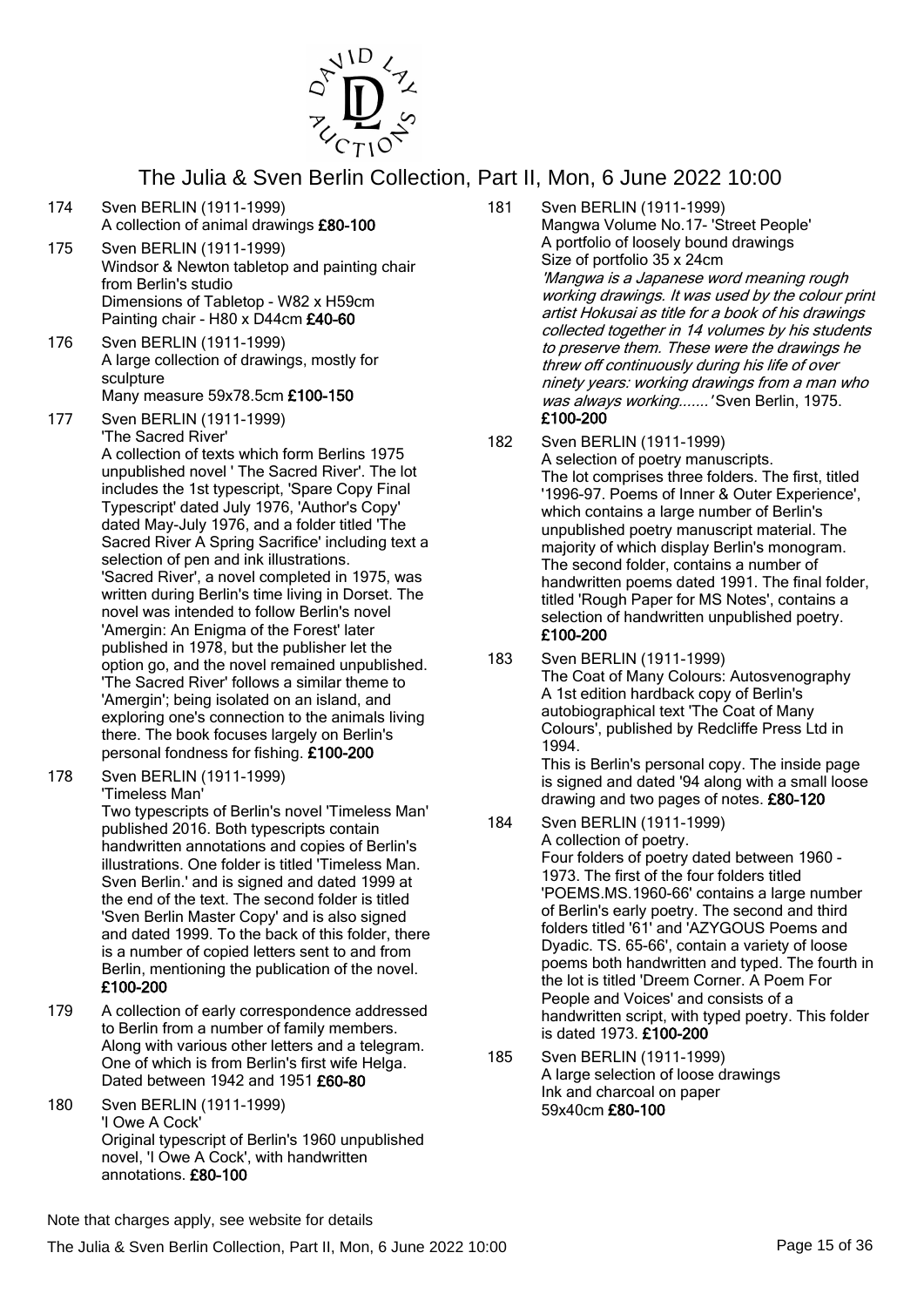

- 186 Sven BERLIN (1911-1999) Untitled (Deer in Landscape) Oil on board Signed and dated '99 61 x 89cm £200-300
- 187 Sven BERLIN (1911-1999) Blue Lobster **Watercolour** 32 x 27.5cm 'catching a great Prussian blue lobster with my hands and wondering at its articulated body..... In the Blue Lagoon, at that time outside my Aunt

Dickie's house at Hove, such creatures existed...' Sven Berlin, The Coat of Many Colours. £40-80

- 188 Sven BERLIN (1911-1999) Multiple small pencil sketches circa 1990s Within an album of plastic sleeves 10x15cm £50-80
- 189 Sven BERLIN (1911-1999)

'Countryman's Diary'

A folder containing a number of handwritten and typed drafts of Berlin's newspaper extract titled 'A Country Diary' for The Guardian newspaper. The extract itself is dated April 1967. Also within the folder are correspondences between Berlin and Christopher Driver of The Guardian. £80- 100

- 190 Berlin's work diaries for the years 1967,68,69 and 1970 diaries for the years 1984 and 1985. £100-200
- 191 Sven BERLIN (1911-1999) Self portrait Pen & ink

Signed & inscribed 'Portrait in a Lapp Hat Feb 1960' 74x48cm

Note: this was the Sami hat given to Berlin by the Swedish film star Mai Zetterling as described in Sven's autobiography 'Virgo in Exile' £100- 200

192 Sven BERLIN (1911-1999) Mangwa Volume No.4 - 'Voice of the Eye - Drawings 4 - Land, Sea, People' A portfolio book of loosely bound drawings 'Mangwa is a Japanese word meaning rough working drawings. It was used by the colour print artist Hokusai as title for a book of his drawings collected together in 14 volumes by his students to preserve them. These were the drawings he threw off continuously during his life of over ninety years: working drawings from a man who was always working....... 'Sven Berlin, 1975. £100-200

- 193 Sven BERLIN (1911-1999) Horse drinking Mixed media on paper Signed, inscribed and dated 89 verso 38 x 55cm £100-200
- 194 Sven BERLIN (1911-1999) A collection of poetry folders. A collection of three folders of poetry, two of which contain carbon copies of typed text. The third also contains numerous poems, but the text is the original typescript with handwritten annotations. This folder in particular is inscribed and dated 1993. £80-100
- 195 Sven BERLIN (1911-1999) Ten watercolour and ink illustrations from 'The Great Flood' Paper size 42 x 59.5cm £200-400
- 196 Sven BERLIN (1911-1999) Self portrait Pen & ink Signed & dated 1955 Inscribed 'Mush in a Kanto Stardi' 38.5x29cm Note: According to Sven in his 1971 book 'Dromengo' these are Romany words which are still used in the New Forest. They translate as 'Man in a black Gypsy hat'. We have contemporary photographs of Sven in his black hat. £100-200
- 197 Sven BERLIN (1911-1999) Self portraits, two works One signed and inscribed 'Dec 1958' Pencil 62x50cm £100-200
- 198 Sven BERLIN (1911-1999)

Miner Pencil drawing 28 x 22cm 'It was with some excitement I heard that Lanyon had fixed up to go down Geevor Tin Mine with John Wells and myself.' Sven Berlin, The Coat of Many Colours. £30-50

199 Sven BERLIN (1911-1999) The Head of Christ Monotype Initialled and dated '45 55 x 38cm Together with various other early monotypes: Goat Rearing 1951, Singers 1945, Little Boy '50, Clown, Crab and others. 'John Minton with his sad face and satirical humour, who showed me in the Tower how to do monotypes' Sven Berlin, The Coat of Many Colours £50-100

Note that charges apply, see website for details

The Julia & Sven Berlin Collection, Part II, Mon, 6 June 2022 10:00 Page 16 of 36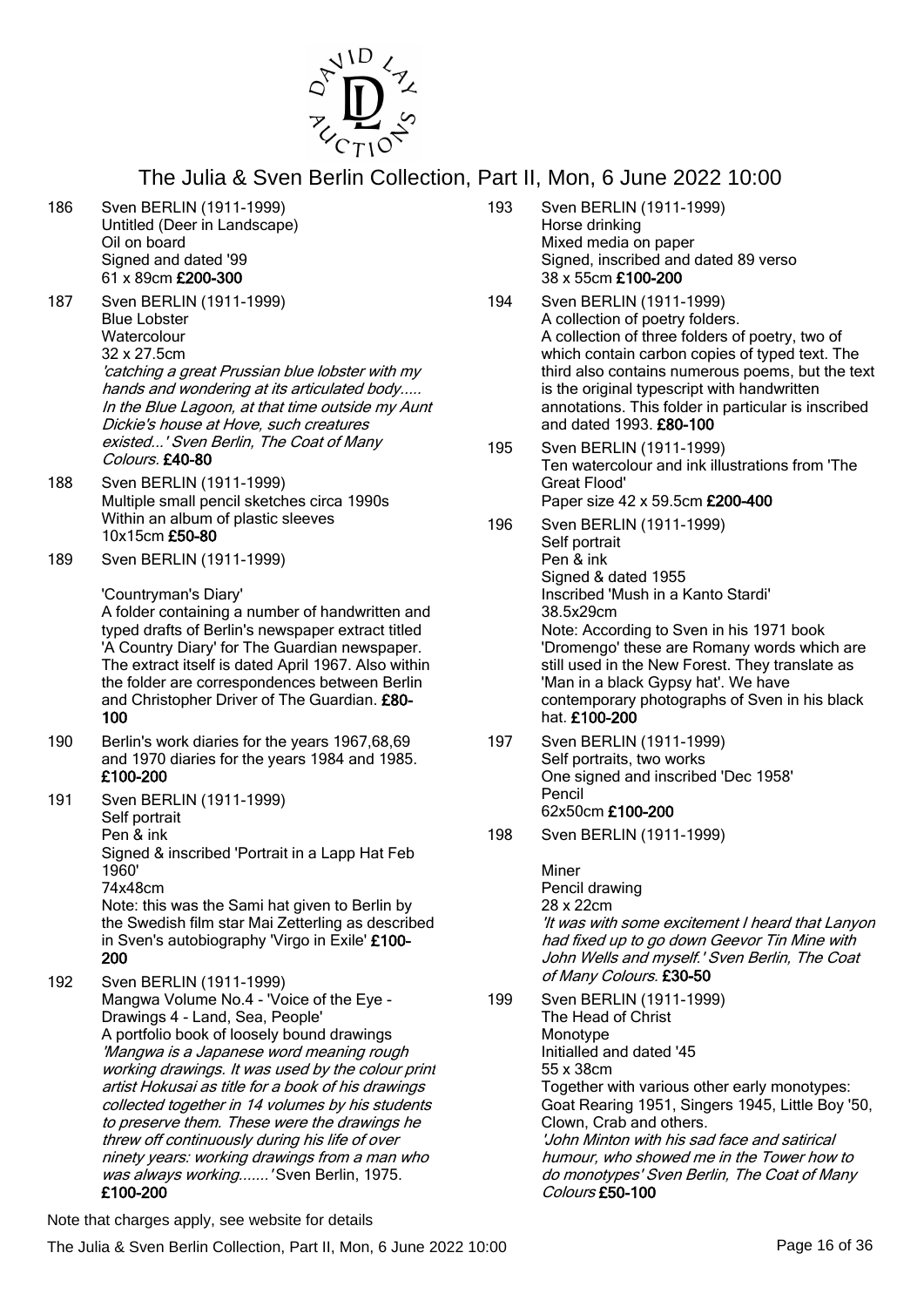

- 200 Sven BERLIN (1911-1999) A selection of loose drawings of sculpture Ink and charcoal on paper Some of which are signed and dated 34x22cm £60-80
- 201 Sven BERLIN (1911-1999) Untitled (Sword Fighting) Ink on paper 57x49cm £60-80
- 202 Sven BERLIN (1911-1999) Birds and Animals A collection of pencil and ink drawings £100-200
- 203 Sven BERLIN (1911-1999) Untitled (Julia) Ink on paper Signed and dated '68 26x20cm £60-80
- 204 Sven BERLIN (1911-1999) 'Leviathan' A lot of three typescripts relating to Berlin's 1980 unpublished novel, 'Leviathan'. The first, titled 'Leviathan. Sven Berlin'. The second, titled ' Leviathan With An Hook' is signed 'Author's copy 20 March '80', and the third is also titled 'Leviathan With An Hook. Sven Berlin'. The typescripts all resemble the finished novel at different stages of completion. All contain handwritten annotations. £100-150
- 205 Sven BERLIN (1911-1999) Champ de Foire Charcoal on paper 29x39cm £60-80
- 206 Sven BERLIN (1911-1999) Mangwa Volume No.19 - 'Drawings For Sculpture' A portfolio of loosely bound drawings

Size of portfolio 34 x 26cm 'Mangwa is a Japanese word meaning rough working drawings. It was used by the colour print artist Hokusai as title for a book of his drawings collected together in 14 volumes by his students to preserve them. These were the drawings he threw off continuously during his life of over ninety years: working drawings from a man who was always working.......' Sven Berlin, 1975. £100-200

207 Sven BERLIN (1911-1999) 'The Other Man'

A selection of four folders relating to Berlin's autobiographical text, 'The Other Man'. One with handwritten annotations. The second is a combination of handwritten and typed text and contains loose letters related to the novel, one of which is signed and dated 1998. The third is a completed typed version of the text and the folder states both titles, 'The Other Man' and 'The Violet Man'. Also included in the lot is a clipboard containing 'The Other Man' in printed form.

'The Other Man' is the third and final volume of the 'Autosvenography' series and was Berlin's last book to be published in 2005, after his death in 1999. £200-400

208 Sven BERLIN (1911-1999) A selection of photographs dated between 1941 and 1948. The majority of the images depict Berlin at work,

outside The Tower studio beside Porthgwidden Beach, St Ives. The remaining two photographs show Berlin at home just outside of St Ives in Zennor, and at the Castle Inn, also in St Ives. A number of the photographs are signed by Berlin. £100-200

- 209 Sven BERLIN (1911-1999) Still Life Oil on board 28 x 28cm £80-100
- 210 Sven BERLIN (1911-1999) A folder of loose drawings titled 'MAN RISEN. Preliminary rough drawings for sculpture + proposal for siting in garden. The Priory Christchurch'. The folder contains numerous ink and pencil drawings some of which are inscribed.

#### 58x39cm £80-100

- 211 Sven BERLIN (1911-1999) 'M.S.S. Sven Berlin. Short Stories'. A folder containing a combination of original typescripts and manuscripts dated between the late 1930s and early 1940s. Within the folder, there are multiple short stories most of which are handwritten. Some mention 'The Coat of Many Colours' and 'Ben Blossom' in early note form. Each story is signed by Berlin. Signed and dated 1937-1942. £200-300
- 212 Sven BERLIN (1911-1999) Various animal studies £50-100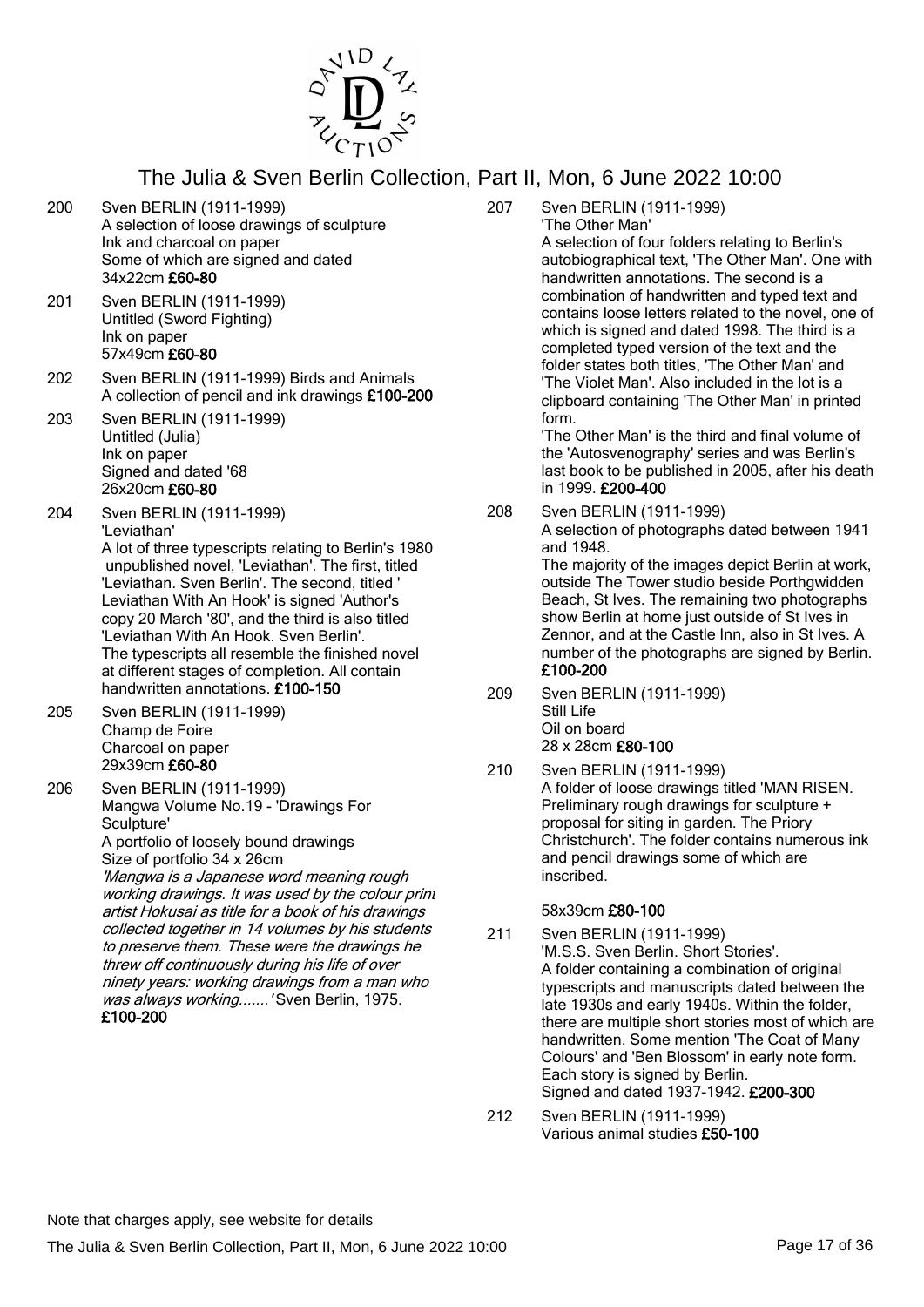

- 213 Sven BERLIN (1911-1999) Flying Angel Ink drawing Signed and inscribed 39 x 59cm Illustrated - The Coat of Many Colours, Sven Berlin £50-100
- 214 Sven BERLIN (1911-1999) A selection of loose drawings of figures Ink and charcoal on paper Some of which are signed and dated 34x22cm £60-80
- 215 Sven BERLIN (1911-1999) Greek Lovers Mixed media Signed and dated 1993 53x81cm £50-100
- 216 Julia BERLIN (1942-2021) Untitled (Butterfly) Oil on board 28 x 21cm £80-100
- 217 Two books from Berlin's studio, with handwritten annotations and drawings alongside the text. 'The I Ching or Book of Changes: Volume 1' and 'Musings of a Chinese Mystic' Both books displayed Berlin's monogram, one is signed. £80-100
- 218 Sven BERLIN (1911-1999) A box of letters to and from galleries. £100-200
- 219 Sven BERLIN (1911-1999) Newspaper cuttings mentioning Berlin and his work.

A lot of miscellaneous newspaper cuttings dating between 1950 and 1978. Some of which are kept in a folder titled 'Amergin. Write Ups', and relate to Berlin's book of the same name, which was published in 1978. Also included within this lot is an extensive amount of loose newspaper cuttings and magazines from Berlin's archive. £80-100

220 Sven Berlin's cash book, inscribed to the inner cover 'I agree to rent Porthgwidden Studio (The Tower) for 12 months commencing June 25th 1945 and to pay quarterly in advance signed F E E Mitchell (crossed out) and S P Berlin - Rent to be delivered to Mrs Anthony, 4 Barnoon Terrace, St Ives', each quarterly payment is recorded until Sven's departure of The Tower in June 1950. Together with two other cash books, one titled 'Workshop Expenses', 1948-49, detailing Sven's expenses on stone, tools and other general expenses including £1 to the St Ives Society, £1. 10s to the Penwith Society and £1. 10s to the show at Downings Bookshop. £40 -80

- 221 A folded screen print of St Michaels Mount, (possibly by John Minton??), a note is written on each side of the folded page 'John or Sven or Guido - Please go ahead with what you want to do I must be out until about 5.30' and 'Gone to Sloop for a small drink cooked fish will be not long' circa 1946. Size of page 38.5 x 56cm, unfolded. £50-100
- 222 Sven BERLIN (1911-1999) Wooden armchair from Berlin's studio H128 x W56 x D54cm £20-40
- 223 Sven BERLIN (1911-1999) Man and Fish Ink drawing Stamped monogram 57 x 41cm £100-200
- 224 Sven BERLIN (1911-1999) 'The Death Of A Dragonfly' Two folders. One containing a typescript of the unpublished novel. Inscribed and undated. Typed text with handwritten annotations and photocopies of illustrations. The second, containing loose pages of typescript and copies of drawings £80-100
- 225 Sven BERLIN (1911-1999) Mangwa Volume No.18 - 'Animals' A portfolio of loosely bound drawings Size of portfolio 35 x 24cm 'Mangwa is a Japanese word meaning rough working drawings. It was used by the colour print artist Hokusai as title for a book of his drawings collected together in 14 volumes by his students to preserve them. These were the drawings he threw off continuously during his life of over ninety years: working drawings from a man who was always working....... 'Sven Berlin, 1975. £150-250
- 226 Sven BERLIN (1911-1999) A collection of text, photographs and correspondence relating to sculptor and friend of Berlin's, Max Barrett. The lot includes numerous letters from Max Barrett to Berlin, along with a selection of photographs of his sculptural work. Also included within the lot is a piece of text both in handwritten and typed form, titled 'Iron Phoenix: Elergy To Max Barrett. Draft 1-6. '97'. £60-80
- 227 Sven BERLIN (1911-1999) A portfolio of works £50-100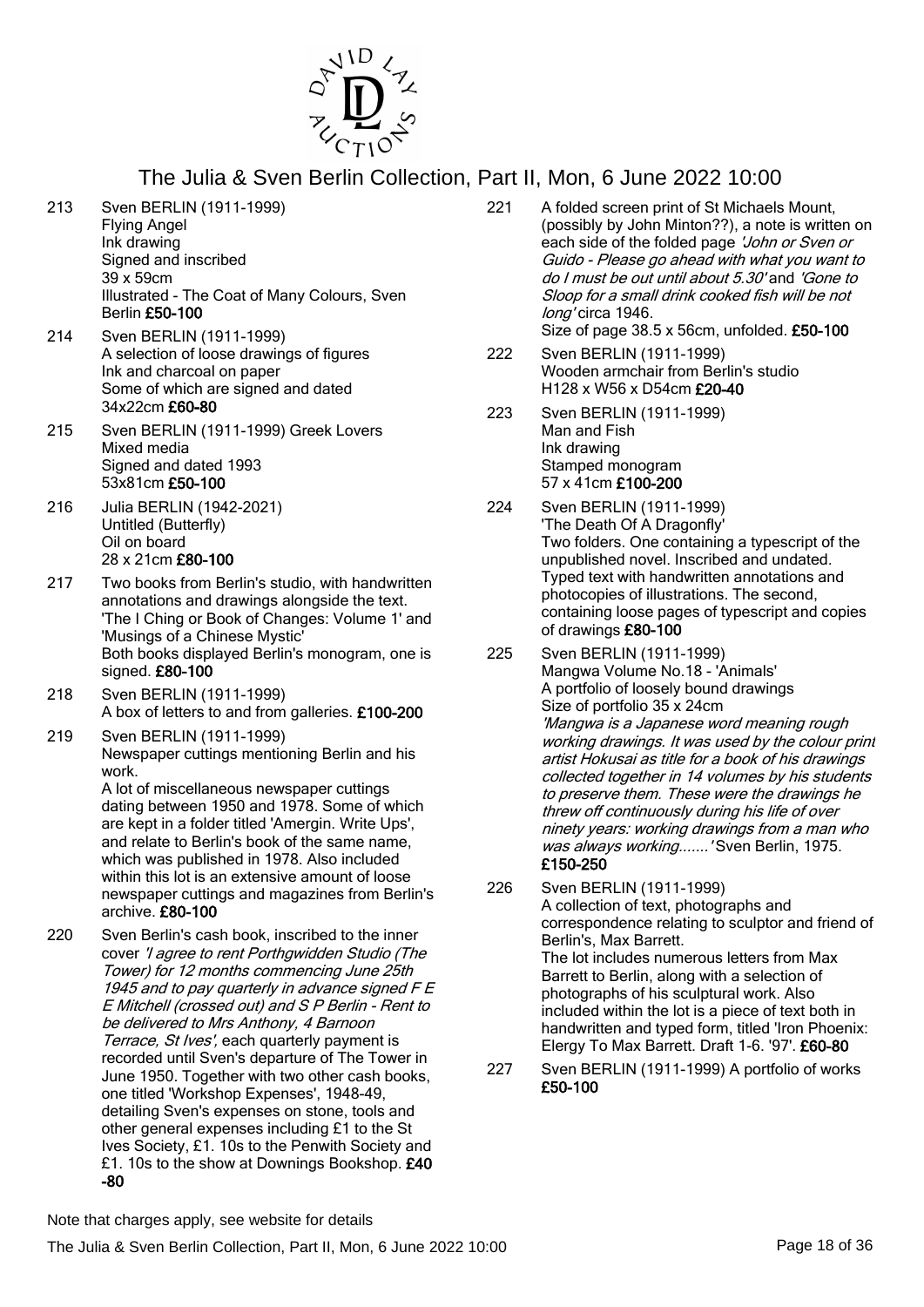

- 228 Sven BERLIN (1911-1999) A selection of loose drawings for sculpture, with handwritten annotations Ink and pencil on paper A number are signed and inscribed 32x21cm £60-80
- 229 Sven BERLIN (1911-1999) A folder of loose drawings, titled 'Rough Drawings'. Ink and pencil on paper Inscribed 31x23cm £80-100
- 230 Sven BERLIN (1911-1999) Untitled (Boats) Oil on board 61 x 91cm £200-300
- 231 Sven BERLIN (1911-1999) Ten watercolour and ink illustrations from 'The Great Flood - Movement No.2 - Disturbance of Animals' Paper size 42 x 59.5cm £200-400
- 232 Sven BERLIN (1911-1999) A large selection of loose drawings Ink and charcoal on paper Some of which are signed The largest drawing 49x78cm £80-100
- 233 Sven BERLIN (1911-1999) A Box of Inspiration A shoebox filled with handwritten notes by the artist, inspirational quotes, lists etc. £20-40
- 234 Sven BERLIN (1911-1999) Untitled (Self Portrait) Oil on board Signed and dated May '72 91 x 61cm £200-400
- 235 Sven BERLIN (1911-1999) A selection of five poetry folders. Five folders. Two of which contain loose poetry typescripts and manuscripts, each with handwritten annotations following the subject of 'Dante'. The remaining three folders contain copies of Berlin's handwritten and typed poetry, two of which are dated 1991. Dimensions of folders: 30x 23cm £80-100
- 236 A collection of various correspondence dated between 1949 and1950 regarding Berlin's 1949 published book, Alfred Wallis: Primitive. Included within the lot are two telegrams, both dated 1949 and a scrap of paper giving Jim Ede's New York address. £100-200
- 237 Sven BERLIN (1911-1999) Blossom for Benedicte Ink drawing Signed, inscribed and dated '76 59 x 41.5cm Together with seven similar drawings One of which is also signed, inscribed and dated '76 Each approximately 59 x 41.5cm (8) £150-250 238 Sven BERLIN (1911-1999) 'The Timeless Clock - A Book of Poems by Sven
- Berlin' A large portfolio of handwritten poetry and illustrations Signed and dated 1990 - 1991 Size of portfolio 38 x 34cm Including The Revolving Door - 'Barbara Hepworth got a cough Which blew the top of her snood right off And made a hole in the ozone ceiling While the art dealers went on dealing'. £200-400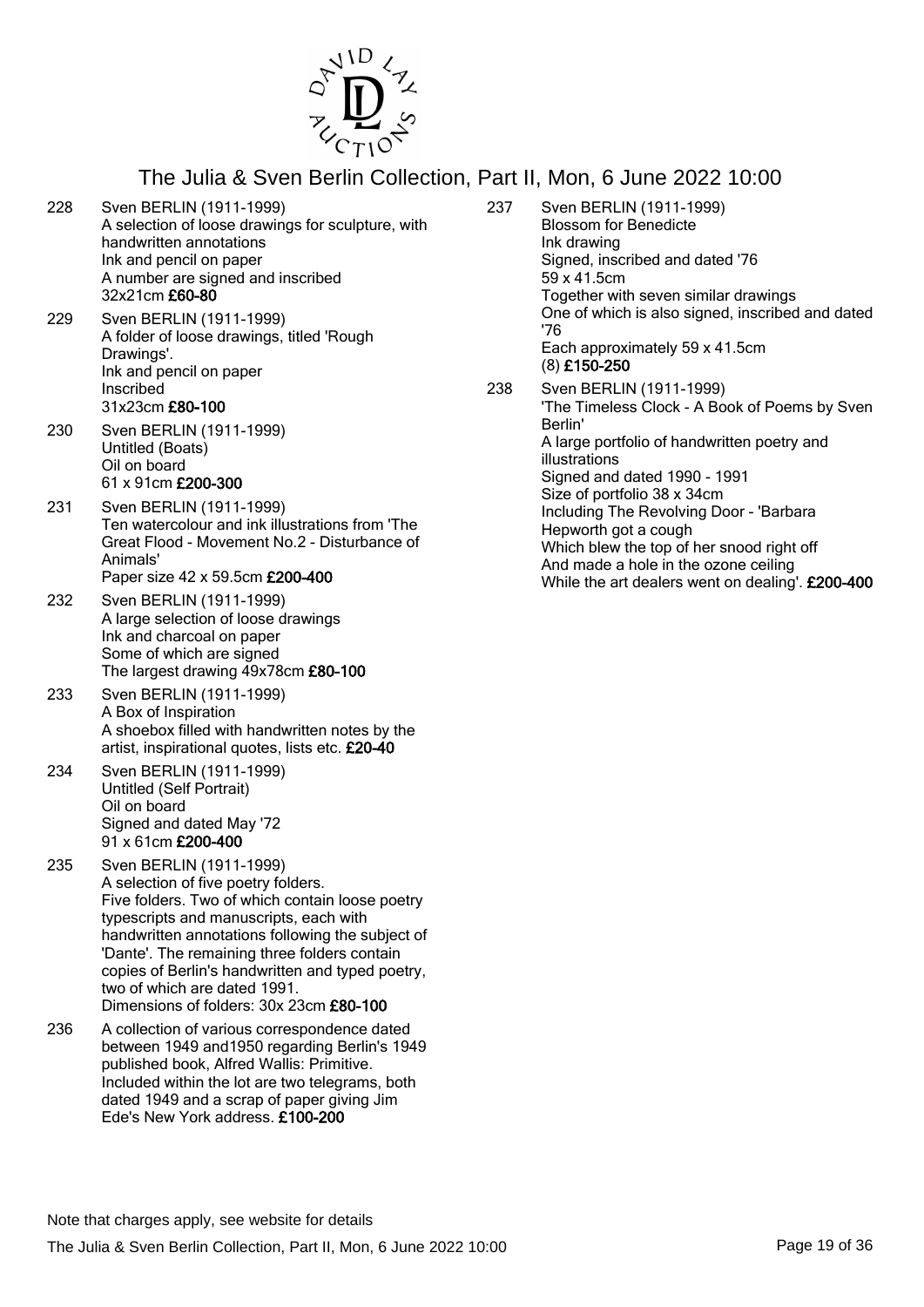

239 Sven BERLIN (1911-1999)

'Spectre' Two unpublished manuscripts and a folder of correspondences with Berlin's publisher Anthony Dent of Gallery Press LTD, dated 1961. 'Spectre' is one of Berlin's many semiautobiographical texts. Here he speaks of his mother and father's life prior to his birth, and of his early life in London. He recalls the financial hardships his family faced and his first encounters with the practice of drawing; inspired by a visit to the National Gallery. Similar to that of his other texts, Berlin uses pseudonyms in replacement of his family members' names. First Draft signed and dated January 1972. Final Manuscript signed and dated January 1973, whilst Berlin was living on the Isle of Wight with his third wife Julia.

'Spectre' although unpublished, is part of Berlin's collection of semi-autobiographical texts named 'The Dome of Glass'. With five texts included in this collection, (Spectre, Pride of the Peacock, I Am Lazarus, The Dark Monarch and Cold Eye), each text represents a chapter of Berlin's life that is characterised by different 'quests'. They exist individually as notable works, yet when together form a significant and complete image of Berlin. He writes - 'This work is conceived as a dome in which the pieces of experience - the coloured glass - are fitted, giving in the end an experience larger than itself. If one thinks of a whole personality as a tree growing under the dome of glass with roots deep in the universal mind the force is at once given as a growing organism reacting toward eternity.' Each book is a singular root of experience, which collectively form the tree (Berlin). 'Spectre' is said to be part one of the six 'roots', and is characterised by his 'Quest Through Innocence'. £100-200

- 240 Sven BERLIN (1911-1999) A folder of letters titled 'Tate Gallery'. The folder contains correspondence between Berlin and Tate Gallery Archive, discussing loans and acquisitions made by the Tate Gallery in the lead up to their 1985 exhibition 'St Ives 1939-64'. £50-100
- 241 Sven BERLIN (1911-1999) Family Group Oil on board Signed and dated '91 91 x 61cm £200-300
- 242 Sven BERLIN (1911-1999) Hare Ink drawing Signed and dated '79 42x60cm £50-100

243 Sven BERLIN (1911-1999) Drawing Notes A folder of numerous (100+) sketches in pen, pencil & ink circa 1980s Mostly on A4 paper £150-250

244 Sven BERLIN (1911-1999) 'ALPH' A folder containing pages of original typescript and handwritten notes, titled 'The Sacred River'. Within the folder, there is also a selection of loose ink drawings. 'The Sacred River' is one of Berlin's early novels, written in 1975. The book was intended to follow Berlin's novel 'Amergin', but remains unpublished. Monogrammed, inscribed and dated 1975. £80-100

- 245 20th Century St Ives School Boats Through the Railings Oil on board Indistinctly initialled 'GR' 25.5 x 30.5cm £50-100
- 246 Sven BERLIN (1911-1999) Self portrait Pen & ink 59x48cm Note: this was the Sami hat given to Berlin by the Swedish film star Mai Zetterling as described in Sven's autobiography 'Virgo in Exile' £100- 200
- 247 Sven BERLIN (1911-1999) A selection of poetry books and manuscripts. Four books containing both typed and handwritten poetry, two of which are signed by Berlin. The books are unpublished and are dated between 1980 and 1994. The lots includes: 'Tiger in My Hands', a folder of handwritten manuscripts dating throughout the 1980s, 'Great Horse Poems '80' which contains an ink and wash illustration alongside the text. 'Micropoems' is a smaller book of poetry that is signed and dated 1988. This book in particular contains numerous original illustrations, many of which are pen and ink drawings. The fourth book is titled 'The Red Book. 1994. Sven Berlin', and contains handwritten and typed poetry by Berlin' throughout the year of 1994. This book is signed and dated. £100-120
- 248 Sven BERLIN (1911-1999) An easel and portfolio from Berlin's studio. The easel has numerous postcards addressed to the artist attached to it's frame. H 73cm £30-60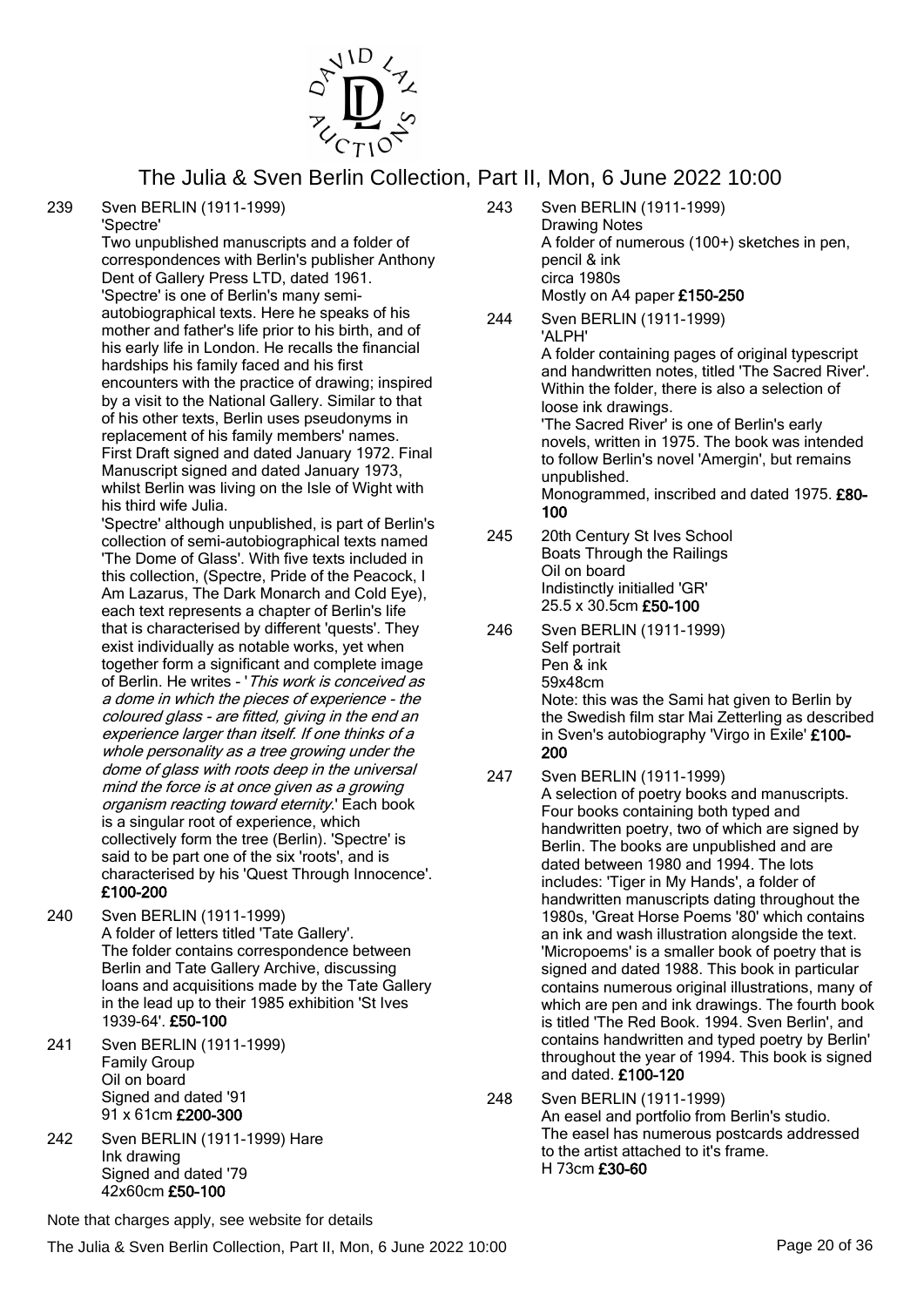

- 249 Sven BERLIN (1911-1999) Seated Figures Oil on board Signed and dated '69 61x91cm £200-300
- 250 Sven BERLIN (1911-1999) Mangwa Volume No.9 - 'Voice of the Eye 9' A portfolio of loosely bound drawings Size of portfolio 35 x 24cm 'Mangwa is a Japanese word meaning rough working drawings. It was used by the colour print artist Hokusai as title for a book of his drawings collected together in 14 volumes by his students to preserve them. These were the drawings he threw off continuously during his life of over ninety years: working drawings from a man who was always working....... 'Sven Berlin, 1975. £100-200
- 251 Sven BERLIN (1911-1999) 'Dorest. 75-89' A collection of pencil drawings 21 x 33cm £100-200
- 252 Sven BERLIN (1911-1999) A folder of loose drawings titled '40s' 27 x 18cm £60-80
- 253 Sven BERLIN (1911-1999) Autosvenography Part One. The Coat Of Many Colours. A large book containing typescript and photographs. Monogrammed and inscribed. Dimensions of book: 34 x 38cm Also included in the lot is a small folder of typed text relating to the book. £250-350
- 254 Sven BERLIN (1911-1999) Two Self portraits Pen & ink one signed & dated '65 the other inscribed 'a les Eysles 1960' 59x40 & 58x46cm £100-200
- 255 A collection of books from Berlin's studio. Included in the collection are a variety of books with subjects ranging from Asian Art to the Gypsy community. Some of the books are signed by Berlin. £60-80
- 256 Sven BERLIN (1911-1999) Untitled (Two Clowns) Ink and charcoal on paper 45x31cm £60-80
- 257 Sven BERLIN (1911-1999) 'Bone & Rose Poems' A lot consisting of two folders of Berlin's earlier poetry. One folder is titled 'Bone & Rose. Spare Copies. Poems 60-64.' and includes numerous loose typed poems by Berlin. The second folder is titled 'Bone And The Rose - Poems' and is a more refined version of the first folder. Folder size: 31 x 23 cm £100-120
- 258 Sven BERLIN (1911-1999) A large collection of Berlin's exhibition catalogues and flyers £40-80
- 259 \*Withdrawn\*
- 260 A photograph of Sven Berlin working on a car (St Ives 1952) inscribed 'Sven with his Bullnose Morris - He offered Barbara Hepworth a lift, which she refused. I'm with her as it didn't have a floor to the car!. JB' to verso, together with three other photos - showing Sven at The Sloop, St Ives circa 1947, Sven carving the Lion Outside the Tower circa 1947 and a photograph of The Tower taken by Sven in later years. £30- 50
- 261 Sven BERLIN (1911-1999) A collection of photographs of Berlin at work. Some of the sculptures featured in the photographs include 'Albatross', 'Mother & Child' and 'Dove Preening'. £80-100
- 262 Sven BERLIN (1911-1999) Self portrait Pen & ink, heightened with white Signed & dated 1967 29x22cm Together with a similar self portrait in pen & ink £100-200
- 263 Sven BERLIN (1911-1999) A folder of correspondence between Berlin and Eric Quayle, dated between 1974 and 1980. Eric Quayle was a noted British intellectual, historian and author. For many years Quayle resided in Zennor, a few miles away from St. Ives - an area of Cornwall which inspired many of his written works. £80-100
- 264 Sven BERLIN (1911-1999) The Bull and The Ram Two monoprints, circa 1949 Together with various other monoprints 'John Minton with his sad face and satirical humour, who showed me in the Tower how to do monotypes' Sven Berlin, The Coat of Many Colours £50-100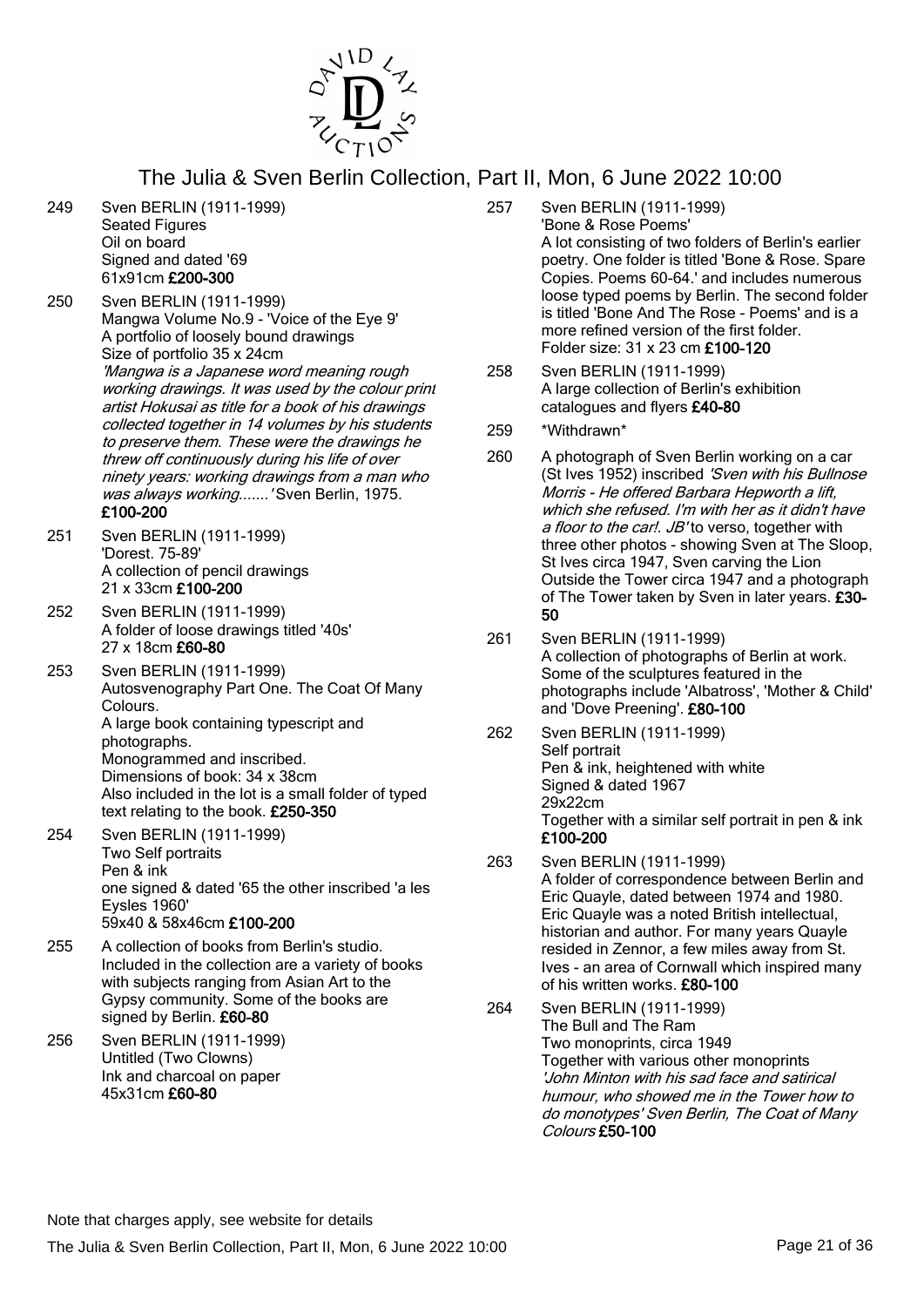

- 265 Sven BERLIN (1911-1999) Two framed pencil drawings. One a portrait of Julia and another of her mother, Alice. Both pieces are signed and dated 1995/66 72 x 46cm 54 x 38cm £100-200
- 266 Sven BERLIN (1911-1999) Pike Ink drawing Signed and dated 1957 29x77cm And a second similar drawing and a third early drawing Man with Deer £50-100
- 267 Sven BERLIN (1911-1999) Still Life **Watercolour** Signed, inscribed and dated 1939 22 x 34cm Together with various early drawings, each signed and dated £80-120
- 268 Sven BERLIN (1911-1999) Merlin Cottage (and one other) Ink and charcoal on paper Signed and dated '74 Largest drawing 42x59cm £80-100
- 269 Sven BERLIN (1911-1999) Four drawings relating to Berlin's sculpture 'Leda & The Swan'. Ink on paper Signed and dated '60 Largest drawing 42x59cm £80-100
- 270 Sven BERLIN (1911-1999) Ophelia Oil on board Signed, inscribed and dated '96 61x121cm £100-200
- 271 Sven BERLIN (1911-1999) A collection of poetry folders. A lot of three folders of poetry. One titled, 'Angel In The Street' which is signed and dated 1985-'86. the poetry within this folder is handwritten and is displayed alongside numerous illustrations by Berlin. The second folder titled 'The Anatomy Of Vision. The Ultramarine Poetry Book. From Dec 94. Sven Berlin' is a combination of handwritten and typed text. The final folder is titled 'Sonnets Original MSS. 1991' and contains loose handwritten poetry. £80-100
- 272 Sven BERLIN (1911-1999) Woman Reclining (Two works) Ink on paper **Signed** 40x59cm £80-100
- 273 SVEN BERLIN (1911-1999) The Dark Monarch Proofs of the 2nd Edition, unbound Within an envelope, signed and dated by Julia Berlin 14.09.09 £100-150
- 274 Sven BERLIN (1911-1999) Mangwa Volume No.11 - 'Voice of the Eye - Creatures' A portfolio of loosely bound drawings Size of portfolio 35 x 24cm 'Mangwa is a Japanese word meaning rough working drawings. It was used by the colour print artist Hokusai as title for a book of his drawings collected together in 14 volumes by his students to preserve them. These were the drawings he threw off continuously during his life of over ninety years: working drawings from a man who was always working....... 'Sven Berlin, 1975. £100-200
- 275 Sven Berlin's 1946 prescription for 100 benzedrine tablets - dispensed by T C Leddra, The Rexall Pharmacy, St Ives, Cornwall. Together with Svens National Registration Card, dated 1950, full address The Tower, The Island, St Ives, Cornwall and Sven's Army 'Free Leave Travel' pass for travel to Northfield Military Psychiatric Hospital. Benzedrine tablets or 'whites' are mentioned a few times in The Coat of Many Colours, Sven would regularly share his prescription with close friends such as W S Graham and Bryan Wynter. 'I was in the Tower absorbing the shock when Bryan Wynter dropped in for some benzedrine', W S Graham wrote to Sven around the time he was writing Nightfishing "...try and round up a good team of whites!'' This meant, could I (Sven) send him some benzedrine tablets, which I had introduced to him during this time, and of course he loved them. They were such a help in his state of poverty and the accompanying despair. I had a prescription from a doctor who treated me for depression after the war and I was able to get a new supply every week. '£40-80
- 276 Sven BERLIN (1911-1999) A collection of loose sculptural drawings £60-80

Note that charges apply, see website for details

The Julia & Sven Berlin Collection, Part II, Mon, 6 June 2022 10:00 Page 22 of 36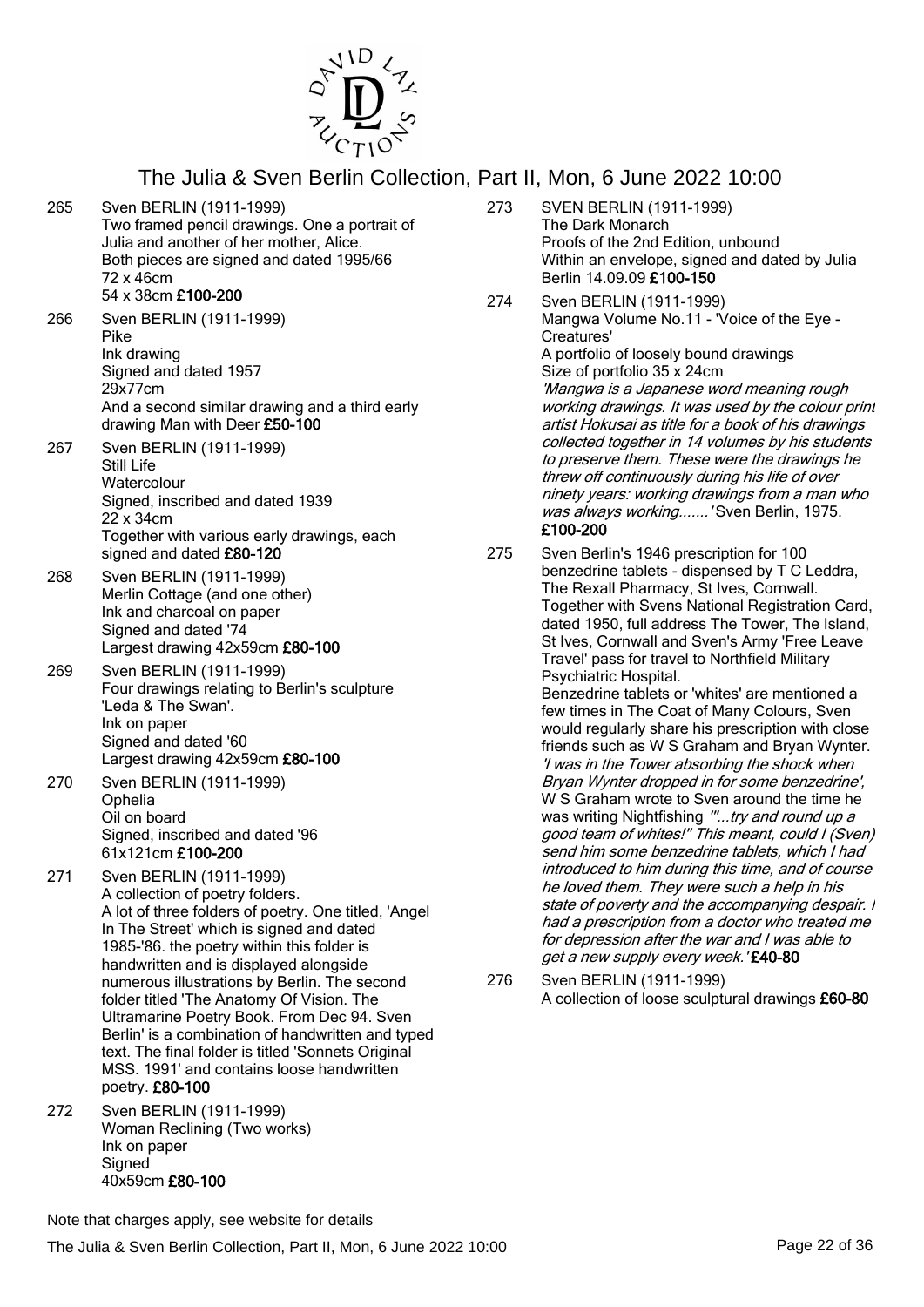

277 Sven BERLIN (1911-1999)

Mangwa Volume No.20 - 'Drawings For Sculpture'

A portfolio of loosely bound drawings Size of portfolio 34 x 26cm

'Mangwa is a Japanese word meaning rough working drawings. It was used by the colour print artist Hokusai as title for a book of his drawings collected together in 14 volumes by his students to preserve them. These were the drawings he threw off continuously during his life of over ninety years: working drawings from a man who was always working.......' Sven Berlin, 1975. £100-200

278 Sven BERLIN (1911-1999) A folder titled 'Landscapes'. The folder contains two loose drawings of figures in landscapes. Charcoal on paper 39x59cm £80-100

279 Sven BERLIN (1911-1999) Mangwa Volume No.16 - 'Street People' A portfolio of loosely bound drawings Size of portfolio 35 x 24cm

'Mangwa is a Japanese word meaning rough working drawings. It was used by the colour print artist Hokusai as title for a book of his drawings collected together in 14 volumes by his students to preserve them. These were the drawings he threw off continuously during his life of over ninety years: working drawings from a man who was always working.......' Sven Berlin, 1975. £100-200

- 280 Sven BERLIN (1911-1999) Three folders containing manuscript material. The first of the three folders is titled 'Poems In Progress'. The folder contains various handwritten and typed text, many of which make reference to Berlin's St. Ives studio named, 'The Tower'. The second folder, titled 'Intempesta. Nocte: 89', also contains handwritten poetry. This folder includes an original ink and wash drawing that is signed and dated 1989. The final folder titled, 'Time's Everest', contains the original manuscript of the unpublished text. Inscribed and dated 1996. £100-150
- 281 Sven BERLIN (1911-1999) 'Circle Under The Clock: An Experiment in Paradise' Three typescripts and the original manuscript of Berlin's unpublished novel. The text follows the narrative of life on an island. Signed and dated 1975. £100-150

282 Sven BERLIN (1911-1999) Early drawings, multiple subjects Pencil, pen & ink, watercolour Eight works, circa 1930s 10x15cm - 20x25cm Note: These works are from Sven's time on the North Cliffs in Cornwall, when he was studying under Frank Turk in Camborne in the evenings and also working long, 14-hour days in the fields. This was a time of particular hardship for Sven & Helga as they were broke and often went without food for several days. Despite this, Sven was determined to become an artist and he sketched and drew everything around him. £150-250

- 283 Sven BERLIN (1911-1999) Early drawings, various studies of the artist's children, 10 works Including Paul, 1942, Jasper 1954, one signed Pencil, pen, ink & wash 17x9cm - 38x28cm £100-200
- 284 Sven BERLIN (1911-1999) A selection of loose portrait sketches Charcoal on paper Signed and dated '60 59x40cm £80-100
- 285 Sven BERLIN (1911-1999) A collection of four drawings of figures with guitars. Graphite on paper 56x77cm £60-80
- 286 Sven BERLIN (1911-1999) Ten watercolour and ink illustrations from 'The Great Flood' Paper size 42 x 59.5cm £200-400
- 287 Sven BERLIN (1911-1999) Falcon and Doves Signed and dated '82 58x79cm £150-200
- 288 Sven BERLIN (1911-1999) A miscellaneous box of photography of Berlin's work and loose pages of poetry. The photos included in the lot are of works dated between 1970 and 1980. £60-80
- 289 Sven BERLIN (1911-1999) Jonah's Dream: A Meditation on Fishing Five copies of Berlin's published novel. Three 1st edition hardback copies published in 1964 by Phoenix House, along with two 2nd edition paperback copies published in 1975 by William Kaufmann INC. Two of the 1st editions are signed by Berlin, one

of the 2nd editions is also signed by the artist. £40-60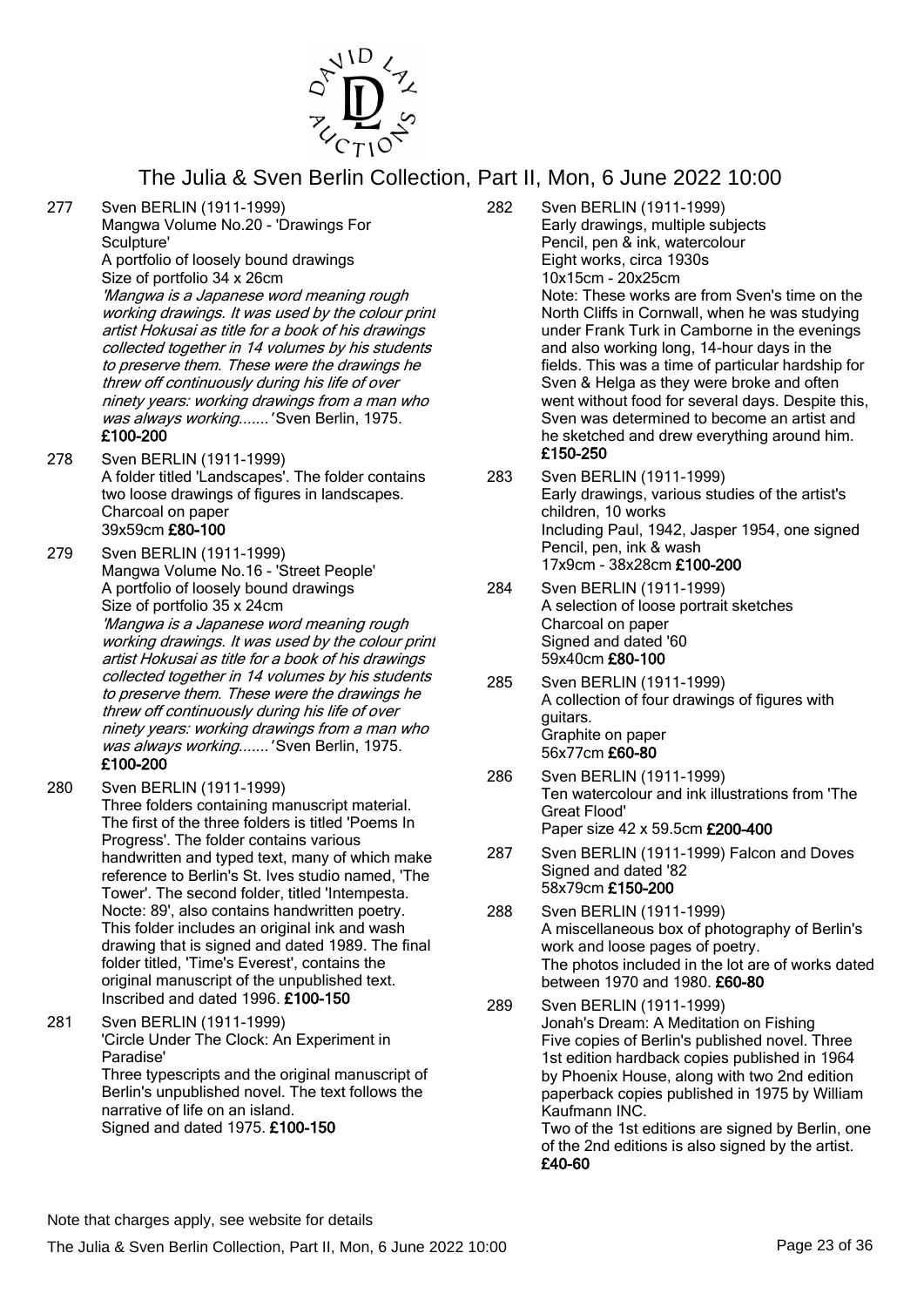

- 290 Sven BERLIN (1911-1999) Wintering Flowering Cactus Oil on board Signed and dated '96 91 x 61cm £200-300
- 291 Sven BERLIN (1911-1999) Cowes Waterfront Solent Oil on board Signed and dated '71 61x121cm £100-200
- 292 A collection of envelopes regarding publication rights, contracts and royalties. Included in this lot are a number of documents regarding some of Berlin's most notable works, such as; Alfred Wallis: Primitive (a document which is dated 1944, with handwritten annotations by Berlin), Dromengro: Man of the Road (previously named The Tents of Kedah), Jonah's Dream, Amergin, The Pride of the Peacock and The Dark Monarch. Also included in the lot is an interesting document regarding the copyright of Berlin's correspondences with friend and poet John Paddy Browne. £100-200
- 293 Sven BERLIN (1911-1999) 'Aphrodite's Girdle A Book of Love By Sven Berlin'. A book containing poetry and original ink drawings Signed and dated 1988. £80-100 294 Sven BERLIN (1911-1999)
	- Untitled Oil on canvas **Signed** 91 x 61cm £200-300
- 295 Sven BERLIN (1911-1999) Animal drawings £30-50
- 296 Sven BERLIN (1911-1999) Sven & Julia Graphite on paper Signed and dated 1965 78x58cm £80-100
- 297 Sven BERLIN (1911-1999) A collection of loose sketches. Ink and pencil on paper Largest drawing 30x22cm £80-100
- 298 Sven BERLIN (1911-1999) A selection of loose sketches of people Ink and pencil on paper 16x11cm £80-100
- 299 Sven BERLIN (1911-1999) Spiral & shell studies 10 works Pen & ink and one monotype signed and dated 1948 26x19cm - 58x39cm Together with a copy of the back cover of The Dark Monarch 1961 £80-150
- 300 Julia BERLIN (1942-2021) A selection of loose drawings Graphite on paper Largest measures 20 x 32cm £80-100
- 301 Sven BERLIN (1911-1999) A large collection of photographs of Berlin later in life. £60-80
- 302 Sven BERLIN (1911-1999) Ten watercolour and ink illustrations from 'The Great Flood' Paper size 42 x 59.5cm £200-400
- 303 Sven BERLIN (1911-1999) Les Saintes Maries Oil on wooden panel Signed to verso 92 x 24cm £100-200
- 304 Sven BERLIN (1911-1999) 'Face of Gold MS.' and 'Jacob's Dream'. Two folders containing loose poetry manuscripts and typescripts, each with handwritten annotations. The first of the two folders is titled 'Face of Gold MS.' and contains numerous pages of handwritten poetry and notes. Within this folder, there is also the 1st typescript of 'The Face of Gold', with handwritten annotations throughout. The second folder, titled 'Jacob's Dream', contains loose notes both handwritten and typed. Dimensions of folders: 30x 25cm £80-100
- 305 Sven BERLIN (1911-1999) Various drawings Including an early ink study of a tiger signed and dated '49 £50-100
- 306 Sven BERLIN (1911-1999) Untitled (Woman with a Swan) Ink on paper Signed 58x39cm £60-80
- 307 Sven BERLIN (1911-1999) 'Creatures' This lot comprises two folders, both titled 'Creatures'. The first folder contains numerous original ink drawings of various animals, most of which are signed and dated between 1988 and 1999. The second folder contains handwritten notes on poetry.

Dimensions of folders: 35x 29cm £100-200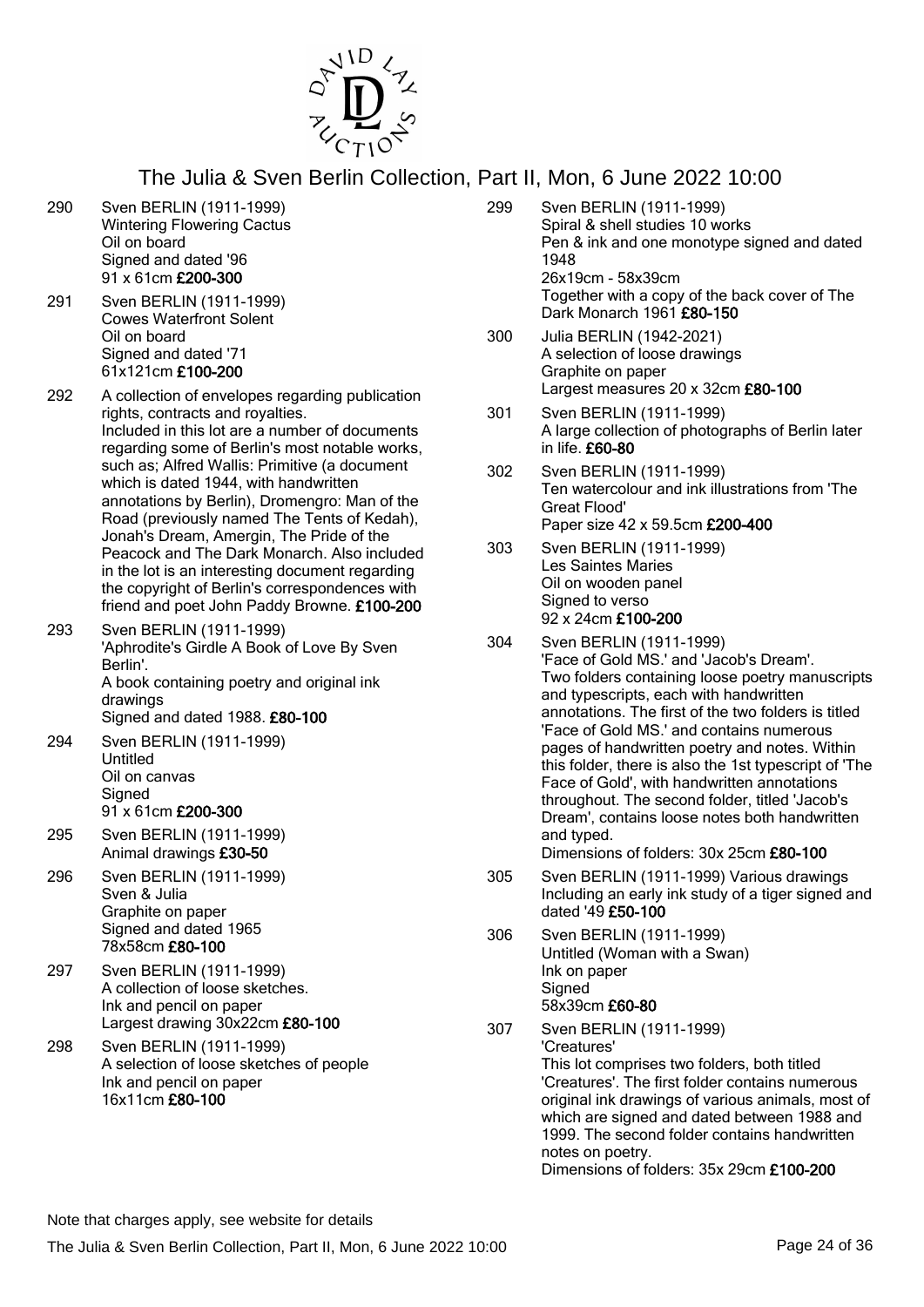

- 308 Sven BERLIN (1911-1999) Self portrait Pen & ink **Signed** 59x39cm £100-200
- 309 Sven BERLIN (1911-1999) A collection of photographs taken throughout the 1950s, when Berlin and his second Juanita were living alongside the Gypsy community. Berlin and Juanita left St Ives in 1953 with their horsedrawn wagon and their two young children in tow. The couple settled in Shave Green, an area of the New Forest, where they were welcomed by the Gyspy community. £80-100
- 310 Sven BERLIN (1911-1999) Hare Ink drawing Signed and dated '79 42x60cm £50-100
- 311 Sven BERLIN (1911-1999) Untitled (Studies of hands) Ink on paper Largest drawing 59x42cm £60-80
- 312 Sven BERLIN (1911-1999) Numerous drawings £100-200
- 313 Sven BERLIN (1911-1999) Untitled Oil on board **Signed** 61 x 91cm £200-300
- 314 Sven BERLIN (1911-1999) Watercolours 1980- 19?? An album of approximately 16 works Many signed and dated The album 32x43cm £100-200
- 315 Sven BERLIN (1911-1999) Untitled (Self-portrait) Ink on paper 59x41cm £60-80
- 316 Sven BERLIN (1911-1999)

'BBC Letters'

A folder containing correspondences between Berlin and The British Broadcasting Corporation, regarding an 'autobiographical talk'. The letters are dated 1950. Also within the folder is a handwritten draft of Berlin's 'talk'. £80-100

317 Sven BERLIN (1911-1999)

A selection of early typescript material, later used by Berlin within some of his later novels. The lot includes seven chapters of typed text, with handwritten annotations detailing which novel they were later included in. Two of which are stated to be used in Berlin's published novel 'Dromengro', and another states 'Rewritten Sept 71 Merlin' with Berlin's monogram. £80-100

- 318 Sven BERLIN (1911-1999) A collection of loose animal drawings Pencil and ink on paper Some of which are signed and dated 14x15cm £80-100
- 319 Sven BERLIN (1911-1999) Hawk hunting a swallow Pen & ink heightened in white 29.5x30cm Together with three other animal studies in pencil and ink signed and dated 54,55 & 67 £50- 100
- 320 Sven BERLIN (1911-1999) Two sculptural pieces. H17 x L32 x W16cm The larger of the two is an animal carved from Sandstone and displays Berlin's monogram. The other is a piece of carved Alabaster, thought to be part of a larger sculpture. £80-100
- 321 Sven BERLIN (1911-1999) A folder of drawings titled 'First Drawings for 1995: Pentel Brush Pen. Jan 3+4'. The folder contains numerous ink drawings, the majority of which are signed and dated '95. £100 -200
- 322 An invitation card for the opening of the first Crypt Exhibition, St Ives, showing works by John Wells, Sven Berlin, Peter Lanyon, Brian Winter (Bryan Wynter) and Guido Morris, opened by Borlase Smart on the 9th of September 1946. Together with correspondence from Sarah Fox-Pitt (Tate Gallery Archive) recording the return of the invitation card to Sven and thanking him for the loan of the card for the Tates 1985 exhibition 'St Ives 1939-64'. £50-100
- 323 Tom EARLY (1914-1967) Carn Brea Castle Ink drawing **Signed** 20x29cm Sven Berlin writes of Tom Early .....possibly the most fragile and sensitive but gifted person........ £50-100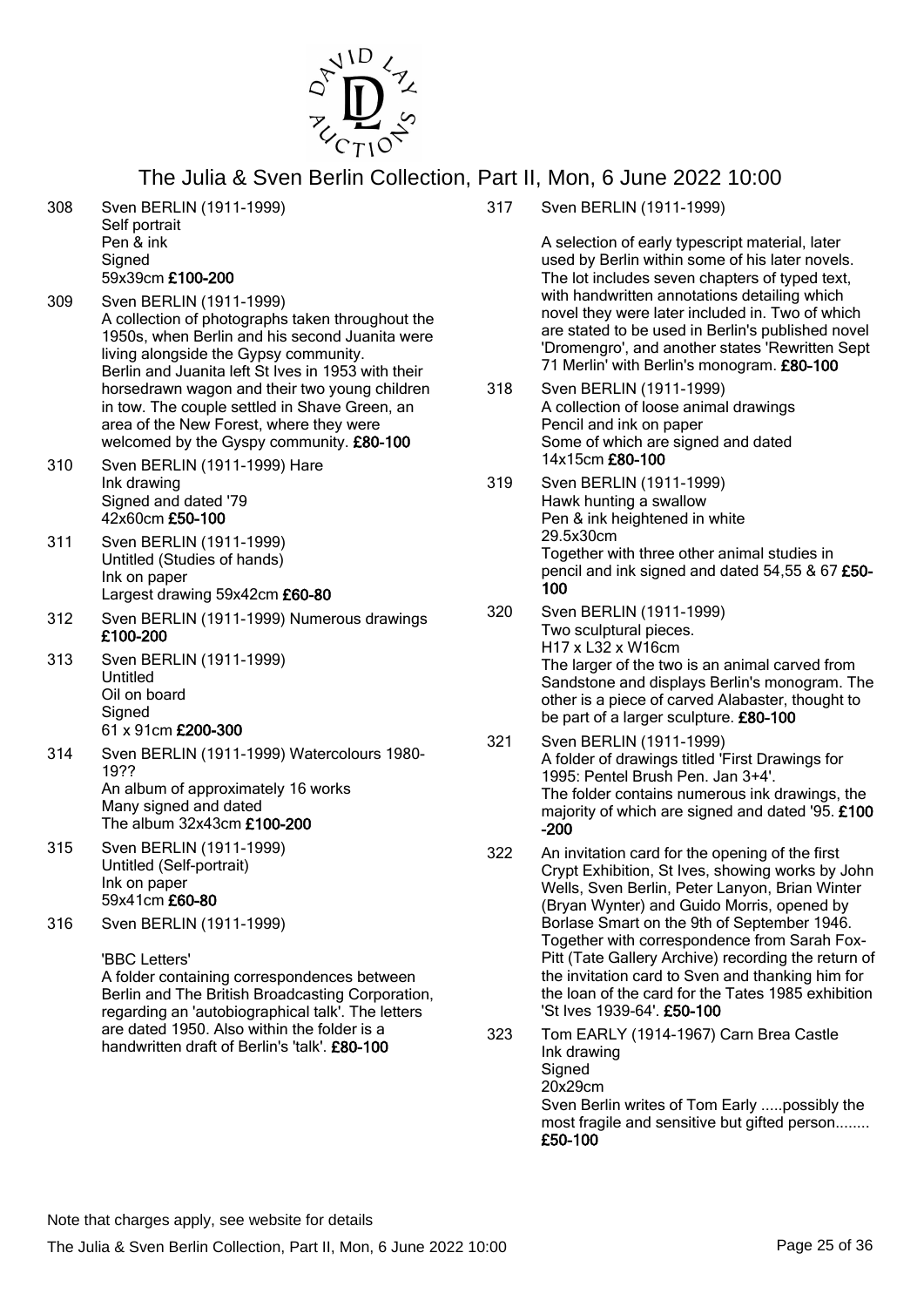

- 324 Sven BERLIN (1911-1999) Multiple correspondences between Berlin and artist Adrian Ryan. £80-100
- 325 Sven BERLIN (1911-1999) Early small drawings, Sven & one other artist. A pastel abstract together with three bone studies, one inscribed 'Sven from Valerie' and another pasted onto board, annotated 'Drawing by Valerie Bond 1945' £20-30
- 326 Sven BERLIN (1911-1999) Mangwa Volume No.24- 'Poet-Imago' A portfolio of loosely bound drawings Size of portfolio 34 x 26cm 'Mangwa is a Japanese word meaning rough working drawings. It was used by the colour print artist Hokusai as title for a book of his drawings collected together in 14 volumes by his students to preserve them. These were the drawings he threw off continuously during his life of over ninety years: working drawings from a man who was always working.......' Sven Berlin, 1975. £100-200
- 327 Modern British School Sven Berlin Sculpting **Watercolour** Indistinctly signed George? 28x38cm £100-200
- 328 Sven BERLIN (1911-1999) Early drawings, 16 works Pencil & pen and ink Including an ink study of the poet Keith Baynes, signed & dated '50 and two other studies of him in pencil. A study of Sven's father, also possibly Vaughn Williams, and various animal studies. 14x17cm - 35x39cm £100-200
- 329 Sven BERLIN (1911-1999) A large piece of unworked Rose Quartz H15 x W19cm (approximately) £20-40
- 330 Sven BERLIN (1911-1999) Donkey Ink drawing Signed and dated '82 50x40cm £50-100
- 331 Sven BERLIN (1911-1999) A collection of photographic negatives. The majority of which display Berlin's work as their subject. £40-60
- 332 Sven BERLIN (1911-1999) A collection of early photographs of Berlin's relatives along with a folder titled 'Pedigrees'. The folder contains in-depth research into Berlin's own family history. £80-100
- 333 Sven BERLIN (1911-1999) Heads of Women Signed and dated 1953 Pen & ink Thought to represent the sculptor Barbara Hepworth and was created in the year the artist departed Cornwall. Another, similar work 'Woman with an Idea' (the spiral, symbolic of the relationship between space and form) has been reproduced in various publications about Berlin. He included images of both works in one of his 'Autosvenographic Record' albums. (Lot number 2) £150-250
- 334 Sven BERLIN (1911-1999) Dromengro: Man of the Road Two 1st edition copies published in 1971 by Collins London. Along with two 2nd edition copies published in 2003 by Finishing Publications Ltd to mark the exhibition of Berlin's New Forest works at St Barbe Museum and Art Gallery, Lymington, Hants. One of the 1st edition copies of the book is signed by Berlin, as is one of the second editions. £40-60
- 335 Sven BERLIN (1911-1999) Hare Two works - an ink and a pencil drawing The pencil drawing is signed, inscribed and dated '79 Each 42.5 x 60cm £50-100
- 336 Sven BERLIN (1911-1999) Sculpture studies circa 1986/87/93 10 x works Pen & ink, pencil 33x20cm £50-80
- 337 Sven BERLIN (1911-1999) The Lovers : Marble Sculpture. Monogrammed and dated '83 29x21cm Together with a pencil drawing Julie £100-150
- 338 A letter from Nessie Dunsmuir to Sven Berlin thanking him for his letter of condolence following the death of W S Graham (Nessie's husband), the letter reminisces over their time together in and around St Ives during the 1940s/50s. "I have been most fortunate in my life - not

many women can have known such love and joy." £20-30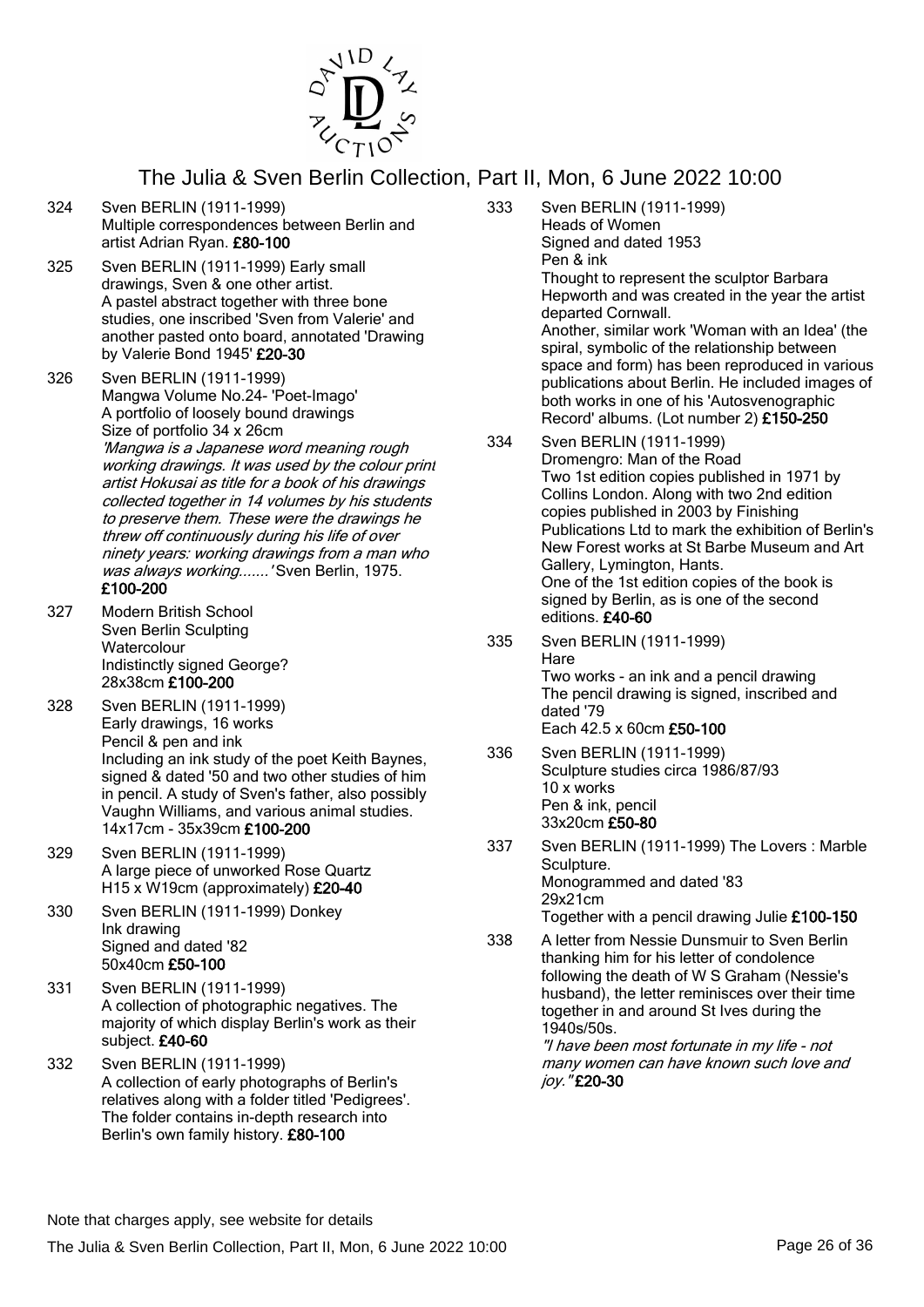

- 339 Sven BERLIN (1911-1999) Mangwa Volume No.8 - 'Voice of the Eye - Animals Fish Insects' A portfolio of loosely bound drawings Size of portfolio 35 x 24cm 'Mangwa is a Japanese word meaning rough working drawings. It was used by the colour print artist Hokusai as title for a book of his drawings collected together in 14 volumes by his students to preserve them. These were the drawings he threw off continuously during his life of over ninety years: working drawings from a man who was always working.......' Sven Berlin, 1975. £100-200
- 340 Sven BERLIN (1911-1999) A selection of loose line drawings Ink and charcoal on paper Largest drawing 60x42cm £80-100
- 341 Sven BERLIN (1911-1999) Dragonfly Mixed media Signed and dated '78 40x30cm Together with an oil Dorset in July 28x39cm **Signed** Exhibition labels to verso £50-100
- 342 Sven BERLIN (1911-1999) Mangwa Volume No.22 - 'Creatures 1987,1988,1990' A portfolio of loosely bound drawings Size of portfolio 31 x 26cm 'Mangwa is a Japanese word meaning rough working drawings. It was used by the colour print artist Hokusai as title for a book of his drawings collected together in 14 volumes by his students to preserve them. These were the drawings he threw off continuously during his life of over ninety years: working drawings from a man who was always working.......' Sven Berlin, 1975. £100-200
- 343 Sven BERLIN (1911-1999) Birds in Flight Ink drawing Signed, inscribed to verso 19x29cm £50-100
- 344 Sven BERLIN (1911-1999) Manuscript material 1950's A folder containing loose manuscript material of autobiographical fiction, dated 1950. A text of particular interest is a copy of a section from Berlin's published novel regarding mariner and artist, Alfred Wallis. £100-200
- 345 Sven BERLIN (1911-1999) Woodcutter in Woods Oil on board Signed and dated '82 61 x 91cm £200-300
- 346 Sven BERLIN (1911-1999) A collection of loose animal drawings Ink and pencil on paper 30x21cm £80-100
- 347 A poster for Sven Berlin's show of sculptures and drawings at George Downing's Bookshop, Fore Street, St Ives. George Downing's Bookshop was a popular venue for many artists including W. Barns-Graham, Terry Frost, Barbara Hepworth, Ben Nicholson and Peter Lanyon. £30-50
- 348 Sven BERLIN (1911-1999) Self portrait Pencil Signed & dated Oct 1963 59x41cm £100-200
- 349 Sven BERLIN (1911-1999) Mangwa Volume No.1 - 'Voice of the Eye - Drawings 1 - People' A portfolio book of loosely bound drawings Size of portfolio 35 x 24cm 'Mangwa is a Japanese word meaning rough working drawings. It was used by the colour print artist Hokusai as title for a book of his drawings collected together in 14 volumes by his students to preserve them. These were the drawings he threw off continuously during his life of over ninety years: working drawings from a man who was always working....... 'Sven Berlin, 1975. £100-200
- 350 Sven BERLIN (1911-1999) A selection of poetry typescripts and manuscripts.

The lot comprises four folders containing poetry typescripts and manuscripts, each with handwritten annotations. The first of the three folders is titled 'The Magic Loom: Poems' and contains a combination of original typescripts and copies. Each has handwritten annotations. The second folder, titled 'Poems From Orpheus Smith 1988', also contains a combination of original and copies of poetry typescripts. The third folder, titled 'Poems and Drawings From Inner and Outer Experience. Includes Yesterday Man 1995', which contains manuscripts of poetry and drawings alongside the text. The fourth folder, titled 'Yesterday Man: 4 Songs', contains copies of poetry typescript. Dimensions of folders: 30x 22cm £80-100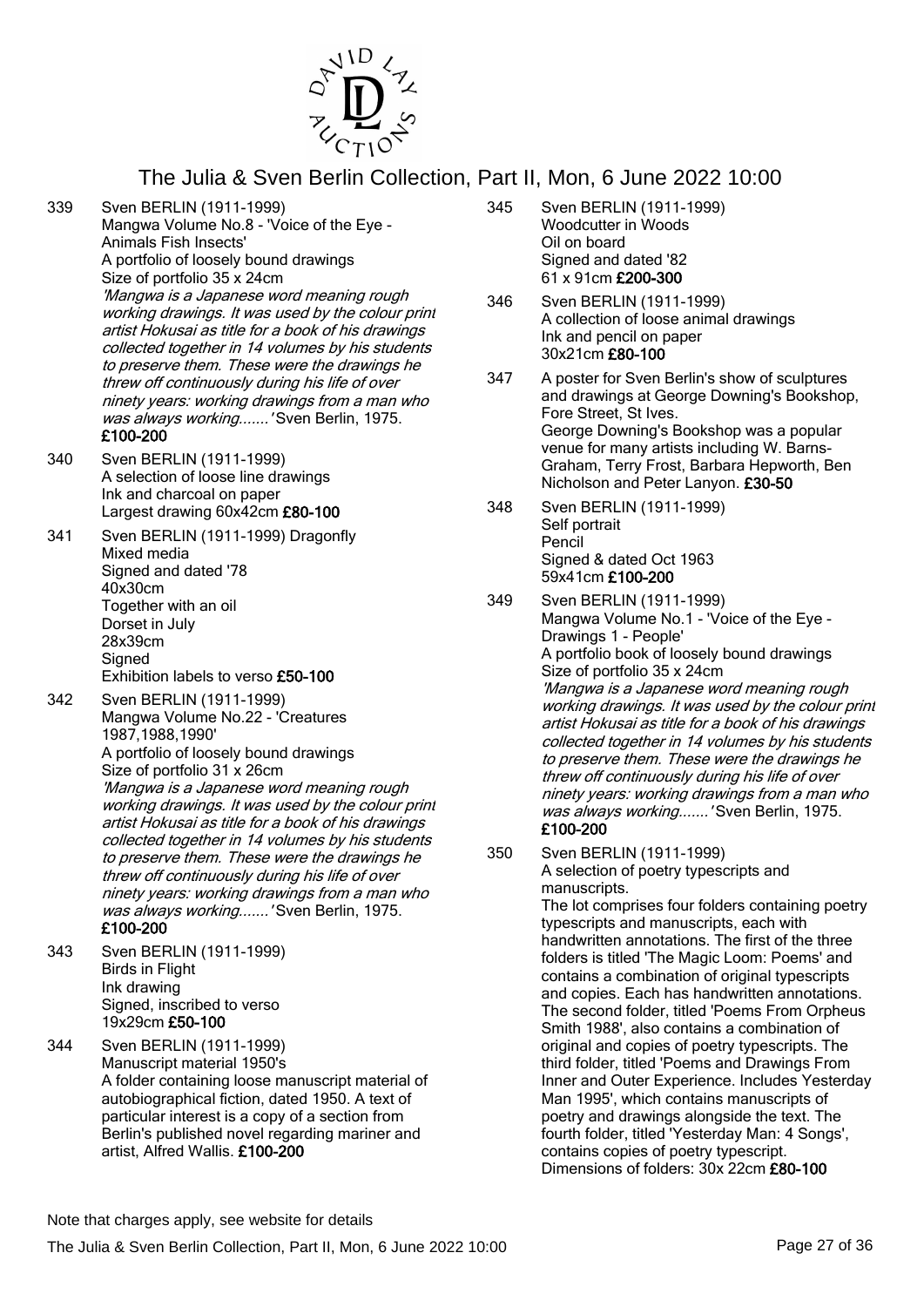

- 351 Sven BERLIN (1911-1999) Praying Mantis Ink on paper Inscribed 36 x 27cm £80-120
- 352 Sven BERLIN (1911-1999) Bird and Animal Studies £200-300
- 353 Sven BERLIN (1911-1999) Five studies for sculpture Gouache on paper Each approximately 60 x 42cm £100-200
- 354 Sven BERLIN (1911-1999) A selection of numerous sketches of animals Ink and pencil on paper

#### 16x12cm £80-100

- 355 Sven BERLIN (1911-1999) Loose drawing of a figure Ink **Signed** 51x40cm £60-80
- 356 Sven BERLIN (1911-1999)

A book containing numerous pencil drawings of animals. £80-100

- 357 Sven BERLIN (1911-1999) The Persian Book By Sven Berlin 1993. A large book containing handwritten poetry and prose. Alongside the text, there are multiple ink drawings. Monogrammed, inscribed and dated 1993. Dimensions of book: 37 x 32cm £200-300
- 358 Sven BERLIN (1911-1999) A collection of photographs of Sven and Julia Berlin. The majority of which were taken in the 1970s. £80-100
- 359 Sven BERLIN (1911-1999) The Walking Door A CD collection of spoken word poetry. £20-40
- 360 Sven BERLIN (1911-1999) The Flea Ink Drawing Signed and dated '84 39x25cm Together with two other dog studies £100-150
- 361 Sven BERLIN (1911-1999) Hound Watching a Bat Mixed media monoprint (svenotype) Signed, inscribed and dated '90 37 x 48cm £100-200
- 362 Sven BERLIN (1911-1999) A group of eight early ink drawings( two red, six black) influenced by Svens early sculpting 58x40cm and smaller and a related small drawing £50-100
- 363 Sven BERLIN (1911-1999) 'The Magic Girdle - Vol 2: Cestus - A Book of Love' A handwritten and illustrated portfolio of poems, prose and illustrations Signed and dated 1989 Size of portfolio 35 x 38cm £200-400
- 364 Sven BERLIN (1911-1999) A selection of poetry folders. A lot comprising of five poetry folders. The first folder is titled 'Return to Ithaca: Sven Berlin. 4 Aug' 93', and contains the first manuscript and typescript of the unpublished poem. The second folder, titled 'The End Man: A Prayer For Alan. Sven Berlin. July 93', contains poetry typescript with handwritten annotations. The third folder untitled, contains Berlin's poem 'The Ugly Man' at varying stages of writing. The fourth folder is titled 'We'll Be Drunk This Night! W.S Graham. Copy of Typescript', and contains multiple copies of the poem with handwritten annotations. The final folder, untitled, also contains typescripts of unpublished poetry. £80- 100
- 365 Sven BERLIN (1911-1999) A selection of three drawings Pencil on paper One is signed and dated 1993 56x40cm £60-80
- 366 Sven BERLIN (1911-1999) A miscellaneous box of objects. £40-80
- 367 Sven BERLIN (1911-1999) 'Ulysses' and one other. Two folders containing loose poetry manuscripts and drawings. One is titled 'Ulysses' and contains a number of drawings with text dated 1993. The other is untitled and contains an array of handwritten poetry dated throughout the 1980s.

Dimensions of folders: 25 x 36cm £100-200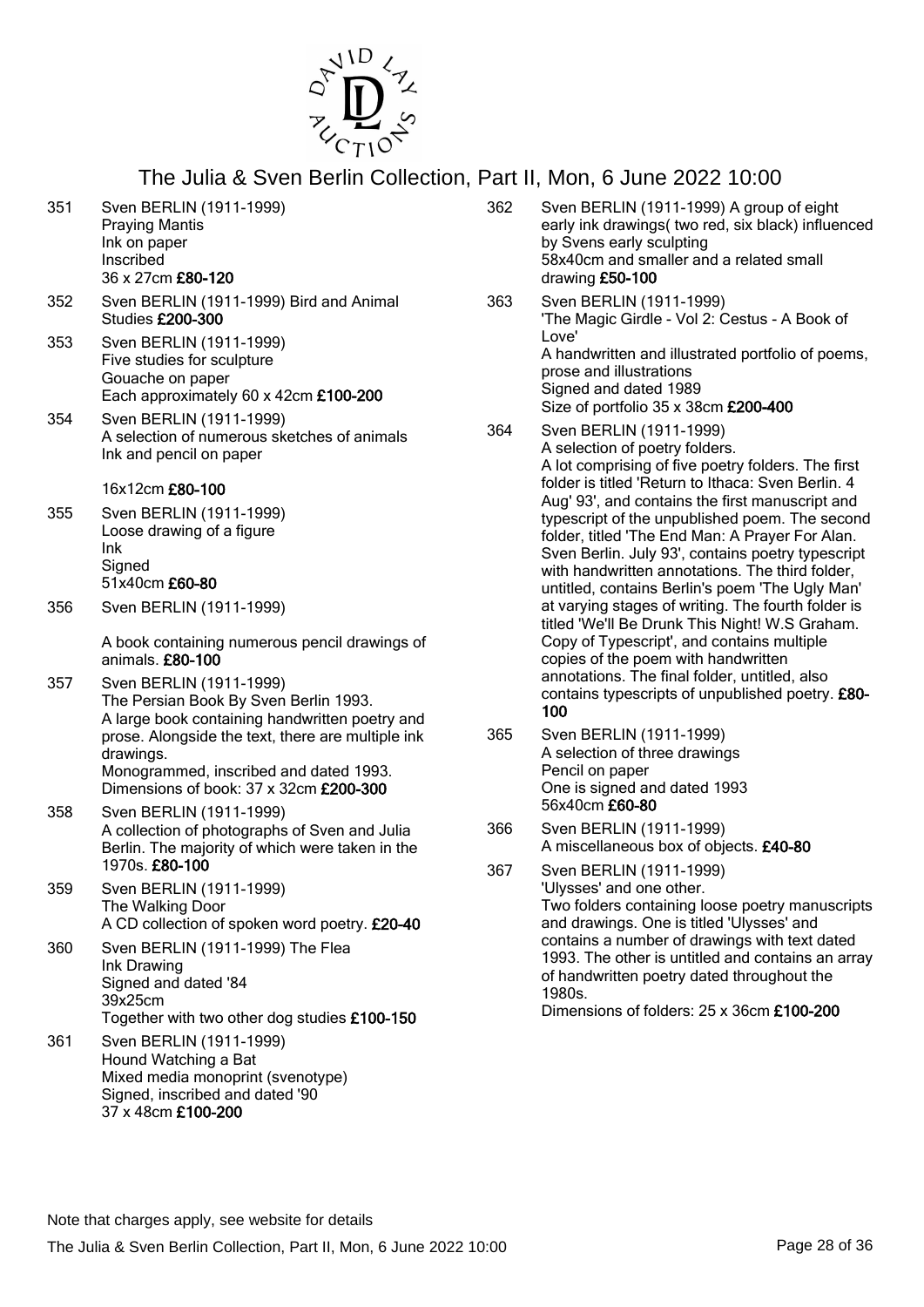

368 Sven BERLIN (1911-1999)

Two folders relating to poet W.S.Graham, and Lawrence Durrell.

One titled, 'Notes On Sydney Graham From The Coat Of Many Colours An Autosvenography', which contains loose notes (both handwritten and typed) regarding the poet W.S.Graham. The second contains varying typescripts of a poem, titled 'Joke Grim', part of Berlin's book 'Who Wrote Joke Grim?' published in 1993. The folder also includes a copy of the typescript and original manuscript of the poem 'The Axel', which was a tribute to another of Berlin's close friends, author, Lawrence Durrell. £200-250

369 Sven BERLIN (1911-1999) Veiled Portrait **Watercolour** Signed and dated '75/6 56 x 49cm £100-200

370 Sven BERLIN (1911-1999) 'Lanscape Vol 26' A portfolio of loosely bound drawings Size of portfolio 34 x 26cm 'Mangwa is a Japanese word meaning rough working drawings. It was used by the colour print artist Hokusai as title for a book of his drawings collected together in 14 volumes by his students to preserve them. These were the drawings he threw off continuously during his life of over ninety years: working drawings from a man who was always working....... 'Sven Berlin, 1975. £100-200

- 371 Sven BERLIN (1911-1999) A large selection of loose drawings Ink and charcoal on paper Largest drawing 61x50cm £60-80
- 372 Sven BERLIN (1911-1999) A folder of loose drawings titled 'Notation Drawings'. Ink and pencil on paper Inscribed 34x23cm £80-100

373 Sven BERLIN (1911-1999) **Cock** Ink drawing Inscribed 28 x 38.5cm Together with various other bird drawings £100- 150

- 374 Sven BERLIN (1911-1999) A handwritten book of poetry and other musings Signed and inscribed 'Helga Vol II' With dates from Jan '39 to Sept '40 Together with two early scrap paper drawings, one depicting a lion the other shipping 20 x 16.5cm £100-200
- 375 Sven BERLIN (1911-1999) Five studies for sculpture, including 'The Acrobat' Gouache on paper Measuring between 39 x 29cm and 31 x 59.5cm £100-200
- 376 Sven BERLIN (1911-1999) Various small loose drawings Including an early pencil drawing of Frank Turk and an early study of a frog £40-80
- 377 Sven BERLIN (1911-1999) Mangwa Volume No.14 A portfolio of loosely bound drawings Size of portfolio 35 x 24cm 'Mangwa is a Japanese word meaning rough working drawings. It was used by the colour print artist Hokusai as title for a book of his drawings collected together in 14 volumes by his students to preserve them. These were the drawings he threw off continuously during his life of over ninety years: working drawings from a man who was always working....... 'Sven Berlin, 1975. £100-200
- 378 Sven BERLIN (1911-1999) Untitled Oil on board Signed and dated '88 61 x 91cm £200-300
- 379 Sven BERLIN (1911-1999) Pike Ink on paper Signed and dated 1959 29x79cm £80-100
- 380 Sven BERLIN (1911-1999) A selection of drawings Mixed media 41x79cm £60-80
- 381 Sven BERLIN (1911-1999) Untitled Oil on board Signed and dated '92 61 x 91cm £200-300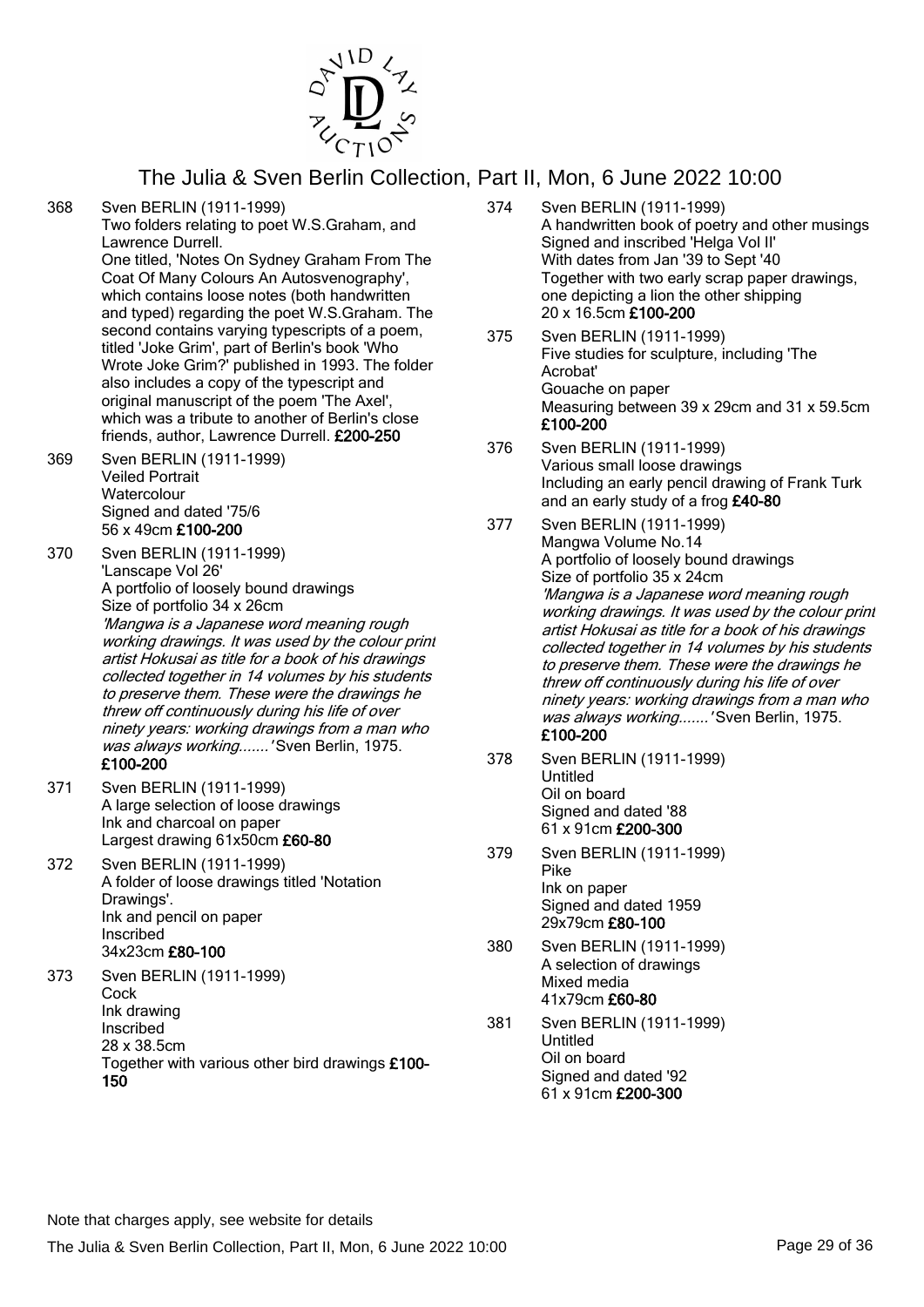

382 Sven BERLIN (1911-1999)

Mangwa Volume No.21 - 'A5 Drawings and Street People'

A portfolio of loosely bound drawings Size of portfolio 34x26 cm

'Mangwa is a Japanese word meaning rough working drawings. It was used by the colour print artist Hokusai as title for a book of his drawings collected together in 14 volumes by his students to preserve them. These were the drawings he threw off continuously during his life of over ninety years: working drawings from a man who was always working.......' Sven Berlin, 1975. £100-200

- 383 Sven BERLIN (1911-1999) Two folders of loose poetry The first of the two is titled 'Poems In Progress', and contains numerous loose handwritten poems. Some of which are signed by Berlin and are dated throughout the late 1960s and early 1970s. The second folder is titled 'Notes. Poems', and also contains loose poetry, some are dated throughout the 1980's, unsigned. This folder in particular includes Berlin's poem 'A Double Sonnet For Guido', handwritten and dated Jan '87. A tribute to Berlin's friend and painter, Guido Morris. £80-100
- 384 Sven BERLIN (1911-1999) Carole Singers Mixed media 26.5 x 28.5cm Possibly late 40's St Ives £50-100
- 385 Sven BERLIN (1911-1999) Mangwa Volume No.25 - 'Creatures and Humans' A portfolio of loosely bound drawings Size of portfolio 34 x 26cm 'Mangwa is a Japanese word meaning rough working drawings. It was used by the colour print artist Hokusai as title for a book of his drawings collected together in 14 volumes by his students to preserve them. These were the drawings he threw off continuously during his life of over ninety years: working drawings from a man who was always working....... 'Sven Berlin, 1975. £100-200
- 386 Sven BERLIN (1911-1999) A selection of loose portraits Mixed media One is signed and dated '74, and another '94 Largest drawing 38x38cm £80-100
- 387 Sven BERLIN (1911-1999) 'Orpheus Smith: A Modern Myth' A lot consisting of five folders and one notebook relating to Berlin's unpublished novel 'Orpheus Smith'. Included is a folder titled 'Orpheus Smith. Original MS and Drawings By Sven Berlin', and contains the handwritten original manuscript signed and dated 1986-87, another folder titled 'Original Drawings For Orpheus Smith Manuscript' contains a number of original ink illustrations, unsigned and dated. Two other folders contain handwritten notes and poetry. A smaller notebook titled 'Poems of Orpheus Smith' is also included in the lot. The book is handwritten throughout and also contains a number of illustrations alongside the text. £200- 300
- 388 Sven BERLIN (1911-1999) A selection of three handwritten poetry books. The selection includes, 'Beautygrove Poems' dated 1978, 'Voyages of A Butterfly' 1979, and 'Tiger After Dark Poems' undated. Each book contains a number of illustrations alongside written text. Larger ink and wash illustrations are present on the front and back covers. 'Voyages of A Butterfly', is the only one of the three to contain Berln's signature, with 'Beautygrove Poems' and 'Tiger After Dark Poems' containing Berlin's emblem. Size of books: 30 x 21cm £100-200
- 389 A miscellaneous box of loose poetry, handwritten notes, magazine and newspaper cuttings. Included within the lot is a Hyman Segal print of a portrait of Sven Berlin. £40-60
- 390 Sven BERLIN (1911-1999) Untitled (Dancers) Ink on paper 49x29cm £60-80
- 391 Graham ACKROYD (1920) Love Feast (1993) and Everything Passes (1996) Two books of poetry. Both are signed by the author. Also included in the lot are a number of painted postcards, signed and dated by Ackroyd. £80-100
- 392 Sven BERLIN (1911-1999) A selection of early pencil sketches Pencil on paper 15x10cm £60-80
- 393 Sven BERLIN (1911-1999) Man and Horse Ink drawing Stamped monogram 49 x 35cm £150-250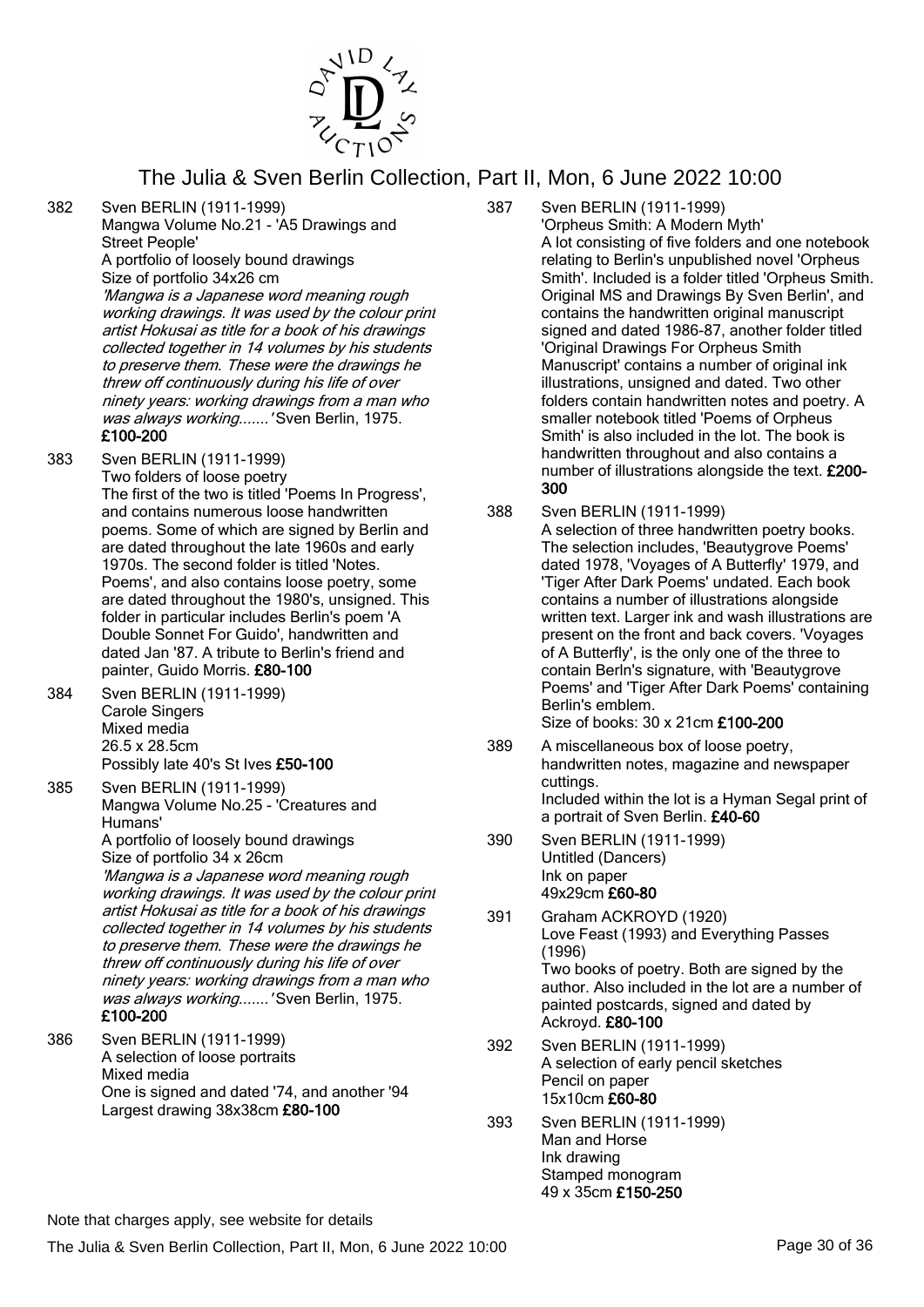

- 394 Sven BERLIN (1911-1999) 'Magic Girdle Book of Love. SYZYGY II'. A book containing poetry and illustrations. Signed. £80-100
- 395 Sven BERLIN (1911-1999) Swan Ink and pen 42 x 60cm Together with various swan and other bird studies, including a Muscovy duck and a Heron £100-200
- 396 Sven BERLIN (1911-1999) A selection of poetry dated throughout the 1990s. The lot includes three handwritten poetry books

titled 'Vol. XI The Well, which contains a signed postcard from sculptor Max Barrett. Sven Berlin. Jan 95 - Mar 97', 'Sven Berlin. The Cerulean Poetry Book 1993 1994' and 'Poems Plain. Sven Berlin'. The lot also includes a single poem in a clip-frame titiled 'This Single Tree', and a folder titled 'Image in Sonnet', which contains a large number of handwritten poems. £100-200

397 Sven BERLIN (1911-1999) Figures Wrestling (A selection of drawings) Ink on paper

Largest drawing 57x49cm £80-100

- 398 Sven BERLIN (1911-1999) A selection of drawings relating to Berlin's time on The Isle of Wight. Mixed media on paper One is signed and dated '67 The largest drawing 40x50cm £100-200
- 399 Sven BERLIN (1911-1999) Untitled (Man Fishing) Charcoal on paper 58x40cm £60-80
- 400 Sven's vintage 3 section 11'6' pike rod, one other rod and a rod but section £20-40
- 401 Sven BERLIN (1911-1999) Studies of the artist's second wife Juanita, 5 works Two signed and dated 1954 Pencil, pen, ink & wash 23x12cm - 37x50cm £100-200
- 402 Sven BERLIN (1911-1999) Untitled (Abstract) Oil on board Signed and dated '85 91 x 61cm £200-300
- 403 Sven BERLIN (1911-1999) 'The Thrones of Gold. A Book of Poems' A large book containing original manuscripts of poetry, prose and illustrations, signed and dated 1990. Each piece of text is handwritten and displayed alongside numerous original drawings. Some of which are pen and ink, others are ink and wash. Size of book:34 x 38cm £200-400
- 404 Sven BERLIN (1911-1999) A collection of posters 51 x 38cm £40-60
- 405 Sven BERLIN (1911-1999) Mangwa Volume No.12 - 'Voice of the Eye - Drawings For Sculpture' A portfolio of loosely bound drawings Size of portfolio 35 x 24cm 'Mangwa is a Japanese word meaning rough working drawings. It was used by the colour print artist Hokusai as title for a book of his drawings collected together in 14 volumes by his students to preserve them. These were the drawings he threw off continuously during his life of over ninety years: working drawings from a man who was always working....... 'Sven Berlin, 1975. £100-200
- 406 Sven BERLIN (1911-1999) "Dragon" the Pekingese Ink drawing Signed, inscribed and dated '92 33x20cm £100-200
- 407 Sven BERLIN (1911-1999) Untitled (Sven and Julia) Charcoal on paper Inscribed and dated '64 59x39cm £80-100
- 408 SVEN BERLIN (1911-1999) The Dark Monarch Three typed pages from an early draft, with hand annotations in red pen Pages 97-99, within a brown card folder annotated in red pen: DARK MONARCH Final Typescript (copy) SVEN BERLIN £100-200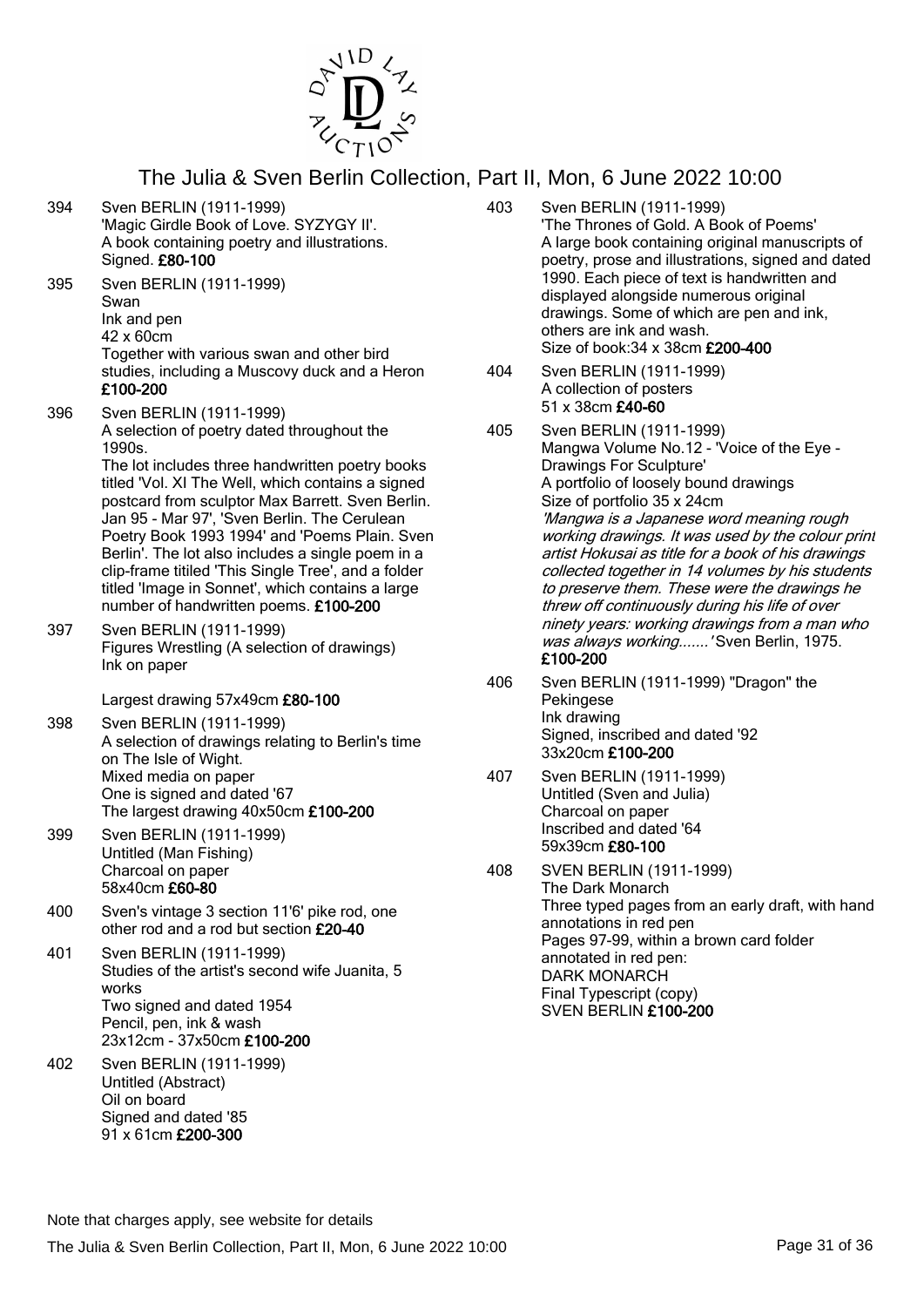

409 Sven BERLIN (1911-1999)

'Incomplete Everest Text & Drawings Without Typescript of Poem - Also Carbon Copy TS' and 'Everest Handwritten Text & Drawings Incomplete'

Two folders including typescript, various photocopied pages, handwritten text and some original drawings relating to 'Everest'. Also included within one of the two folders is a collection of Berlin's poems named 'Six Great Men As Artists', signed and dated 1997. Artists mentioned include Picasso, Dante, Homer, Michaelangelo, and Van Gogh. As described in Berlin's 1994 book, 'Coat of Many Colours', the influence for 'Everest' was Berlin's second cousin, scientific explorer Sven Hedin. Berlin states that 'although I never met him, he was a major influence on my early life'. He admired his emblematic spirit and confessed that 'Although I was early to realise I could not become an explorer I was led by Hedin's influence to discover the ancient tombs of the mind which visual images awakened in me and with which their secret chambers are filled. The living Gods and Goddesses who guard them in those ruined cities through which my tiger has led me down the years have taught me to weave them into the fabric of daily life through rare and extraordinary processes of art.' Although Berlin did not climb Mount Everest, Sven Hedin did, and he documented this feat in his 1923 book, 'Mount Everest', which Berlin read as a child. Although Berlin was not a typical 'physical' explorer, influences such as Hedin's inspire exploration of creativity, rather than that of physical place. £80-120

- 410 Sven BERLIN (1911-1999) Wooden work table from Berlin's studio H78 x W91 D61cm £40-60
- 411 Sven BERLIN (1911-1999) Eleven sketches Pencil, pen & ink Some signed 13x15cm - 21x29cm £50-80

412 SVEN BERLIN (1911-1999) A folder of correspondance from Frank Turk, also some from his wife Stella Note: Frank Turk (1911-1996) was a noted entomologist and adult educationalist. He and Sven met in the early 1930s and Sven attended courses and lectures given by Turk in subjects such as philosophy, the ancient cultures and the arts. He was an enormously influential figure in Sven's life and Sven held him in the highest regard. £30-50

- 413 Sven BERLIN (1911-1999) Horse **Watercolour** Signed and dated 1980 56x38.5cm £50-100
- 414 Sven BERLIN (1911-1999) Mangwa Volume No.5 - 'Voice of the Eye - Drawings 5 - Land and Sea, People' A portfolio book of loosely bound drawings 'Mangwa is a Japanese word meaning rough working drawings. It was used by the colour print artist Hokusai as title for a book of his drawings collected together in 14 volumes by his students to preserve them. These were the drawings he threw off continuously during his life of over ninety years: working drawings from a man who was always working....... 'Sven Berlin, 1975. £100-200
- 415 Sven BERLIN (1911-1999) Study for Julia with orange feather Ink Inscribed 'Girl with a feather' in pencil 46 x 72cm £100-200
- 416 Sven BERLIN (1911-1999) Untitled (Gorilla) Oil on board **Signed** 71 x 61cm £200-300
- 417 Sven BERLIN (1911-1999)

Early writing.

Two pieces of handwritten text. One is a diary entry dated 1941, where Berlin details his early years in Cornwall, living on the North Cliffs with his first wife Helga. The other is an essay titled 'The Power of Picasso A Terrible Beauty is Born', dated 1943. £100-200

- 418 Sven BERLIN (1911-1999) Dead Bird Ink drawing Signed, inscribed and dated '47 29x39cm £150-250
- 419 Sven BERLIN (1911-1999) Amergin: An Enigma of the Forest Three 1st edition hardback copies of Berlin's novel Amergin, published in 1978 by David & Charles Limited. £40-60
- 420 Sven BERLIN (1911-1999) Horse in Flood, Sculpture in White Marble Ink drawing Inscribed and dated '86 18 x 22.5cm £50-100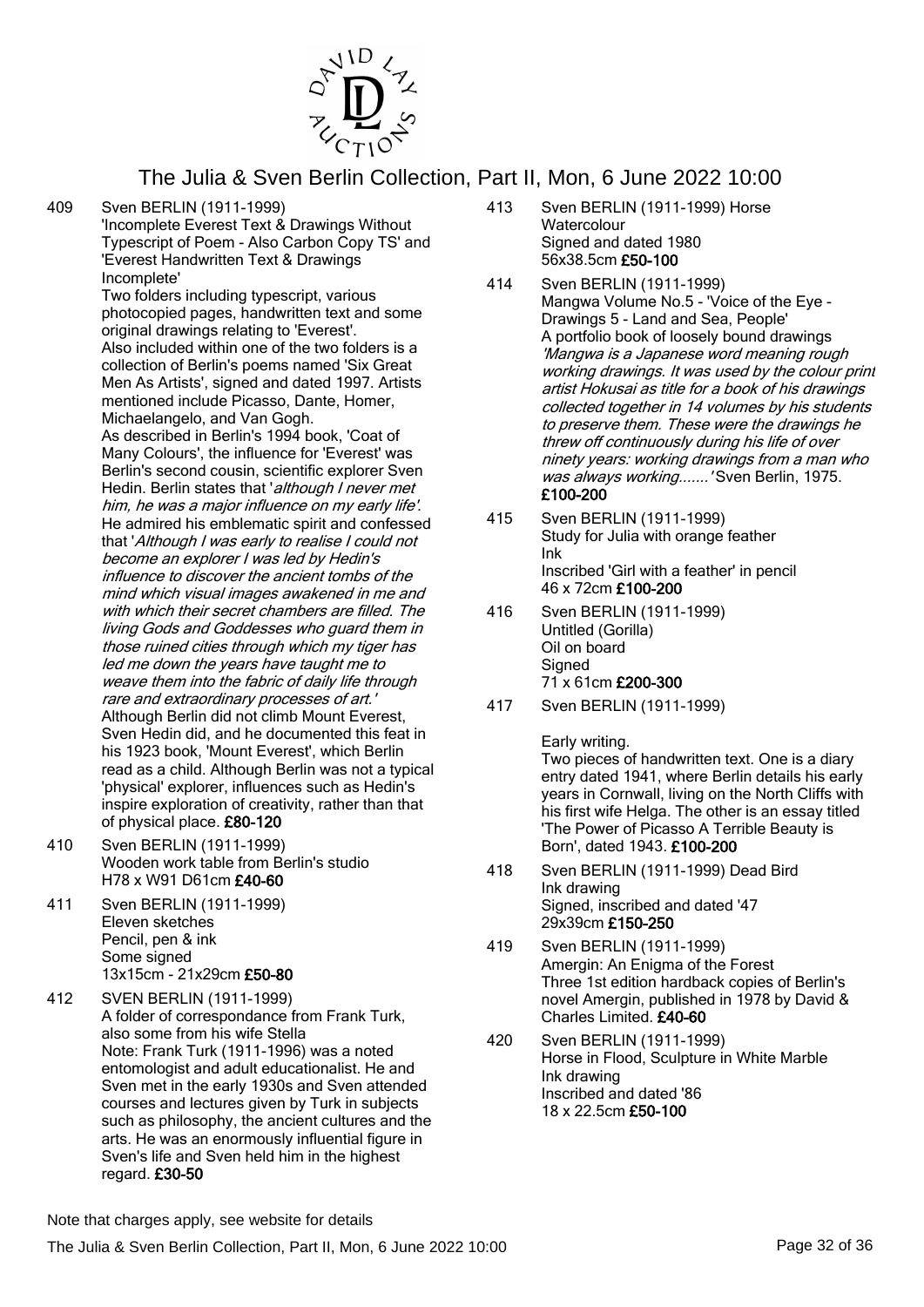

- 421 Sven BERLIN (1911-1999) Untitled (Self-portrait) Ink on paper Signed and dated Sept '73 60x42cm £80-100
- 422 Sven BERLIN (1911-1999) 'What Time is Orange' A lot consisting of the original manuscript and two typescripts titled 'What Time is Orange? A Psychoprism by Sven Berlin' dated 1968, and a folder of loose drawings and handwritten notes titled 'What Time is Orange. Poems and Notes For A Book. MS-TS. 1966'. The second folder, titled 'What Time Is Orange by Sven Berlin', contains a typescript of the text. This text is one of Berlin's unpublished works. £100-200
- 423 Sven BERLIN (1911-1999) A miscellaneous box of Berlin's work diaries and calendars dated 1966-1998, along with numerous lists of works. Information within the books includes progress made on the creation of artworks and novels. and upkeep within the studio. Noteable works mentioned include Berlin's autobiographical text 'The Coat of Many Colours' within the 1989 diary. £40-60
- 424 Sven BERLIN (1911-1999) A selection of drawings relating to space Ink and pencil on paper Signed and dated '91 30x21cm £60-80
- 425 Sven BERLIN (1911-1999) Untitled (Two still life drawings) Ink and wash, and Charcoal on paper 40x50cm £80-100
- 426 Sven BERLIN (1911-1999) Goat in a Cornish Landscape, circa 1940 Pencil drawing Belgrave St Ives label to verso 14.5 x 27.5cm £50-100
- 427 Sven BERLIN (1911-1999) Conversation Piece Pencil drawing Signed, inscribed and dated '41 23 x 28cm £40-80
- 428 Sven BERLIN (1911-1999) Coastal Reflections Oil on board with applied mirror **Signed** 73 x 260cm £200-300
- 429 Sven BERLIN (1911-1999) The Well Oil on board Signed and dated '83 £200-300

430 Sven BERLIN (1911-1999) Three loose drawings Ink on paper

#### 25x57cm £60-80

- 431 Sven BERLIN (1911-1999) Drawings, 10 x works Circa 1953/66/82/85/86/99 £50-100
- 432 Sven BERLIN (1911-1999) Untitled (Self-portrait) Ink on paper 59x41cm £80-100
- 433 Sven BERLIN (1911-1999) Mangwa Volume No.7 - 'Voice of the Eye 6 - Biblical' A portfolio of loosely bound drawings Size of portfolio 35 x 24cm 'Mangwa is a Japanese word meaning rough working drawings. It was used by the colour print artist Hokusai as title for a book of his drawings collected together in 14 volumes by his students to preserve them. These were the drawings he threw off continuously during his life of over ninety years: working drawings from a man who was always working....... 'Sven Berlin, 1975. £100-200
- 434 Sven BERLIN (1911-1999) Untitled (Self-portrait) Pencil on paper 59x39cm £60-80
- 435 A letter addressed to 'Stewart' from Sven Berlin, dated March 5 '42, Trevale Cottage, Zennor, St Ives, Cornwall. £10-20
- 436 Sven BERLIN (1911-1999) Self portrait Pen & ink Signed & inscribed 'Dec 70' 58x50cm £100-200
- 437 Sven BERLIN (1911-1999) Reclining Nude **Watercolour** Signed and dated '76 38.5 x 57cm £100-200
- 438 Sven BERLIN (1911-1999) Lovers & Angels Oil on board Signed and dated '94 61 x 91cm £200-300
- 439 Sven BERLIN (1911-1999) Untitled (Sunflowers) Oil on board Signed and dated '98 91 x 61cm £200-300

Note that charges apply, see website for details

The Julia & Sven Berlin Collection, Part II, Mon, 6 June 2022 10:00 Page 33 of 36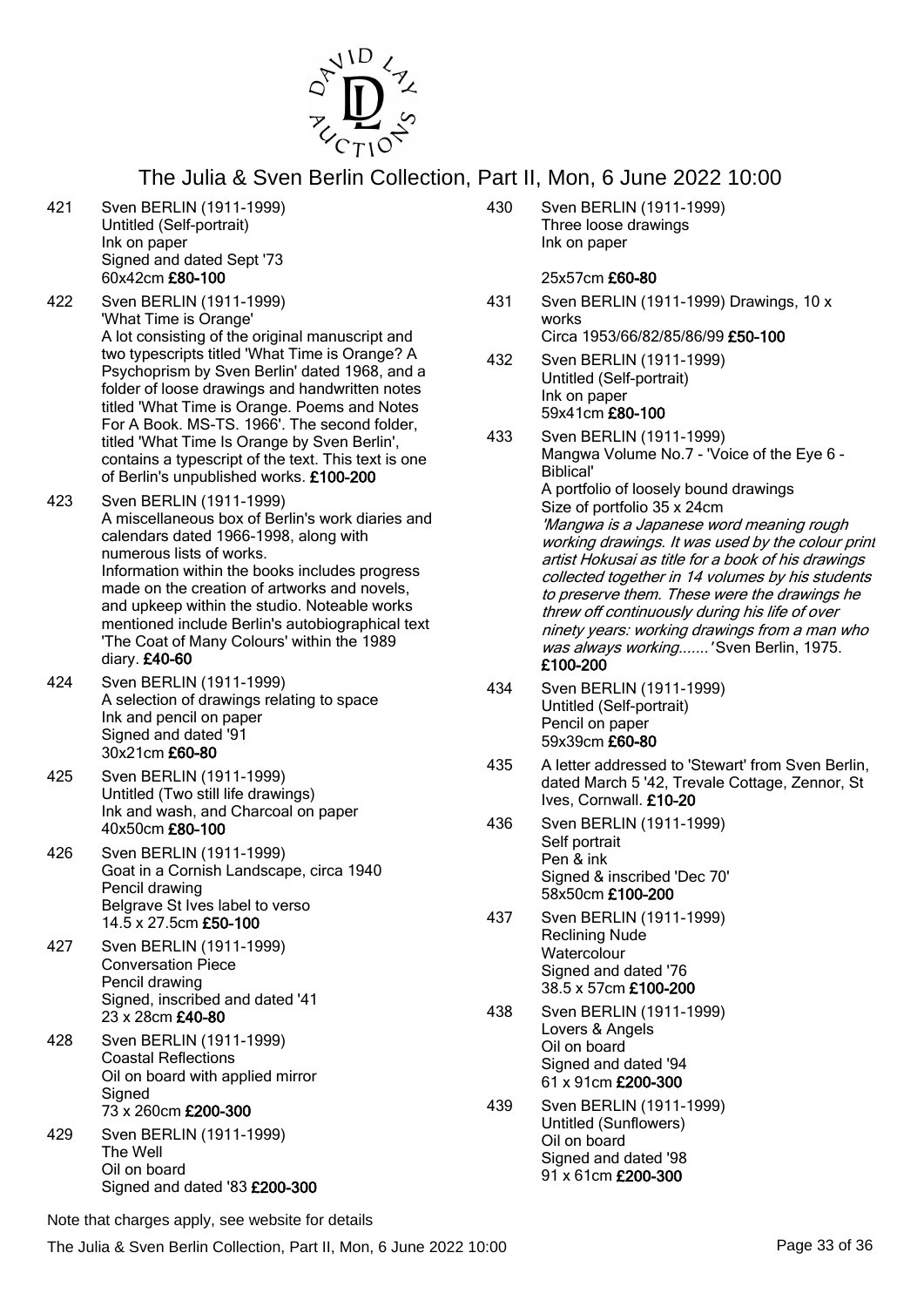

- 440 Sven BERLIN (1911-1999) Untitled (Selfportrait) Ink on paper 51x40cm £80-100 441 Sven BERLIN (1911-1999) Jasper Graphite on paper Signed and dated Feb 1966 79x58cm £80-100 442 Sven BERLIN (1911-1999) Various early works on paper Mostly signed and dated between 1938 - 53 £50 -100 443 Sven BERLIN (1911-1999) A folder containing a loose ink drawing of a bull and a selection of bullfighting photographs. £40- 60 444 Sven BERLIN (1911-1999) Passing Tanker Oil on board 61x91cm £300-400 445 Sven BERLIN (1911-1999) A small collection of early works. A variety of different media including monoprint, ink drawings and pastel. £50-100 446 Sven BERLIN (1911-1999) Self portrait Pen & ink heightened with white Signed & dated 'Spring 1966' Portrait of a child in pencil to the reverse 61.5x49cm £100-200 447 Sven BERLIN (1911-1999) 'Dromengro: Man of The Road' A folder titled 'NOTES. Dromengro. By Sven Berlin' which contains a typed version of an early chapter of the book, and numerous handwritten notes. Also included in the lot are three loose pen and ink drawings which depict the cover of the book later published in 1971. Signed and undated. Folder size: 30 x 25cm. Largest drawing: 25 x 49cm. 'Dromengro: Man of The Road', is one of Berlin's earlier autobiographical texts. Within the book, he describes his early encounters with the Gypsy community, the purchase of the Reading Wagon and his departure from St. Ives to the New Forest in 1953, with his second wife Juanita Fisher. £100-150
- 448 Sven BERLIN (1911-1999) 'The Cry of Merlin' Draft A of handwritten manuscript signed and dated '69 New Forest, Typescript titled on the outer folder 'Le Crie De Merlin. Incomplete', and a folder of loose handwritten notes, titled 'The Walking Trees. Notes. Cry of Merlin'. 'The Cry of Merlin' is one of Berlin's unpublished texts. He began writing the first manuscript whilst living in the New Forest and later completed it when living on the Isle of Wight in 1971. Some of the text which forms 'The Cry of Merlin' was later used in the short stories of Berlin's later work, 'The Flight of The Dragonfly' in 1983. £100-200
	- 449 Sven BERLIN (1911-1999) Untitled (Goose) Ink on paper 59x40cm £60-80
	- 450 Sven BERLIN 1911-1999 Studies of Rams, Sheep, Deer & Goats Pen & ink, pencil studies 10 x works 20 x 25cm, 40x59cm £100-200
	- 451 Sven BERLIN (1911-1999) Sven and Julia Berlin's wedding photographs A collection of photographs dated 1963, of Sven and Julia Berlin's wedding day. £60-80
	- 452 Sven BERLIN (1911-1999) Untitled Oil on board Inscribed and dated '90 61 x 91cm £200-300
	- 453 Sven BERLIN (1911-1999) 'Tom Early'. A folder containing a typescript titled 'A Tribute To Tom Early', along with numerous correspondences between Berlin and Eunice Campbell, the widow of artist Tom Early. £60-80
	- 454 Sven BERLIN (1911-1999) Studies of Paul One signed and inscribed PAUL Christmas 1957, the second signed and dated 1961 Pen & ink and watercolour 62x50cm -57x40cm £100-150
	- 455 Sven BERLIN (1911-1999) Young Warrior: Samurai Oil on canvas Signed and dated 1955 45x40cm £200-300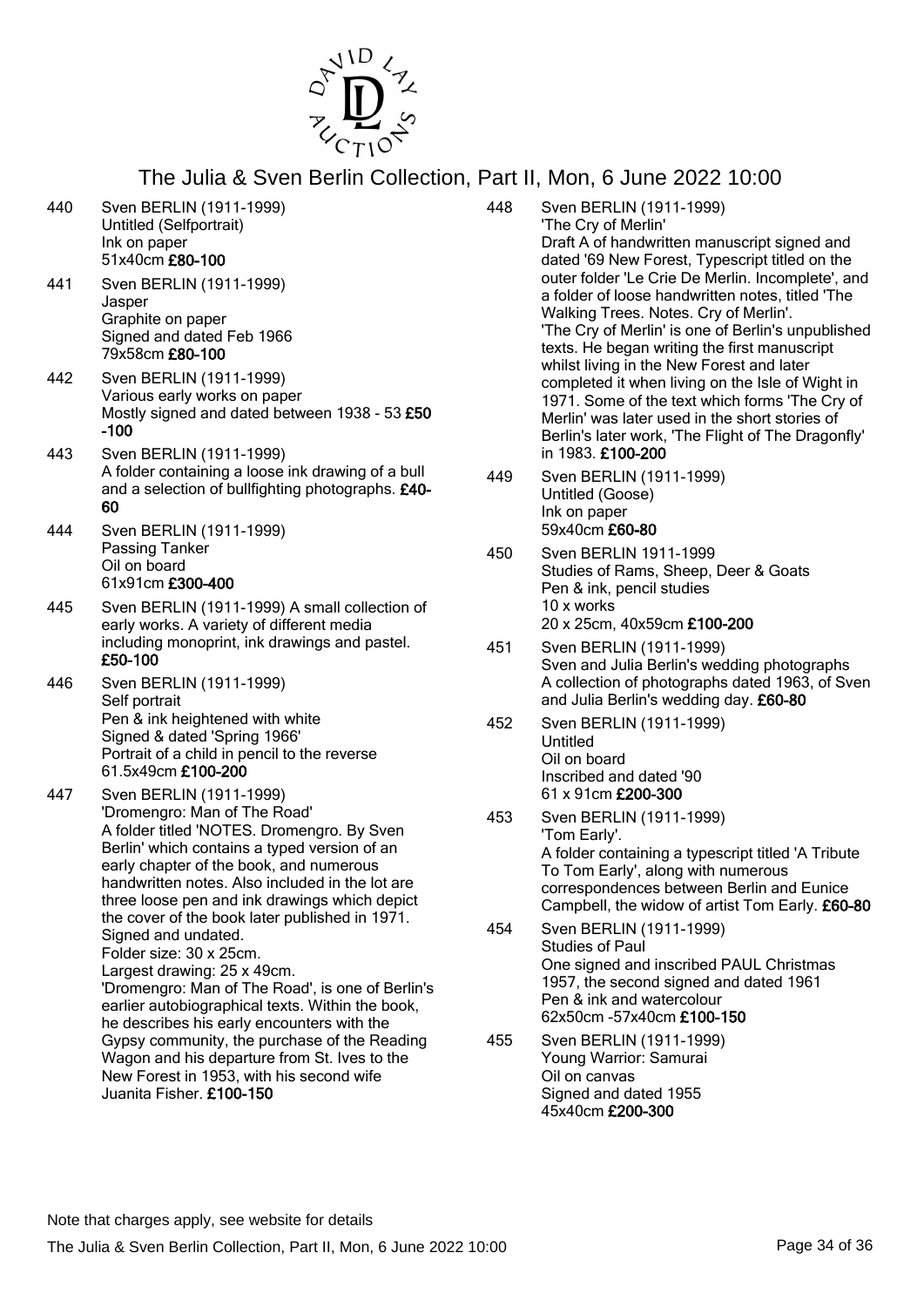

456 Sir Terry FROST (1915-2003) Red & Black Tree **Serigraph** Two Christmas cards for Sven and Julia from Kath and Terry Inside one is an ink drawing and the inscription 'Dear Sven + Julie - Lots of good wishes for a great Xmas + Super ?? New Year from your student Terry + Kath' 14 x 19cm

Together with a third Christmas card with ink drawing and inscription to Sven and Julia from Terry and Kath and a postcard. (4) £100-200

457 Sven BERLIN (1911-1999)

'The Cry of Merlin' Two typescripts relating to Berlin's 1960 unpublished novel 'The Cry of Merlin'. Both with handwritten annotations. £100-200

- 458 Sven BERLIN (1911-1999) A collection of small books. The lot comprises three books. The first is titled 'Tweleve Equations in Stone By Sven Berlin 8.8.88', which contains numerous pages of notes and poetry signed and inscribed by Berlin. The second, titled 'Sculpture', which contains a number of loose drawings of animals. The final book, titled 'Creature- Colour of Ink', also contains a number of ink drawings, all of which are signed and one is dated '88. £80-100
- 459 Sven BERLIN (1911-1999) A selection of loose animal drawings Ink and charcoal on paper Some of which are signed and dated 30x21cm £60-80
- 460 Sven BERLIN (1911-1999) 'The SYZYGY Tree' and 'SYZYGY'. Two folders containing loose poetry typescripts and handwritten notes. The second folder titled 'SYZYGY' contains a number of ink drawings alongside handwritten text. Monogrammed, inscribed and dated 1989-1994.

Dimensions of folders: 30x 23cm £80-100

461 Sven BERLIN (1911-1999) 'My Hands And I' Loose conceptual texts concerning the subjects of art and sculpture. Some of which are kept in a folder titled 'My Hand & I. 13 Talks. Notes & Scripts & TV Contracts. A Pattern Of Talks Concerning The Creations Of Man'. £80-100

- 462 Sven BERLIN (1911-1999) Mangwa Volume No.6 - 'Voice of the Eye 6 - Mangwa Erotica' A portfolio of loosely bound drawings Size of portfolio 35 x 24cm 'Mangwa is a Japanese word meaning rough working drawings. It was used by the colour print artist Hokusai as title for a book of his drawings collected together in 14 volumes by his students to preserve them. These were the drawings he threw off continuously during his life of over ninety years: working drawings from a man who was always working.......' Sven Berlin, 1975. £100-200
- 463 Sven BERLIN (1911-1999) Girl Drinking from a Bottle Watercolour on paper Signed and dated '73 49x29cm Note: This study is a very similar work to the watercolour 'Teenagers' in David Bowie's collection, that sold for £20,000 in Sotheby's Bowie/Collector Part II: Modern And Contemporary Art, Day Auction, November 2016. Bowie originally acquired the work from Christies in 1993. We sold another similar black and white work in our April Sven Berlin sale. £200-300
- 464 Sven BERLIN (1911-1999) 'Virgo In Exile'

The lot consists of three folders, one of which contains the typescript of Volume 2 of Berlin's autosvenography series, 'Virgo In Exile: An Odyssey of The Eye'. Signed and dated 1995, with handwritten annotations. The second folder titled 'Virgo In Exile. Letters', contains numerous letters to and from Berlin and the publisher of 'Virgo In Exile', Anselm Kuhn of Finishing Publications LTD. The novel was published in 1996. The third folder, titled ' VIRGO', also includes letters sent between Berlin and his publisher Anselm Kuhn. £200-250

- 465 NO LOT
- 466 Sven BERLIN (1911-1999) A selection of loose sketches of people Ink and pencil on paper Largest drawing 29x16cm £60-80
- 467 Sven BERLIN (1911-1999) A folder in loose drawings and lists titled 'Benedicte. Notes'. Ink and pencil on paper Inscribed and dated '75 34x24cm £60-80